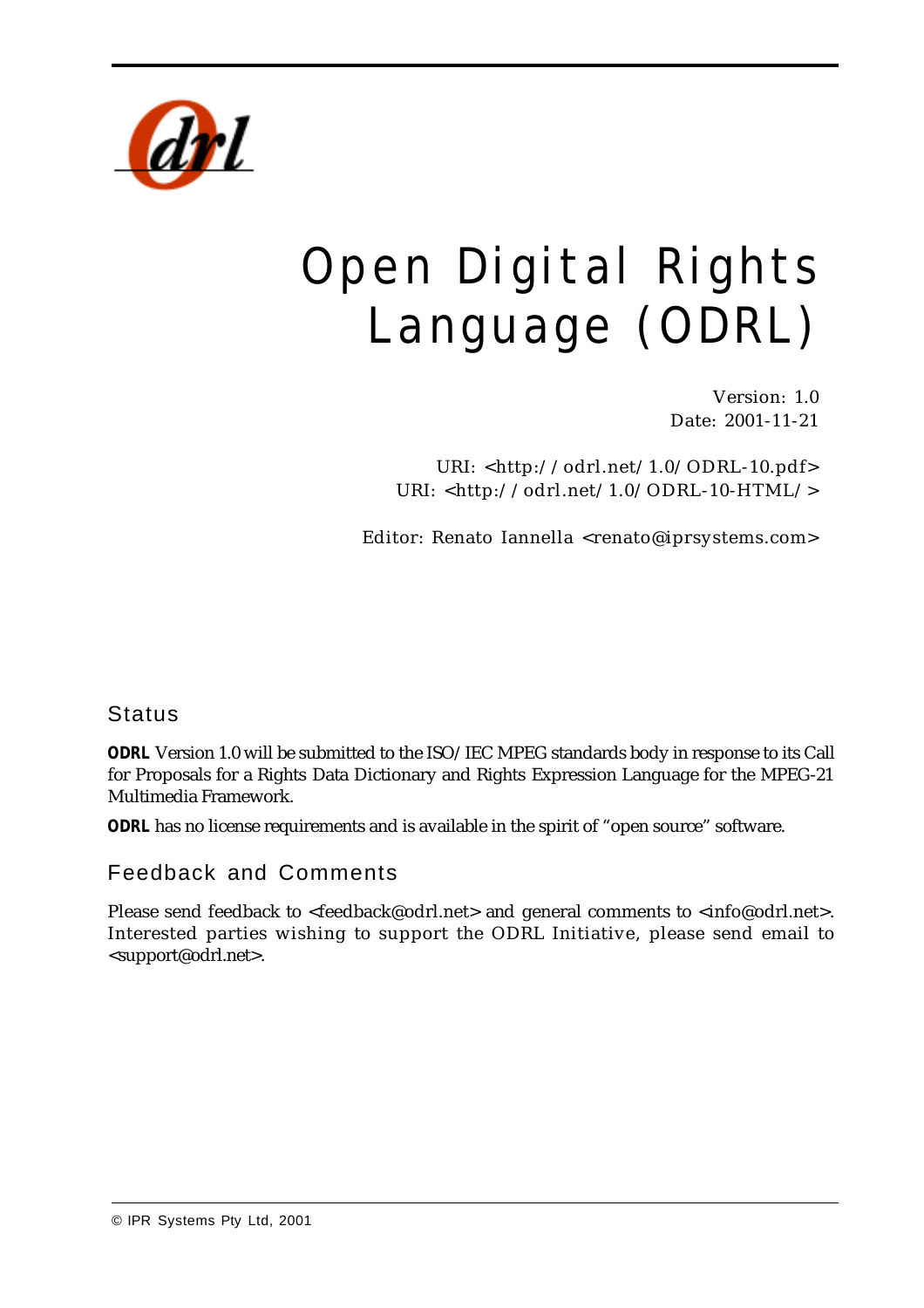# Table of Contents

| 1 | 1.1<br>1.2<br>1.3                                              |                                                     |  |
|---|----------------------------------------------------------------|-----------------------------------------------------|--|
| 2 | 2.1<br>$2.2^{\circ}$<br>2.3<br>2.4<br>2.5<br>2.6<br>2.7<br>2.8 |                                                     |  |
| 3 | 3.1<br>3.2<br>3.3<br>3.4<br>3.5                                |                                                     |  |
| 4 | 4.1<br>4.2<br>4.3<br>44<br>4.5                                 |                                                     |  |
| 5 | 5.1                                                            |                                                     |  |
| 6 |                                                                |                                                     |  |
| 7 |                                                                |                                                     |  |
|   | Appendix A:                                                    | ODRL Expression Language XML Schema (Normative). 58 |  |
|   | Appendix B:                                                    |                                                     |  |
|   | Appendix C:                                                    |                                                     |  |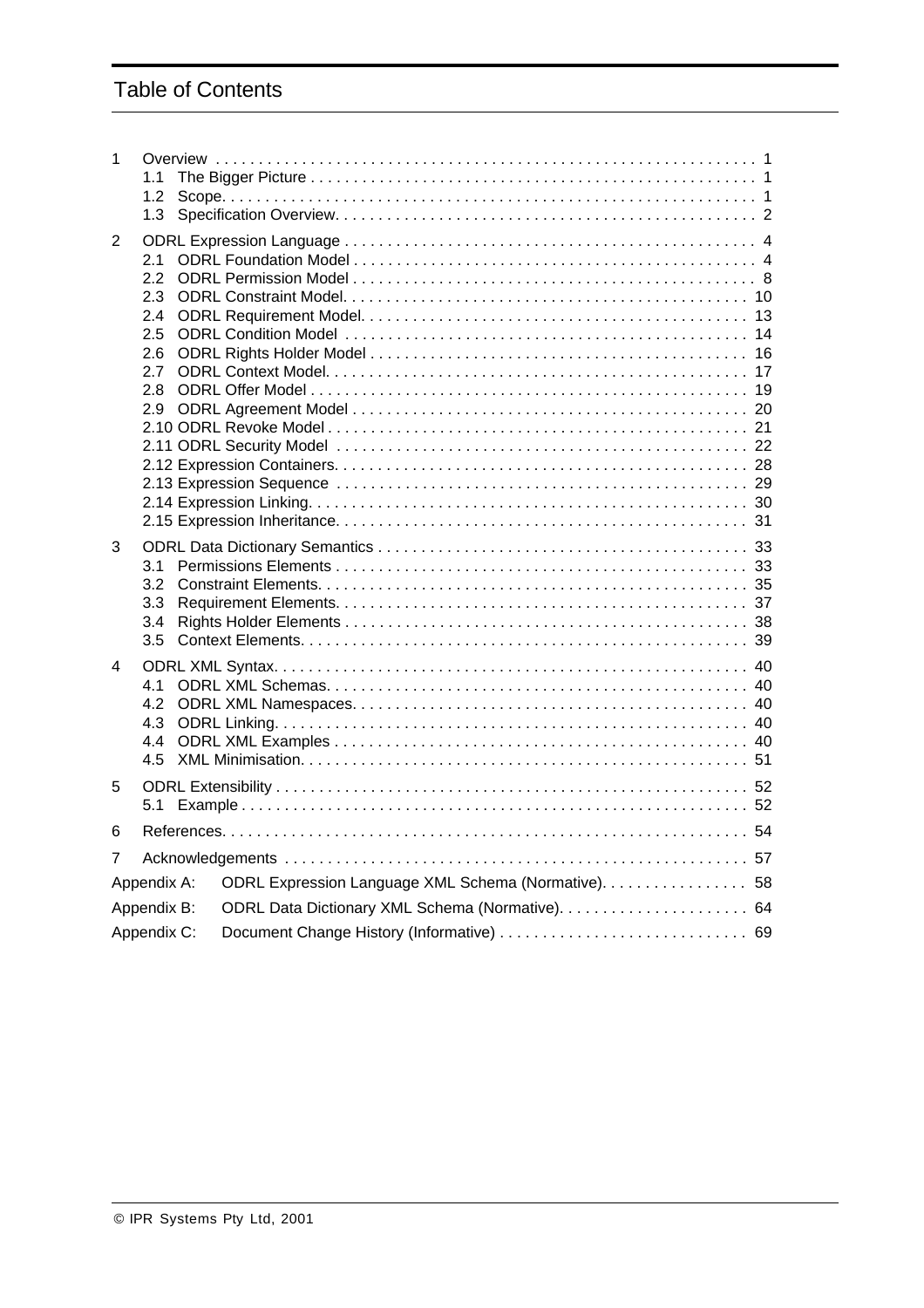# 1 Overview

Digital Rights Management (DRM) involves the description, layering, analysis, valuation, trading and monitoring of the rights over an enterprise's tangible and intangible assets. DRM covers the digital management of rights - be they rights in a physical manifestation of a work (eg a book), or be they rights in a digital manifestation of a work (eg an ebook). Current methods of managing, trading and protecting such assets are inefficient, proprietary, or else often require the information to be wrapped or embedded in a physical format.

A key feature of digitally managing rights will be the substantial increase in re-use of digital material on the Internet as well as the increased efficiency for physical material. The pervasive Internet is changing the nature of distribution of digital media from a passive one way flow (from Publisher to the End User) to a much more interactive cycle where creations are reused, combined and extended ad infinitum. At all stages, the rights need to be managed and honoured with trusted services.

Current DRM technologies include languages for describing the terms and conditions, tracking asset usages by enforcing controlled environments or encoded asset manifestations, and closed architectures for the overall management of rights.

The Open Digital Rights Language (*ODRL*) provides the semantics for DRM expressions in open and trusted environments whilst being agnostic to mechanisms to achieve the secure architectures.

# 1.1 The Bigger Picture

It is envisaged that *ODRL* will "plug into" an open framework that enables peer-to-peer interoperability for DRM services. However, *ODRL* can also be used as an mechanism to express rights statements on its own and to plug into existing DRM architectures and frameworks.

DRM has traditionally been flavoured with security and encryption as a means to solve these issues, that is, Digital Rights Enforcement. This is the first-generation of DRM and represents a substantial narrowing of its real and broader capabilities. Second-generation DRM systems will provide these additional functions and support end-to-end supply chain services.

DRM systems should be based on and designed around open functional architectures and a robust and extensible information model. See [IANNELLA] for an overview of DRM Architectures and [ERICKSON] for DRM-enabled digital object models. The layers and relationships of rights can also quickly become very complex [HIGGS] and DRM systems must be designed to cater for this intricacy.

# 1.2 Scope

*ODRL* complements existing analogue rights management standards by providing digital equivalents, and supports an expandible range of new services that can be afforded by the digital nature of the assets in the Web environment. In the physical environment, *ODRL* can also be used to enable machine-based processing for rights management.

*ODRL* is a standard language and vocabulary for the expression of terms and conditions over assets. *ODRL* covers a core set of semantics for these purposes including the rights holders and the expression of permissible usages for asset manifestations. Rights can be specified for a specific asset manifestation (ie format) or could be applied to a range of manifestations of the asset.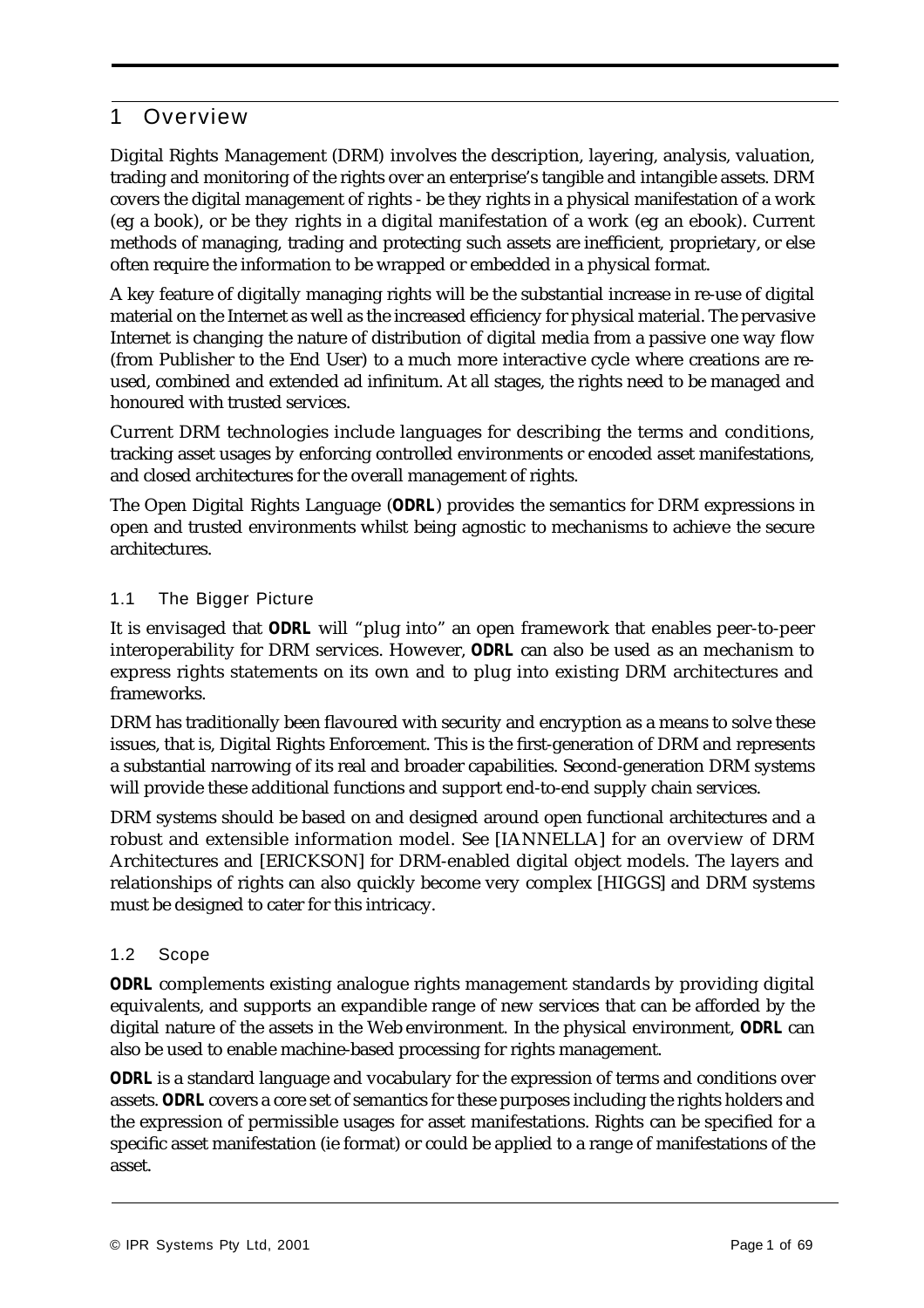*ODRL* is focused on the semantics of expressing rights languages and definitions of elements in the data dictionary. *ODRL* can be used within trusted or untrusted systems for both digital and physical assets. However, *ODRL* does not determine the capabilities nor requirements of any trusted services (eg for content protection, digital/physical delivery, and payment negotiation) that utilises its language. Clearly, however, *ODRL* will benefit transactions over digital assets as these can be captured and managed as a single rights transaction. In the physical world, *ODRL* expressions would need an accompanying system with the distribution of the physical asset.

*ODRL* defines a core set of semantics. Additional semantics can be layered on top of *ODRL* for third-party value added services with additional data dictionaries.

*ODRL* does not enforce or mandate any policies for DRM, but provides the mechanisms to express such policies. Communities or organisations, that establish such policies based on *ODRL*, do so based on their specific business or public access requirements.

*ODRL* depends on the use of unique identification of assets and parties. Common identification is a very difficult problem to have agreement across sectors and is why identification mechanisms and policies are outside the scope of *ODRL*. Sector-specific versions of *ODRL* may address the need to infer information about asset and party identifiers.

The *ODRL* model is based on an analysis and survey of sector specific requirements (including models and semantics), and as such, aims to be compatible with a broad community base. *ODRL* intends to meet the common requirements for many sectors and has been influenced by the ongoing work and specifications/models of the following groups:

- The <indecs> Project [INDECS]
- **•** Electronic Book Exchange Working Group [EBX]
- **•** International Federation of Library Associations [IFLA]
- **•** DOI Foundation [DOI]
- **•** ONIX International [ONIX]
- **•** Moving Pictures Expert Group [MPEG]
- **•** IMS Global Learning Consortium [IMS]
- **•** Dublin Core Metadata Initiative [DCMI]
- **•** Propagate Project [PROPAGATE]
- **•** OpenEBook Forum [OEBF]
- **•** Publishers Requirements for Metadata [PRISM]
- **•** Association of American Publishers [AAP]
- **•** Digital Imaging [DIG35]

*ODRL* proposes to be compatible with the above groups by defining an independent and extensible set of semantics. *ODRL* does not depend on any media types as it is aimed for crosssector interoperability.

#### 1.3 Specification Overview

This document, along with its normative references, includes all the specification necessary for the implementation of interoperable *ODRL* applications.

The key words *must, must not, required, shall, shall not, should, should not, recommended, may*, and *optional* in this specification are to be interpreted as described in [RFC2119] which defines the significance of each particular requirement.

Examples used in this document are for demonstration purposes only.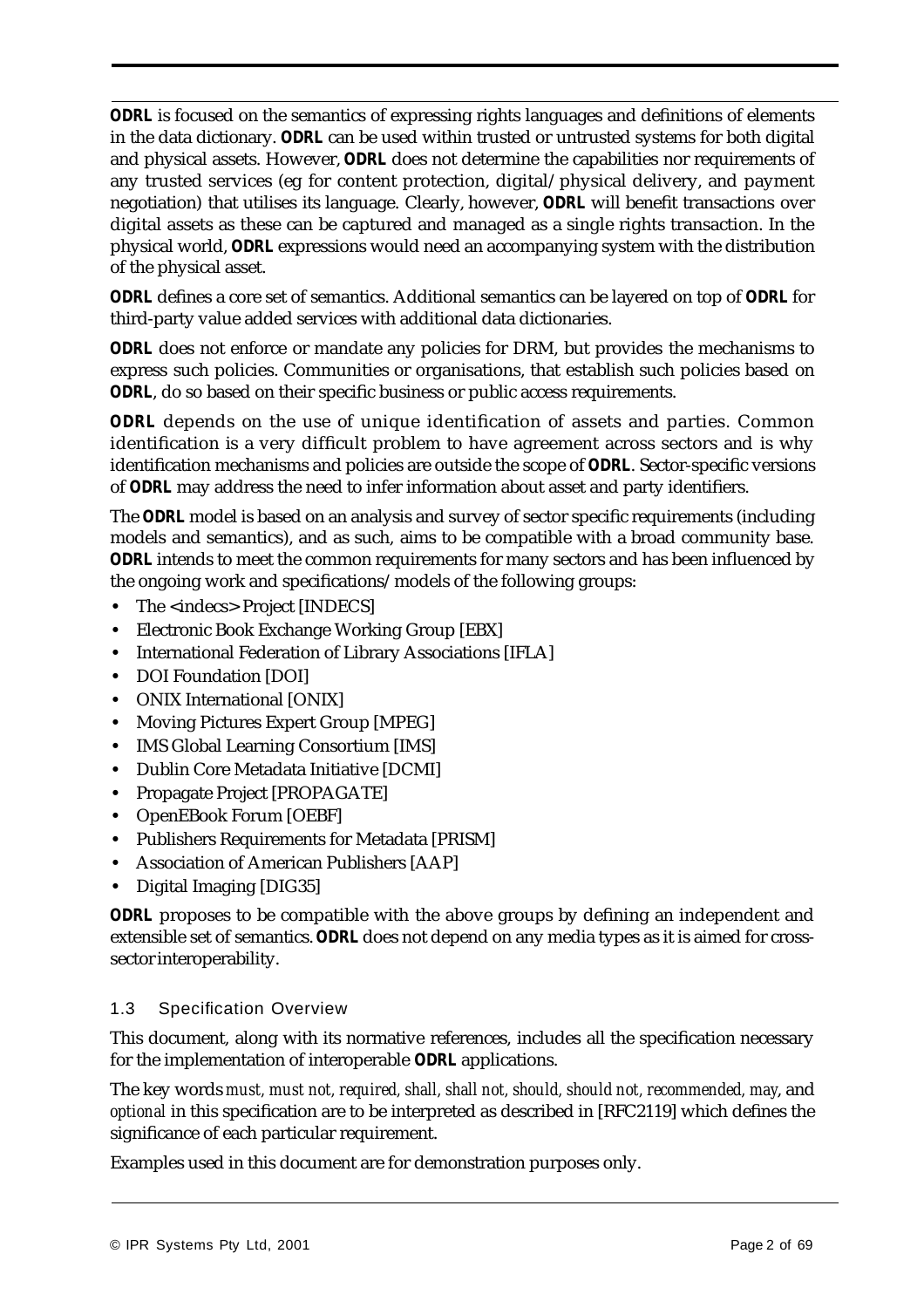The *ODRL* specification contains the following main sections:

- **•** Section 2 describes the model for the *ODRL* expression language.
- **•** Section 3 describes the semantics of the *ODRL* data dictionary elements.
- **•** Section 4 describes the XML syntax used to encode the *ODRL* expressions and elements.
- **•** Section 5 describes how additional *ODRL* data dictionaries can be defined.

The formal Expression Language and Data Dictionary elements are defined in:

- **•** Appendix A: ODRL Expression Language XML Schema (Normative)
- **•** Appendix B: ODRL Data Dictionary XML Schema (Normative)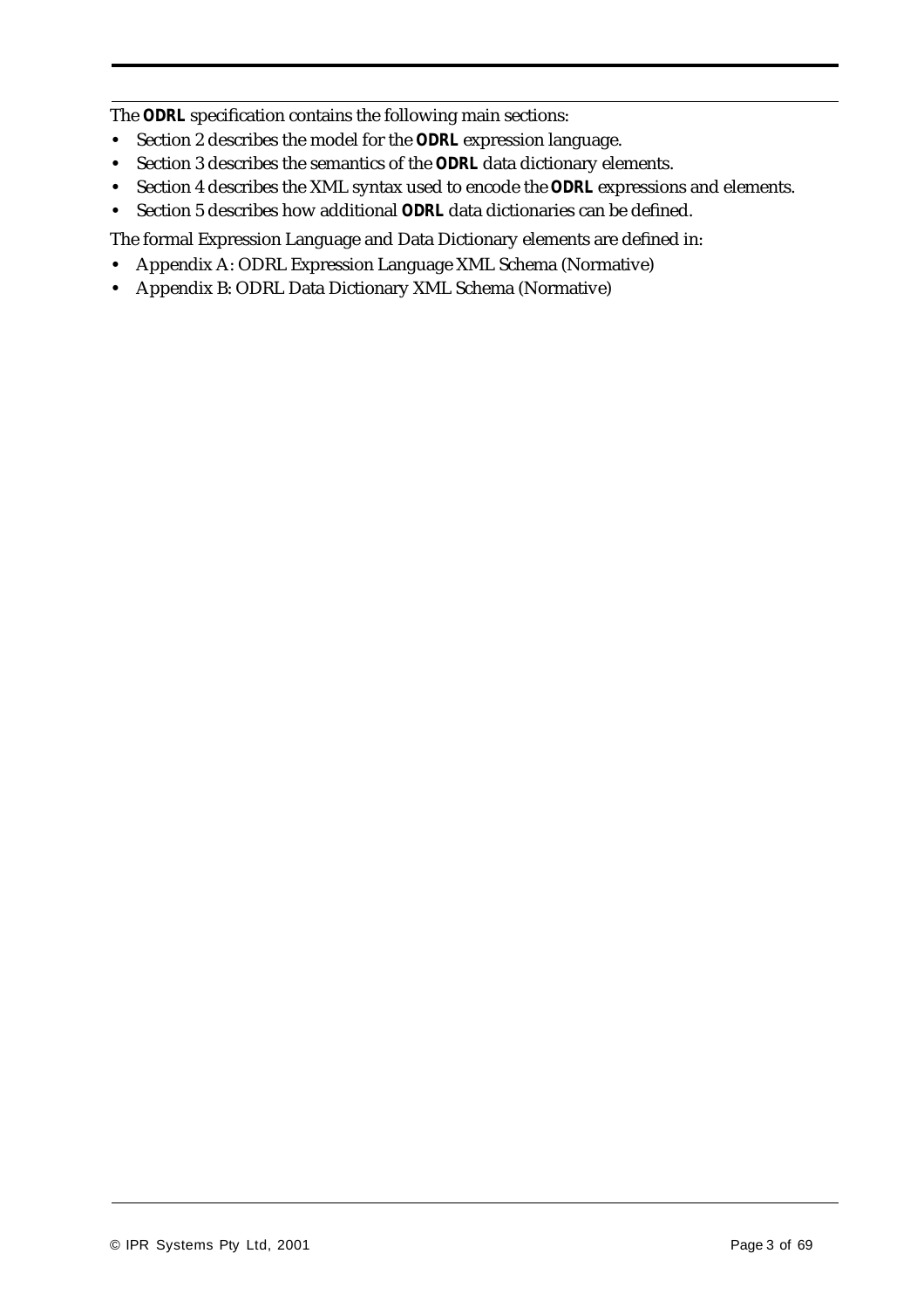# 2 ODRL Expression Language

The models for the *ODRL* language and data dictionary contain the structure and core semantics for the expressions. These models provide the overall framework for the expressions into which elements (from DRM data dictionaries) can be applied.

Note: The figures in this section cover both the Expression Language entities (shown as shadowed rectangles with "EX" in the top left corner) and the Data Dictionary elements (shown as rectangles with "DD" in the top left corner). Other namespaces ("DS" for XML Digital Signatures) are also shown.

# 2.1 ODRL Foundation Model

*ODRL* is based on an extensible model for rights expressions which involves a number of core entities and their relationships. This *ODRL* Foundation Model is shown in Figure 1.



Figure 1. ODRL Foundation Model

The model, as shown in Figure 1, consists of the following three core entities:

- **•** Assets
- **•** Rights
- **•** Parties

The Assets include any physical or digital content. The Assets must be uniquely identified and may consist of many subparts and be in many different formats. Assets can also be non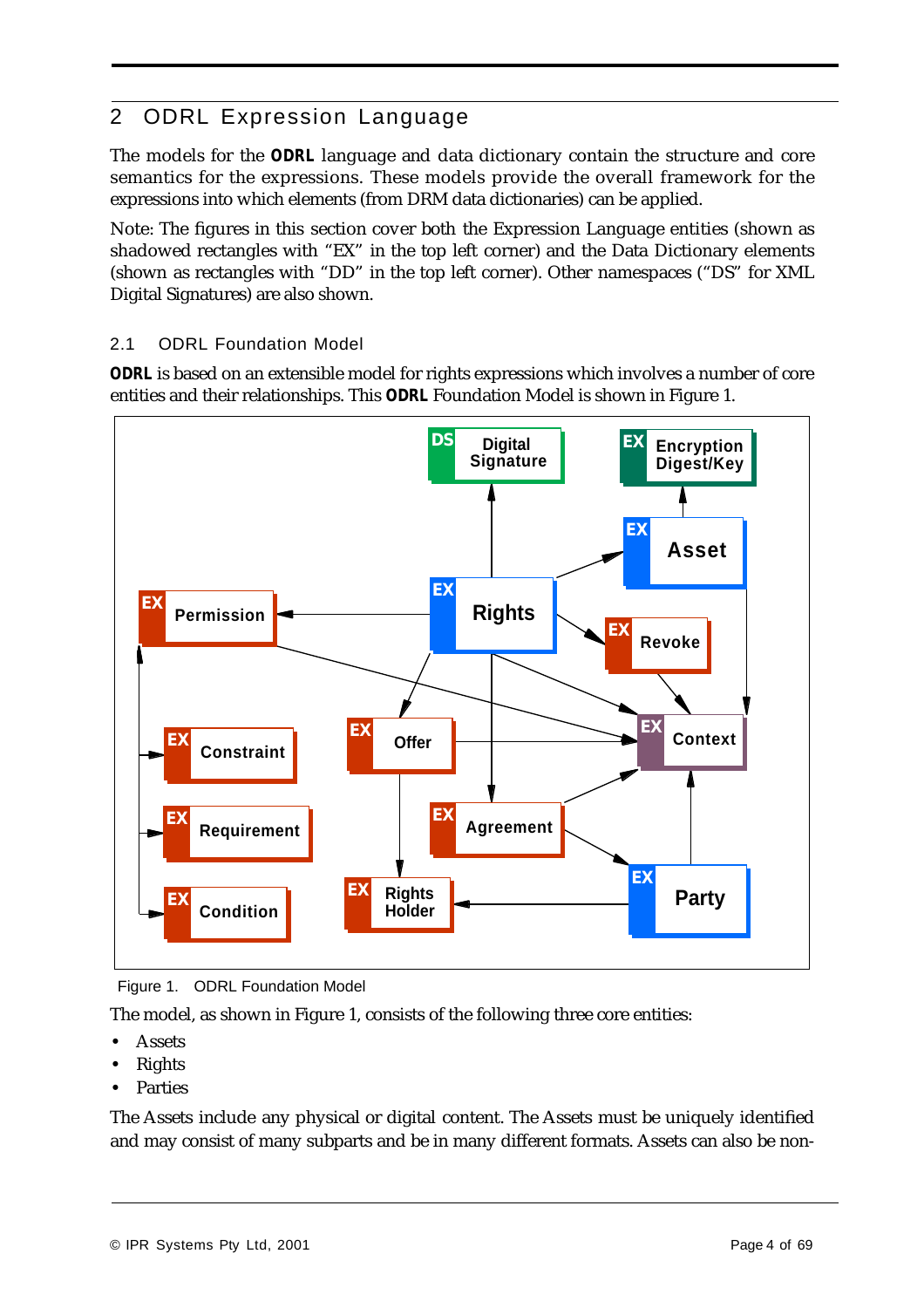tangible expressions of works and/or manifested in particular renditions. Assets may also be encrypted to enable secure distribution of content.

The Rights include Permissions which can then contain Constraints, Requirements, and Conditions. Permissions are the actual usages or activities allowed over the Assets (eg Play a video Asset). Constraints are limits to these Permissions (eg Play the video for a maximum of 5 times). Requirements are the obligations needed to exercise the Permission (eg Pay \$5 each time you Play the video). Conditions specify exceptions that, if become true, expire the Permissions and renegotiation may be required (eg If Credit Card expires then all Permissions are withdrawn to Play the video).

The Parties include end users and Rights Holders. Parties can be humans, organisations, and defined roles. End users are usually the asset consumers. Rights Holders are usually parties that have played some role in the creation, production, distribution of the Asset and can assert some form of ownership over the Asset and/or its Permissions. Rights Holders may also receive royalties.

With these three core entities, the foundation model can then express Offers and Agreements. Offers are proposals from Rights Holders for specific Rights over their Assets. Agreements are when Parties enter into contracts or deals with specific Offers. The model can also then express revoking of any Offers or Agreements.

The representation of Offers and Agreements is important core aspect of *ODRL*. This makes clear what the purpose of the rights expressions is achieving. Many different Offers can be created to meet various business models for assets. Offers can be linked, creating a hierarchy of options for end users. Agreements are the transformation of an Offer into a license for rights over an asset by parties. Also, there is no requirement that Offers be made prior to Agreements. After human interactions, Agreements can be created to express the accepted terms and conditions.

Most entities in the model can support a specific Context. A Context, which is relative to the entity, can describe further information about that entity or the relationship between entities. For example, the Context of an Agreement may specify the date of the transaction, the Context of a Party may specify their role. Although not mandatory, the use of Context to assign unique identifiers to the entire rights expression is highly recommended.

The Context also plays a very important role in identifying the entity (using a unique number/code from a standard identification scheme). This ability to uniquely reference any entity can be utilised in providing linkages between entities. For example, an Agreement can be linked to the original Offer by the latter's unique id number.

The general description of the Party and Asset entities is outside the scope of *ODRL*. What is in scope is that these entities must be referenced by using unique identification mechanisms (such as [URI], [DOI], [ISBN] etc). Both of these entities contain a mechanism to refer to their unique identifiers, as well as a Context.

The Asset entity (sometimes referred to as a Work, Content, Creation, or Intellectual Property), is viewed as a whole entity. If the Rights are assigned at the Asset's subpart level, then such parts would require to also be uniquely identifiable. However, *ODRL* can specify constraints on subparts of the asset. Additionally, Assets can be identified as to their layer of intellectual property as defined by the IFLA model [IFLA]. These include Work, Expression, Manifestation, and Item. This features also allows rights to be expressed over non-tangible assets and individual instances.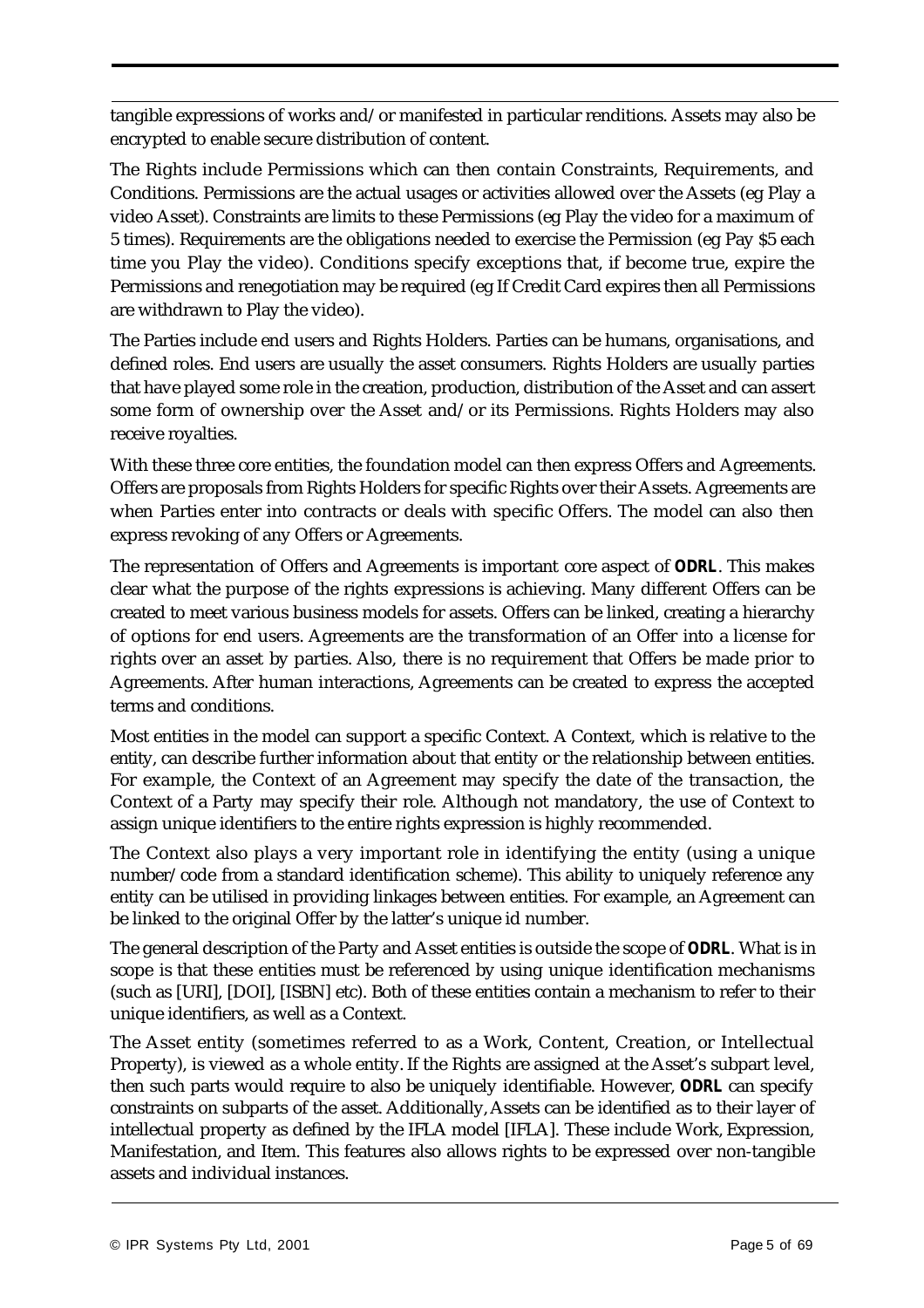These core Entities together allow for a wide and flexible range of *ODRL* expressions to be declared. Additionally, the expressions can be digitally signed.

The core entities (except for Asset and Party) are further explained in the following sections:

- **•** Permissions (see Section 2.2 "ODRL Permission Model")
- **•** Constraints (see Section 2.3 "ODRL Constraint Model")
- **•** Requirements (see Section 2.4 "ODRL Requirement Model")
- **•** Conditions (see Section 2.5 "ODRL Condition Model")
- **•** Rights Holders (see Section 2.6 "ODRL Rights Holder Model")
- **•** Contexts (see Section 2.7 "ODRL Context Model")
- **•** Offers (see Section 2.8 "ODRL Offer Model")
- **•** Agreements (see Section 2.9 "ODRL Agreement Model")
- **•** Revoking Rights (see Section 2.10 "ODRL Revoke Model")

The security-based entities (Signature and Encryption) are further explained in the following section:

**•** Security (see Section 2.11 "ODRL Security Model")

Additional features of the ODRL expression language are explained in the following sections:

- **•** Containers of entities (see Section 2.12 "Expression Containers")
- **•** Sequence of entities (see Section 2.13 "Expression Sequence")
- **•** Linking between entities (see Section 2.14 "Expression Linking")
- **•** Inheritance between entities (see Section 2.15 "Expression Inheritance")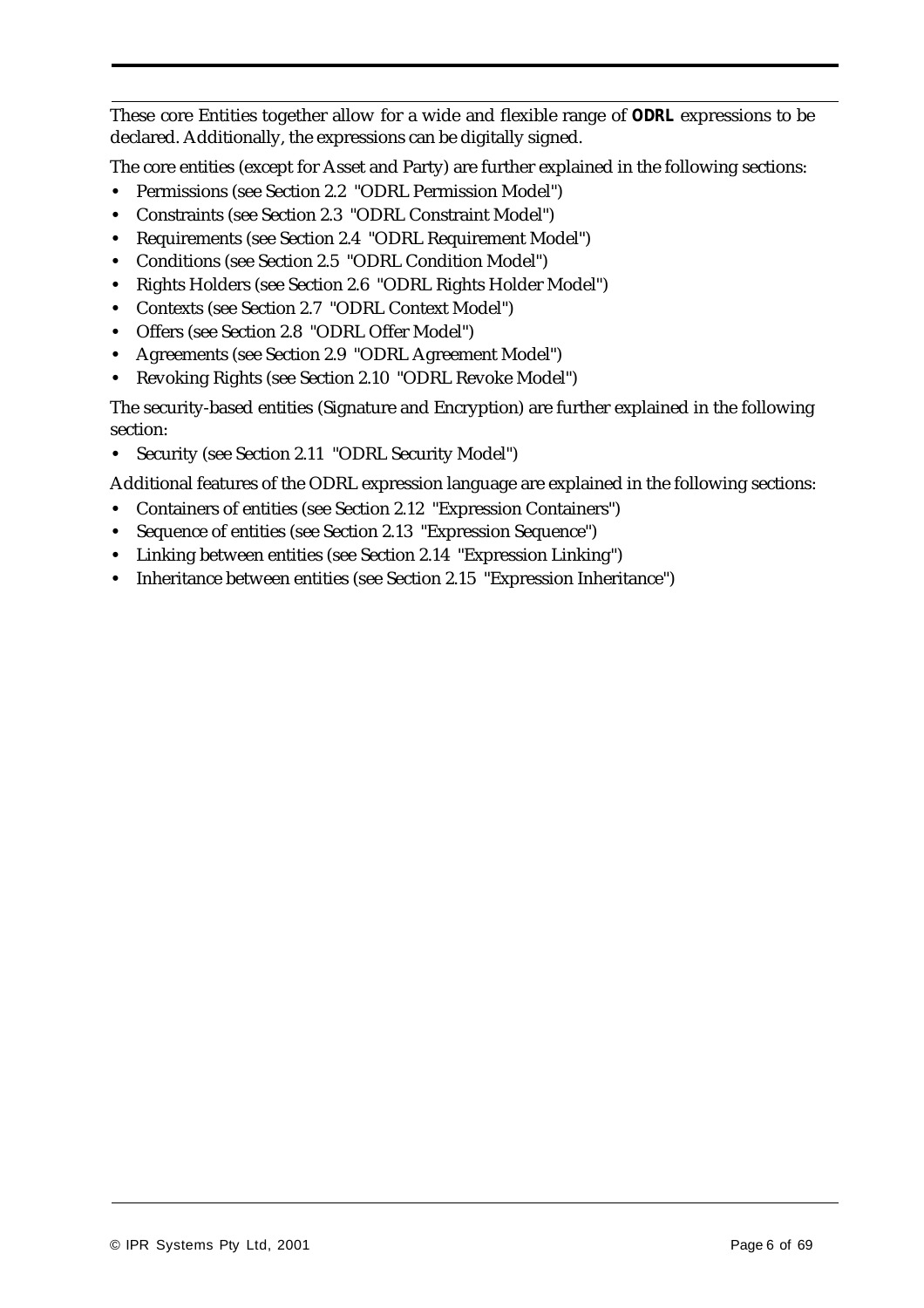#### 2.1.1 Foundation XML Example

The *ODRL* Foundation Model can be expressed using an XML binding. An example is shown in Example 1.

| <rights></rights>                                       |
|---------------------------------------------------------|
| <context>.</context>                                    |
| $\langle \text{uid}\rangle$ $\langle \text{uid}\rangle$ |
| $<$ /context>                                           |
| <offer></offer>                                         |
| <asset> </asset>                                        |
| <permission></permission>                               |
| <permission-type></permission-type>                     |
| <requirement> </requirement>                            |
| <constraint> </constraint>                              |
|                                                         |
| <condition> </condition>                                |
|                                                         |
| <party></party>                                         |
| <context> </context>                                    |
| <rightsholder> </rightsholder>                          |
| $<$ /party>                                             |
|                                                         |
| <agreement></agreement>                                 |
| <context> </context>                                    |
| <party> </party>                                        |
| <permission> </permission>                              |
| $\langle$ asset $\rangle$ $\langle$ /asset $\rangle$    |
|                                                         |
|                                                         |

Example 1. Foundation Model XML Syntax

Complete and formal syntactical examples are given in Section 4 "ODRL XML Syntax".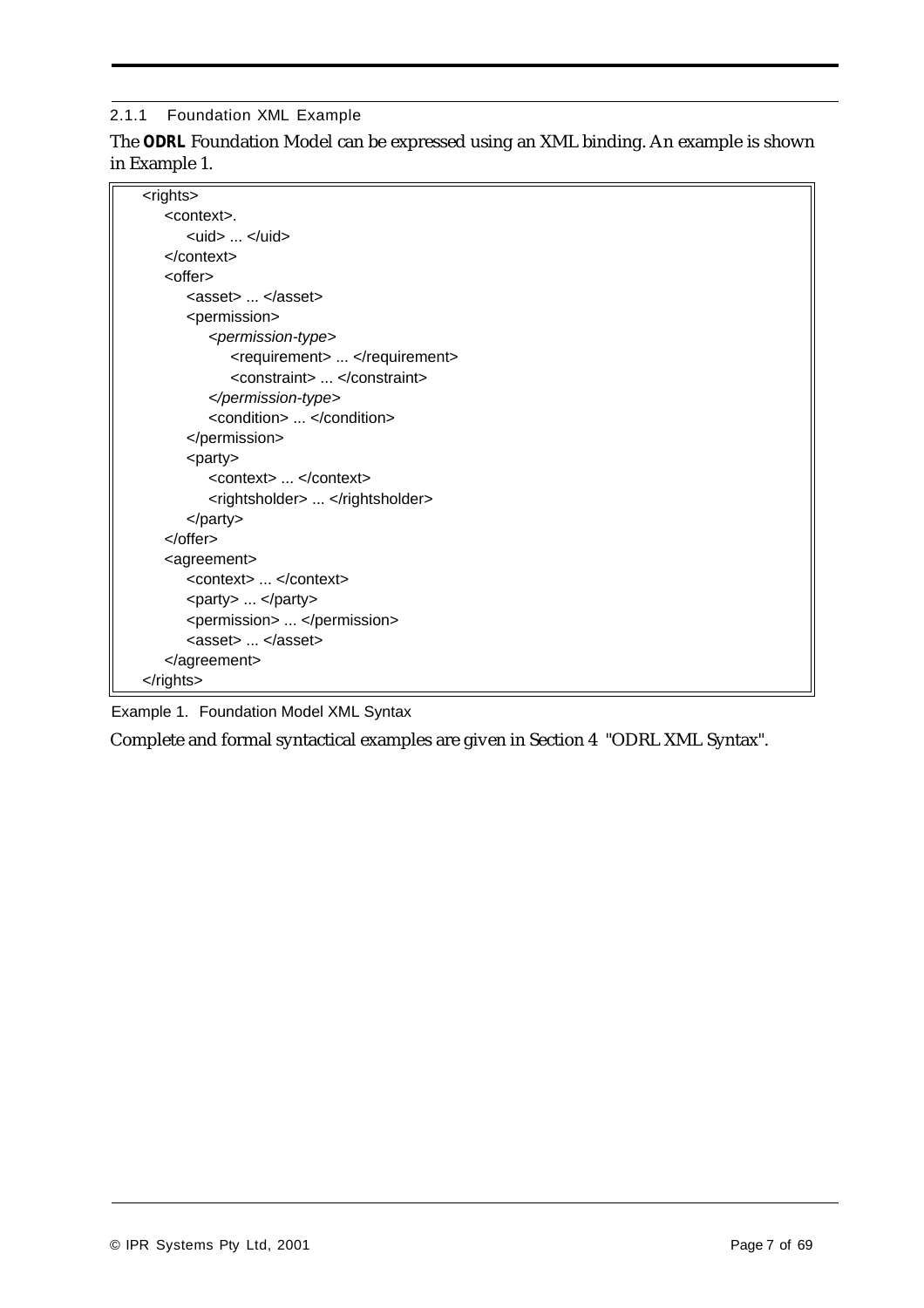# 2.2 ODRL Permission Model

*ODRL* supports the expression of Permissions for both Offers and Agreements. This is the recognised set of activities allowed over the Asset. The *ODRL* Permission Model is shown in Figure 2.



Figure 2. ODRL Permission Model

The Permission entity consists of an aggregation of four abstract entities. The abstract entities (depicted as clouds in Figure 2) are solely used to group similar permissions, and include:

- **•** Usage indicates a set of methods in which the Asset can be consumed (realised with: Display, Print, Play, Execute).
- Reuse indicates a set of operations in which the Asset (or portions of it) can be re-utilised (realised with: Modify, Excerpt, Annotate, Aggregate).
- **•** Transfer indicates a set of procedures in which the rights over the Asset can be transferred (realised with: Sell, Lend, Give, Lease).
- **•** Asset Management indicates a set of digital asset management operations (realised with: Move, Duplicate, Delete, Verify, Backup, Restore, Save, Install, Uninstall).

Note: The listed elements above (eg Display, Print etc) are defined in full in Section 3 "ODRL Data Dictionary Semantics" and form the basis of the *ODRL* Data Dictionary.

Additionally, the Permissions support:

- **•** an "Exclusivity" attribute that indicates if the granted permission is confined to nominated Parties (as per an Agreement).
- **•** The Context entity for the purposes of assigned unique identifiers to specific sets or groups of Permissions.

A Permission must be associated with one or more Assets via an Offer or Agreement. A Permission can be associated with zero or more Constraints, Conditions, and Requirements.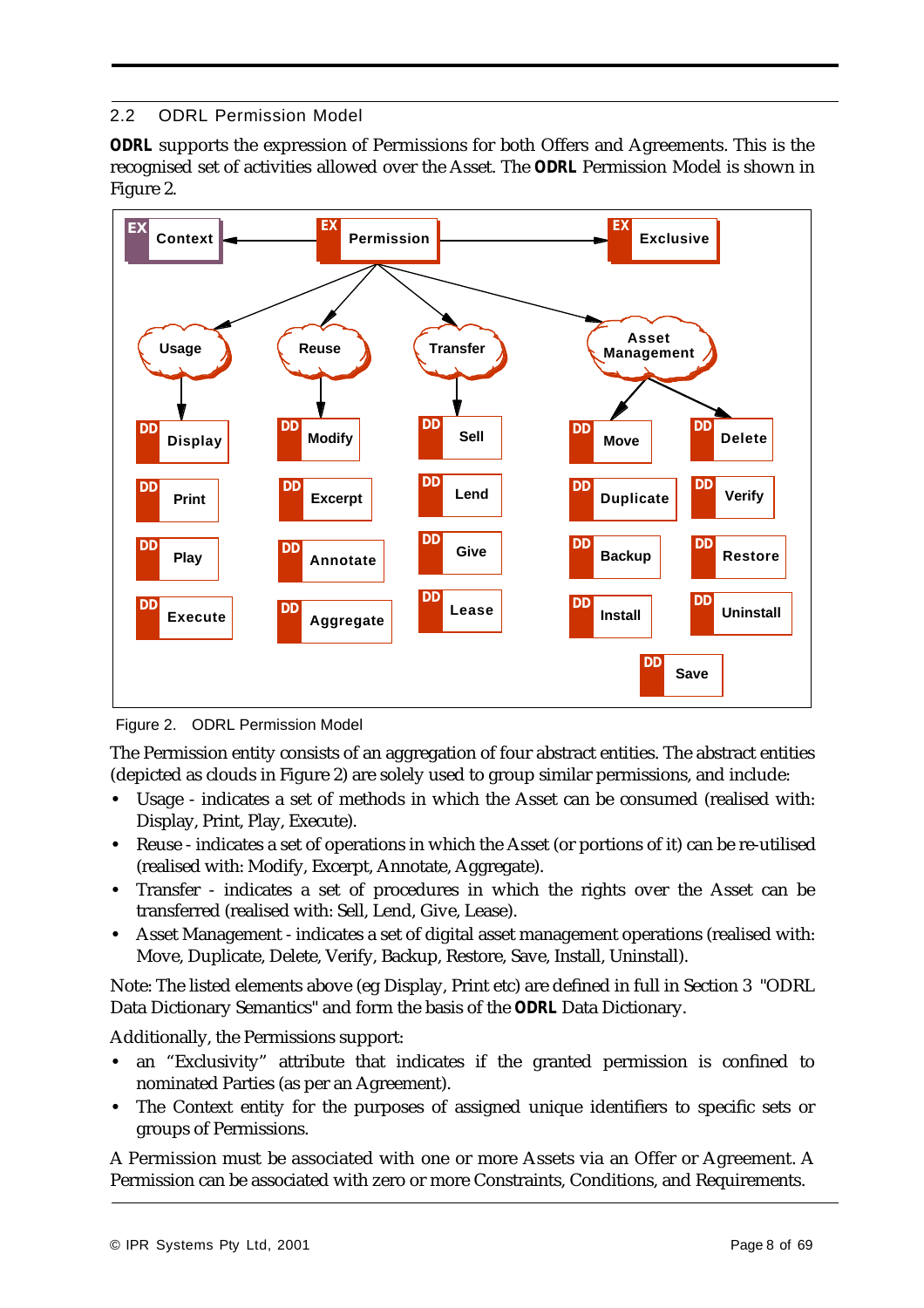#### *Important Note:*

A Permission that is not specified in any Rights Expressions is not granted. That is, no assumptions should be made with regard to Permissions if they are not explicitly mentioned in the *ODRL* expression.

2.2.1 Permission XML Example

The *ODRL* Permission Model can be expressed using an XML binding. An example is shown in Example 2 in which permissions for display, print (with a constraint), and annotate have been granted.

| <permission></permission>  |
|----------------------------|
| <display></display>        |
| <print></print>            |
| <constraint> </constraint> |
| $<$ /print $>$             |
| <annotate></annotate>      |
|                            |

Example 2. Permission Model XML Syntax

Complete and formal syntactical examples are given in Section 4 "ODRL XML Syntax".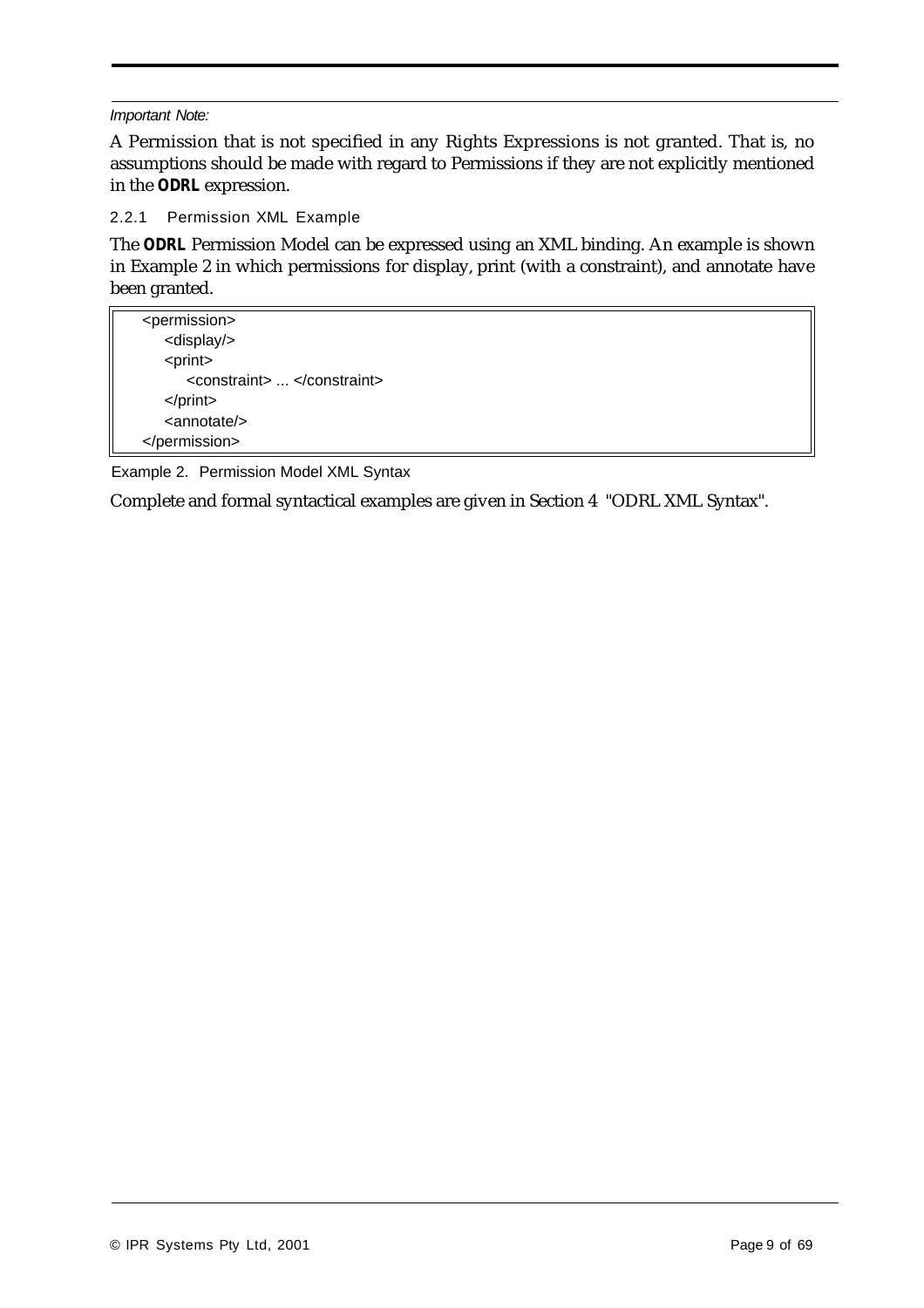# 2.3 ODRL Constraint Model

*ODRL* supports the expression of Rights Constraints. This is the recognised set of restrictions on the Permissions over the Asset. The *ODRL* Constraint Model is shown in Figure 3.



Figure 3. ODRL Constraint Model

The Constraints entity consists of an aggregation of several abstract entities. The abstract entities (depicted as clouds in Figure 3) are solely used to group similar constraints, and include:

- **•** User indicates a set of constraints which limits usage to identified user(s) (realised with: Individual, Group).
- Device indicates a set of constraints which limits usage to physical devices or systems (realised with: CPU, Network, Screen, Storage, Memory, Printer, Software, Hardware).
- **•** Bounds indicates a set of constraints which limits usage to a fixed number or extent/ coverage (realised with: Count, Range, Spatial).
- **•** Temporal indicates a set of constraints which limits usage to temporal boundaries (realised with: Date Time, Accumulated, Interval).
- Aspect indicates a set of constraints which limits usage to distinct features or expressions of the asset (realised with: Quality, Format, Unit, Watermark).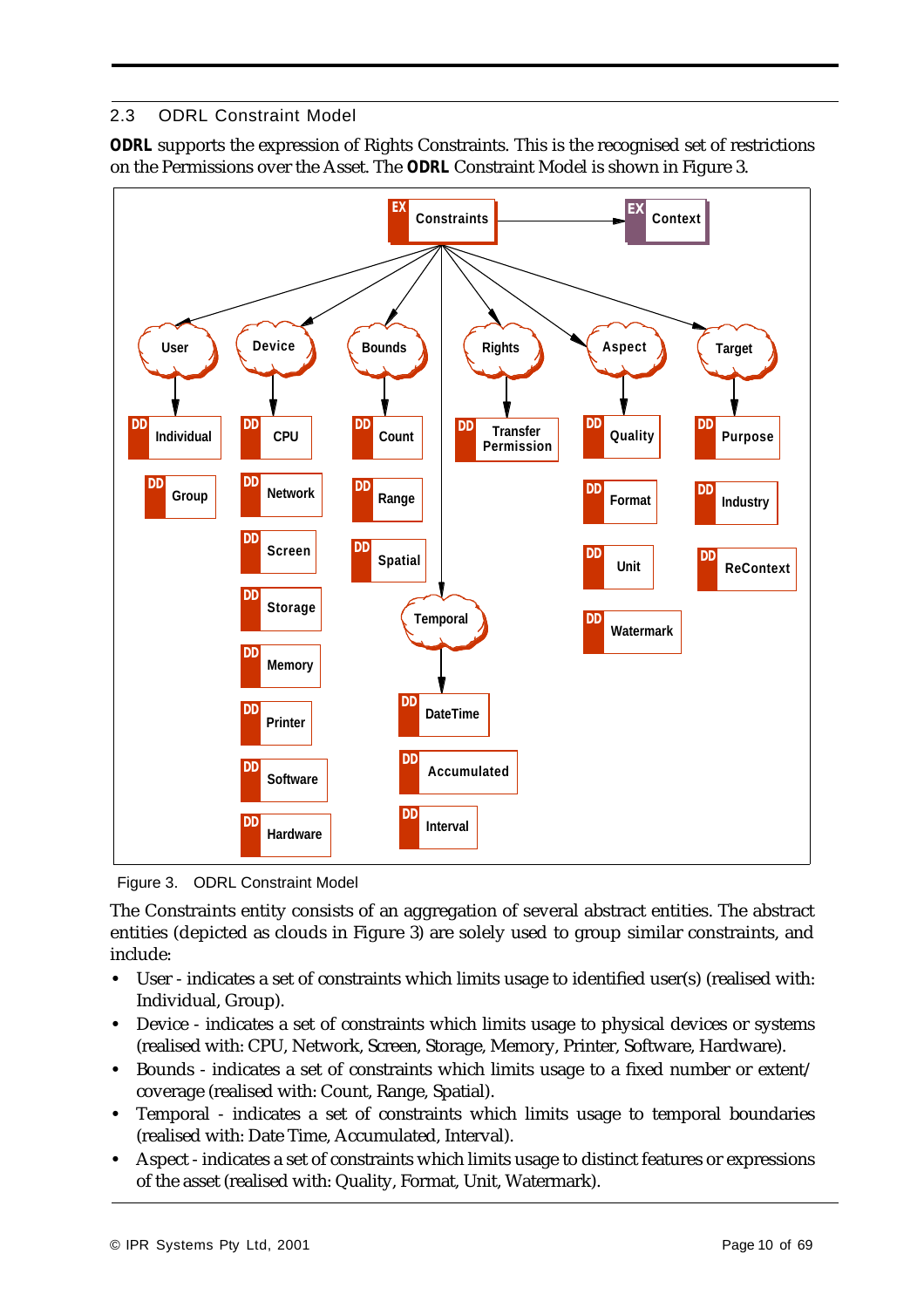- **•** Target indicates a set of constraints which limits usage to where and how the asset is used (realised with: Purpose, Industry, ReContext).
- **•** Rights indicates a set of constraints which only applies to asset with a Transfer Permissions and enables the specification (and constraints) on downstream permissions (realised with: Transfer Permission).

Note: The listed elements above (eg Individual, Group etc) are defined in full in Section 3 "ODRL Data Dictionary Semantics" and form the basis of the *ODRL* Data Dictionary.

A Constraint is associated with one Permission. If a Constraint appears at the same level as a number of Permissions, then the Constraint applies to all of the Permissions. Constraints can also have zero or more other Constraints. In this case, the child constraint applies to the parent constraint.

For Permissions with multiple constraints, all constraints must be honoured with no conflicts arising. An error must be generated if the latter is true.

Additionally all Constraint elements may have a Context element (to support the use of uid) and a "type" attribute (to refer to additional information).

#### *Important Note:*

Any Constraint that is expressed but cannot be performed by the consuming system, must not be granted. That is, if a system does not understand how to guarantee that a specified constraint be honoured it must not grant the permission at all.

#### 2.3.1 Constraint XML Example

The *ODRL* Constraint Model can be expressed using an XML binding. An example is shown in Example 3 in which the display permission is constrained to a particular CPU. The print permission is limited to printing up to five times. The play permission is limited to a recurring period of seven days which itself can only occur up to ten times.

| <display></display>                    |                                  |
|----------------------------------------|----------------------------------|
| <constraint></constraint>              |                                  |
| $<$ cpu $/$                            |                                  |
|                                        |                                  |
|                                        |                                  |
| <print></print>                        |                                  |
| <constraint></constraint>              |                                  |
| <count></count>                        |                                  |
| <start> 1 </start>                     |                                  |
| $\epsilon$ end $> 5 \epsilon$ /end $>$ |                                  |
| $\alpha$ count                         |                                  |
| $<$ /print $>$                         |                                  |
| <play></play>                          |                                  |
| $<$ /constraint>                       |                                  |
| <interval> P7D </interval>             |                                  |
| <constraint></constraint>              |                                  |
|                                        | <count> <end> 10 </end> </count> |
|                                        |                                  |
|                                        |                                  |
| $<$ /play>                             |                                  |

Example 3. Constraint Model XML Syntax

Complete and formal syntactical examples are given in Section 4 "ODRL XML Syntax".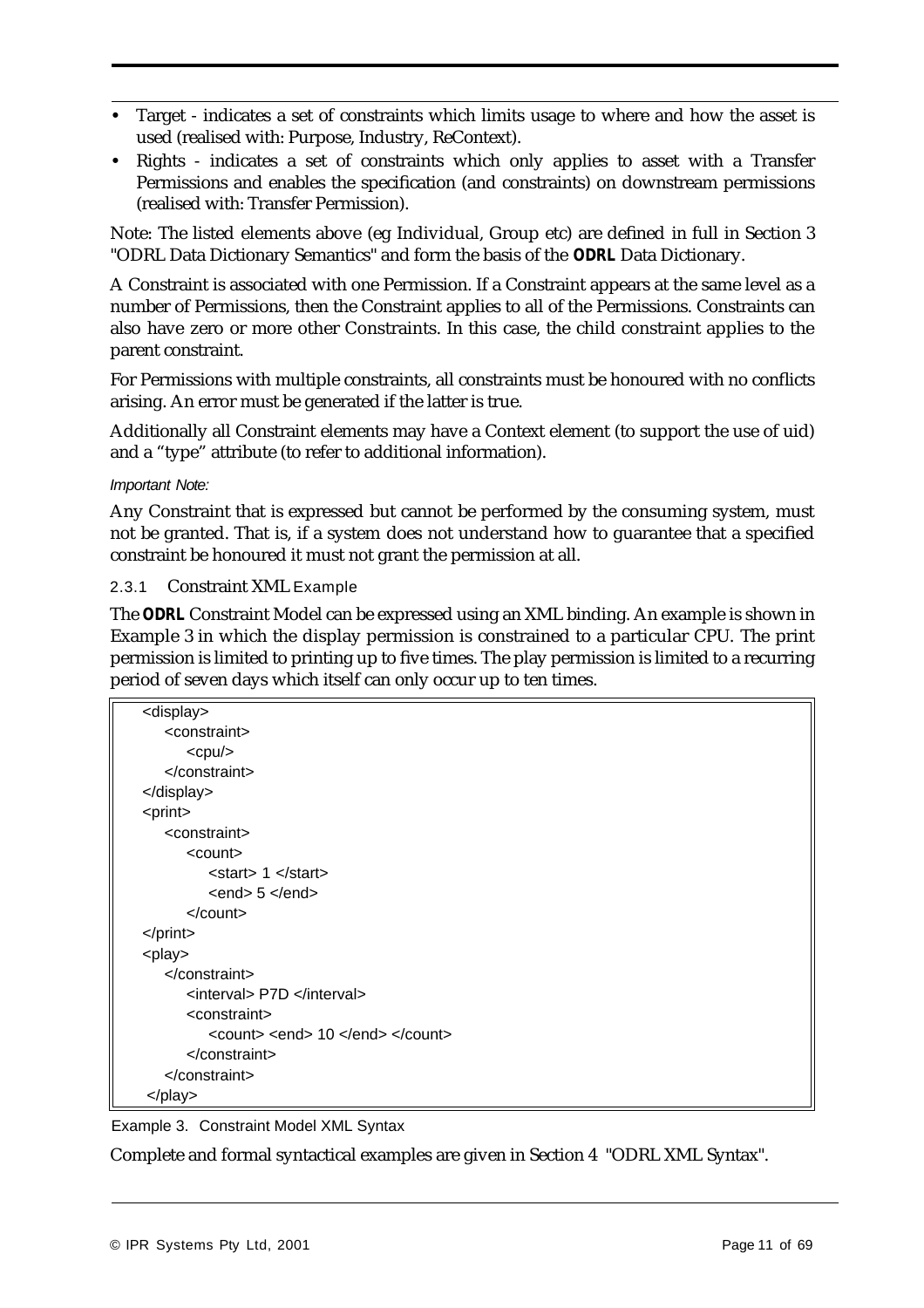#### 2.3.2 Transfer Permission Constraint Example

The Transfer Permission constraint is used to enable the downstream distribution of rights over assets. It applies only to assets that have one of the Transfer Permission applied as this ensures that the authorised party can transfer rights to other users. (This is sometimes called "narrow" rights.)

The Transfer Permission constraint may contain a list of other Permissions that either must be or may be passed along when the asset is transferred. If a Permission is not listed, then those permissions may not be passed along when the asset is transferred. In other words, the default is that no Permissions may be passed along when the asset is transferred.

When a Permission is passed along, the party that transfers the asset may or may not be allowed to alter the Permissions (typically by narrowing it). The Transfer Permission entity supports the following "downstream" attribute values to indicate this:

- **•** equal
- **•** less
- **•** notgreater (less than or equal to)

If the downstream attribute is "equal", the Permissions must be passed along without change when the asset is transferred. This is the default situation.

If the downstream attribute is "less", a smaller subset of Permissions must be passed along when the asset is transferred.

If the downstream attribute is "notgreater", the Permissions may be narrowed when the asset is transferred, but it must not be expanded.

The following Example 4 shows how the Transfer Permission constraint (applied to the Sell transfer permission) contains two options. The first option contains two other permissions (print, display) and the downstream attribute is set to "equal". The means that when the asset is sold to other users, the seller (authorised under the agreement) must provide these Permissions. The second option also contains two other permissions (aggregate, annotate) and the downstream attribute is set to "notgreater". The means that when the asset is sold to other users, the seller may provide these two Permissions, one of them, or none of them.

| <permission></permission>                             |  |
|-------------------------------------------------------|--|
| <sell></sell>                                         |  |
| <constraint></constraint>                             |  |
| <transferperm downstream="equal"></transferperm>      |  |
| $<$ print $/$ >                                       |  |
| <display></display>                                   |  |
|                                                       |  |
| <transferperm downstream="notgreater"></transferperm> |  |
| <aggregate></aggregate>                               |  |
| <annotate></annotate>                                 |  |
|                                                       |  |
|                                                       |  |
| $<$ /sell $>$                                         |  |
|                                                       |  |

Example 4. Constraint Model - Transfer Permission - XML Syntax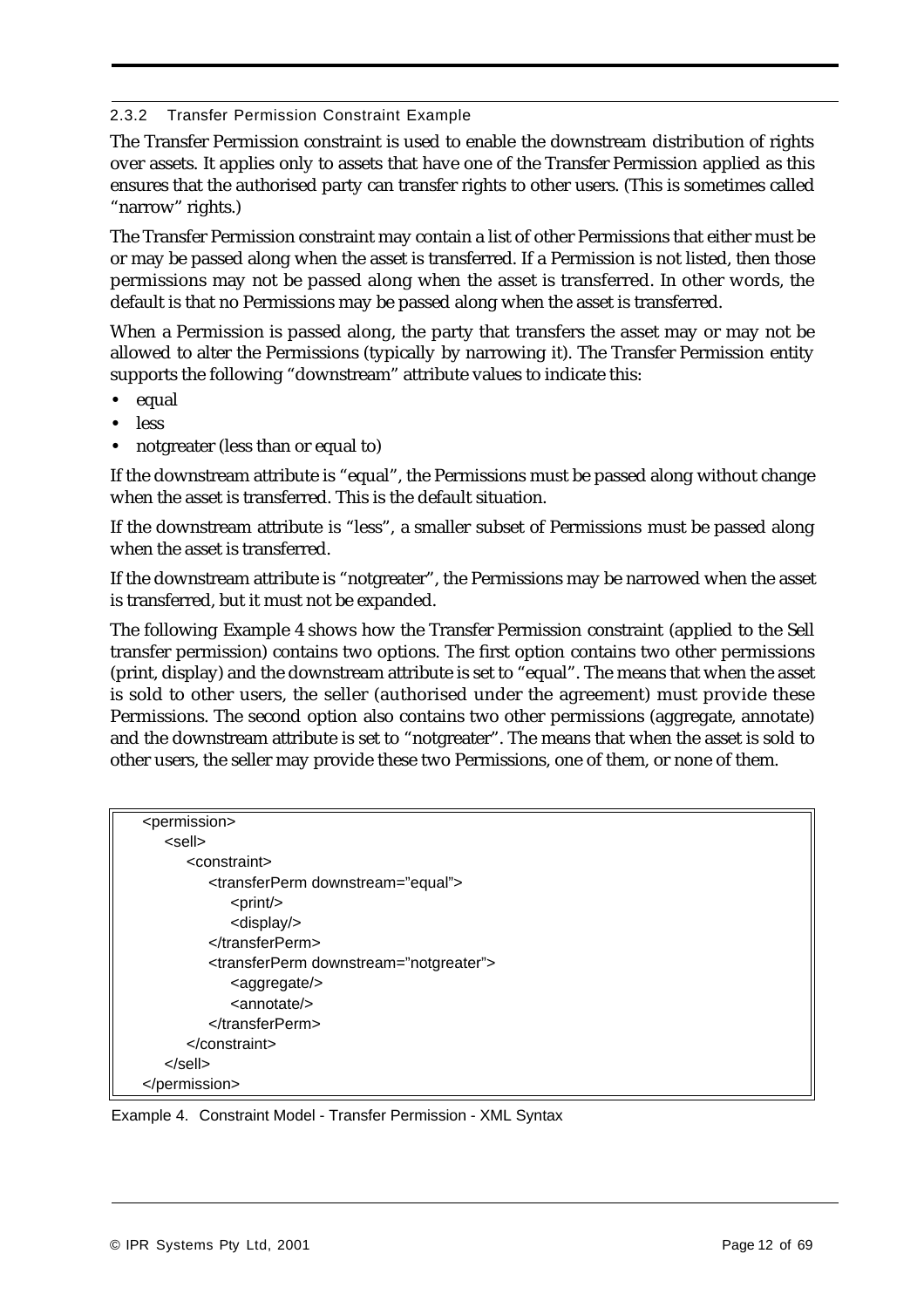# 2.4 ODRL Requirement Model

*ODRL* supports the expression of Rights Requirements. This is the recognised set of preconditions that must be met in order to obtain the related permissons. The *ODRL* Requirements Model is shown in Figure 4.



Figure 4. ODRL Requirement Model

The Requirement entity consists of three abstract entities. The abstract entities (depicted as a cloud in Figure 4) are solely used to group similar requirements, and includes:

- **•** Fee indicates a set of requirements for payments for usage (realised with: PrePay, PostPay, PerUse).
- **•** Interactions indicates a set of requirements on user interactions (realised with: Accept, Register).
- **•** Usage indicates a set of requirements on the use of the asset (realised with: Attribution, Tracked).

Note: The listed elements above (eg PrePay etc) are defined in full in Section 3 "ODRL Data Dictionary Semantics" and form the basis of the *ODRL* Data Dictionary.

A Requirement can be associated with one or many Permissions. If a Requirement appears at the same level as a number of Permissions, then the Requirement applies once to all of the Permissions. For Permissions with multiple Requirements, all Requirements must be honoured and no conflicts should arise. An error must be generated if the latter is true.

The *ODRL* Data Dictionary also defines the common reusable Payment entity, A payment may consist of the fixed amount to pay, the currency of the amount, the taxation due (as a percentage) and a taxation code.

#### *Important Note:*

Any Requirement that is expressed but cannot be performed by the consuming system, must not be granted. That is, if a system does not understand how to guarantee that a specified Requirement has been met, then it must not grant the permission at all. Users of the system must be informed of the situation.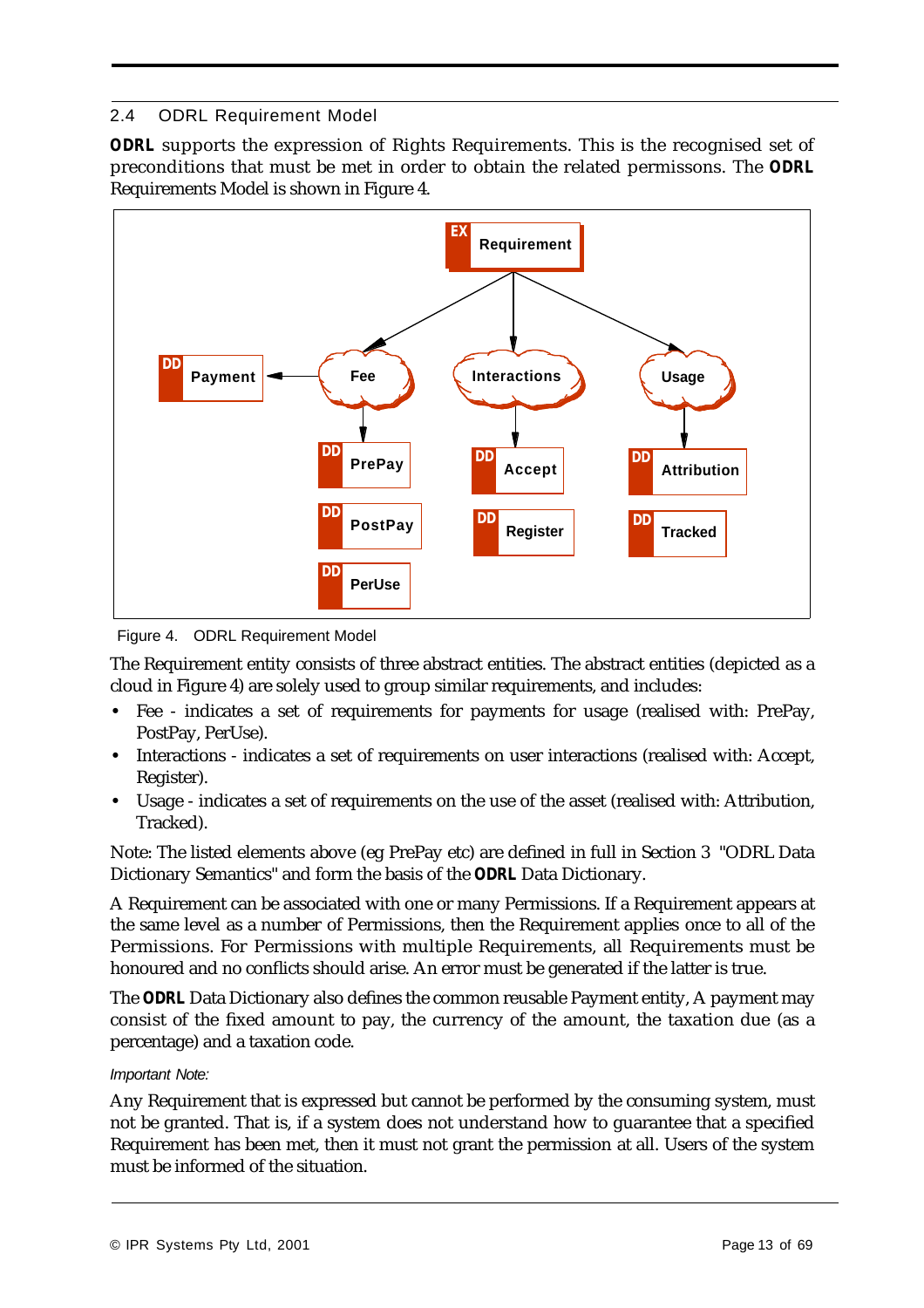## 2.4.1 Requirement XML Example

The *ODRL* Requirement Model can be expressed using an XML binding. An example is shown in Example 5 in which the play permission requires a \$AUD20 fee (plus 10% tax) to be paid per use.



Example 5. Requirement Model XML Syntax

Complete and formal syntactical examples are given in Section 4 "ODRL XML Syntax".

## 2.5 ODRL Condition Model

*ODRL* supports the expression of Rights Conditions. These are exceptions that are conditional events that, if become true (or occur), render the Permissions as no longer valid. The *ODRL* Condition Model is shown in Figure 5.



Figure 5. ODRL Condition Model

The Condition entity reuses two existing entities:

- **•** Permission indicates the set of permissions that will trigger the event
- **•** Constraint indicates a set of constraints. that will trigger the event

Note: The elements above are defined in full in Section 3 "ODRL Data Dictionary Semantics" and form the basis of the *ODRL* Data Dictionary.

If a Condition becomes true (ie the specified event occurs), then the system must cease granting the Permission to the user. The system may inform the user of the situation and offer information about renegotiating a new agreement.

A Condition can be associated with one or many Permissions. If a Condition appears at the same level as a number of Permissions, then the Condition applies once to all of the Permissions. For Permissions with multiple Conditions, all Conditions must be honoured and no conflicts should arise. An error must be generated if the latter is true.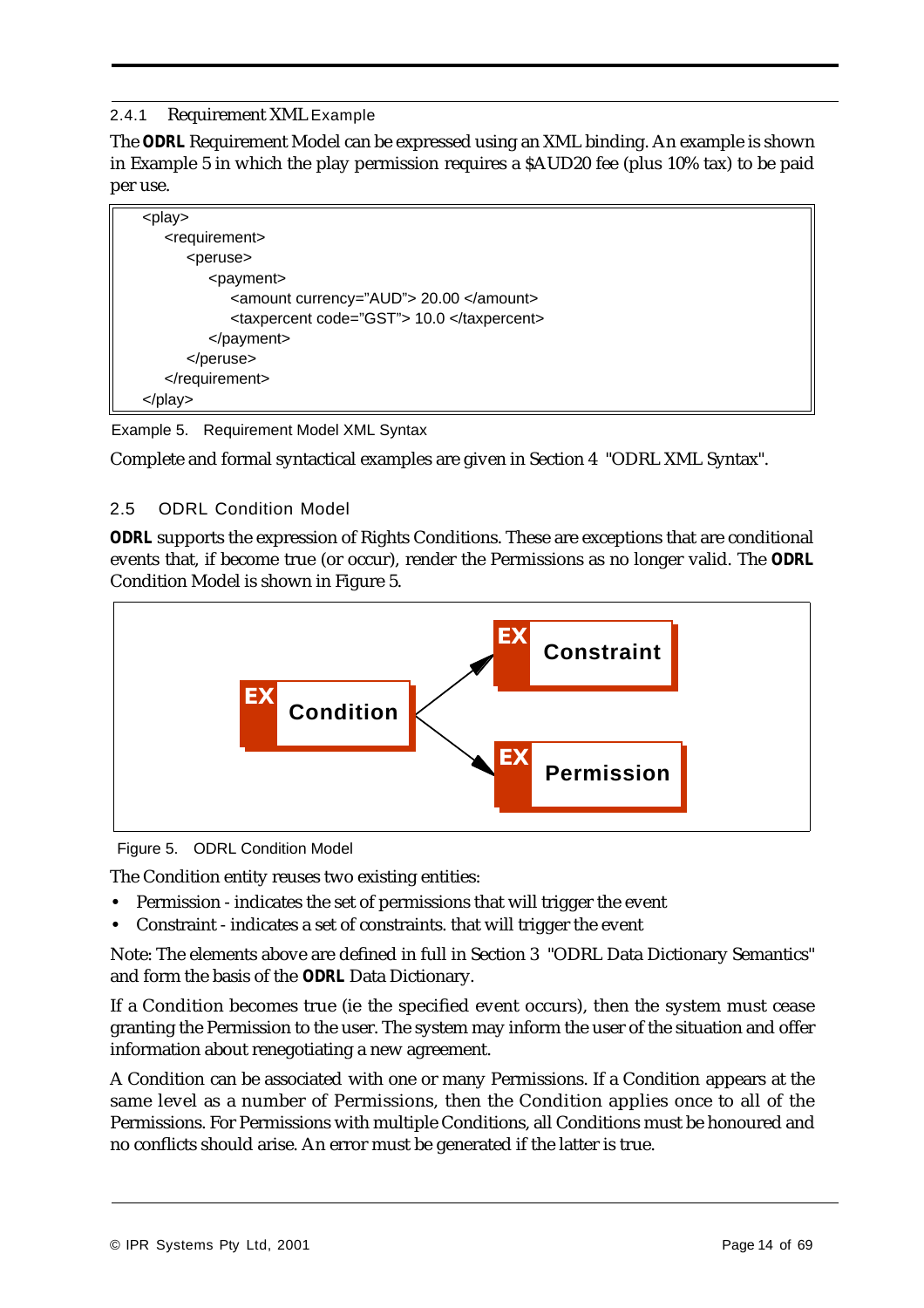#### *Important Note:*

Any Condition that is expressed but cannot be met or understood by the consuming system, must not grant the related Permissions. That is, if a system does not understand how to guarantee that a specified Condition has been met, then it must not grant the Permissions at all.

It is also important to note that Conditions and Constraints/Permissions behave in a similar ways but with opposite effect. A right can be expression with a Permission (what you are allowed to do) and a Constraint (limiting your permission). However, a Condition expresses the same semantics but as exceptions. If those conditions are met, the right is extinguished.

## 2.5.1 Condition XML Example

The *ODRL* Condition Model can be expressed using an XML binding. An example is shown in Example 6 in which there are two permissions; sell and play. The play permission has a constraint on a particular type of software meaning that the play permission must be expired if and when that software is used to play the video. Additionally, there is a constraint that applies to all of the permissions (both play and sell). This constraint is on the spatial area (Australia) meaning that the permissions must be expired if and when the permissions are carried out in Australia.

| <permission></permission>          |
|------------------------------------|
| <sell></sell>                      |
| <play></play>                      |
| <condition></condition>            |
| <constraint></constraint>          |
| <software> </software>             |
| <constraint></constraint>          |
| $\alpha$ condition $>$             |
| $<$ /play>                         |
|                                    |
| <condition></condition>            |
| <constraint></constraint>          |
| <spatial></spatial>                |
| <context></context>                |
| <uid idscheme="ISO3166"> AU </uid> |
| $<$ /context>                      |
|                                    |
| <constraint></constraint>          |
|                                    |

Example 6. Condition Model XML Syntax

Complete and formal syntactical examples are given in Section 4 "ODRL XML Syntax".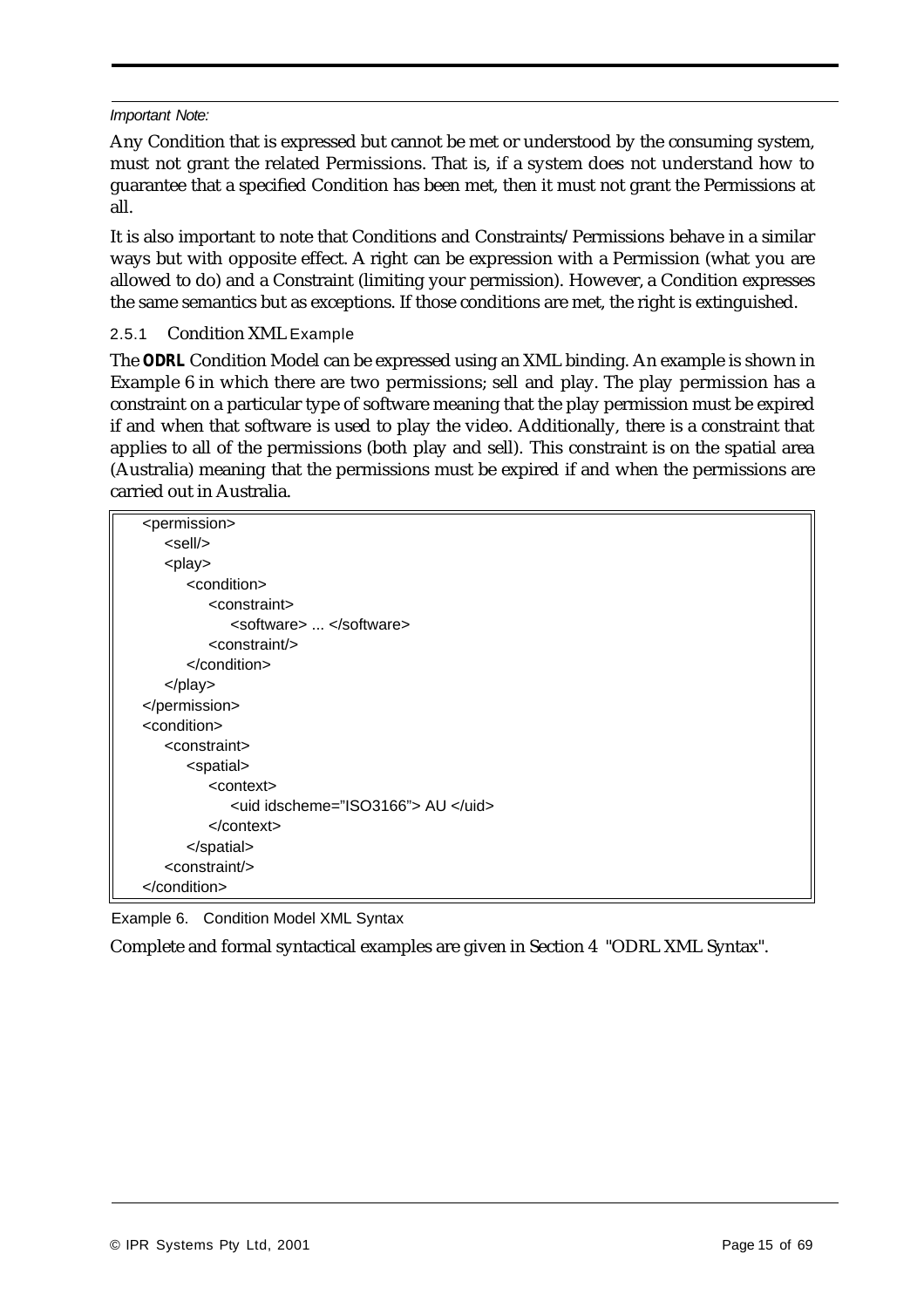# 2.6 ODRL Rights Holder Model

*ODRL* supports the identification of Rights Holders. The Rights Holder is a recognised Party and any set of entitlements that they are due for the use of their Asset. The *ODRL* Rights Holder Model is shown in Figure 6.



Figure 6. ODRL Rights Holder Model

The Rights Holder entity consists of one abstract entity: The abstract entity (depicted as a cloud in Figure 6) is solely used to group similar Rights Holder royalty entitlements, and include:

- **•** Percentage indicates a payment due to the indicated party for each transaction over the asset as a percentage of the value of the net transaction.
- **•** Fixed Amount indicates a payment due to the indicated party for each transaction over the asset as a fixed value of the net transaction.

Note: The listed elements above (eg Percentage etc) are defined in full in Section 3 "ODRL Data Dictionary Semantics" and form the basis of the *ODRL* Data Dictionary.

A Rights Holder can contain one or more Parties, and can be associated with one or many Assets. Parties can also be nested to indicate dependencies. For example; to support Rights Holder Sonya receiving 10% of Rights Holder Fiona's royalty (who may receive a fixed amount).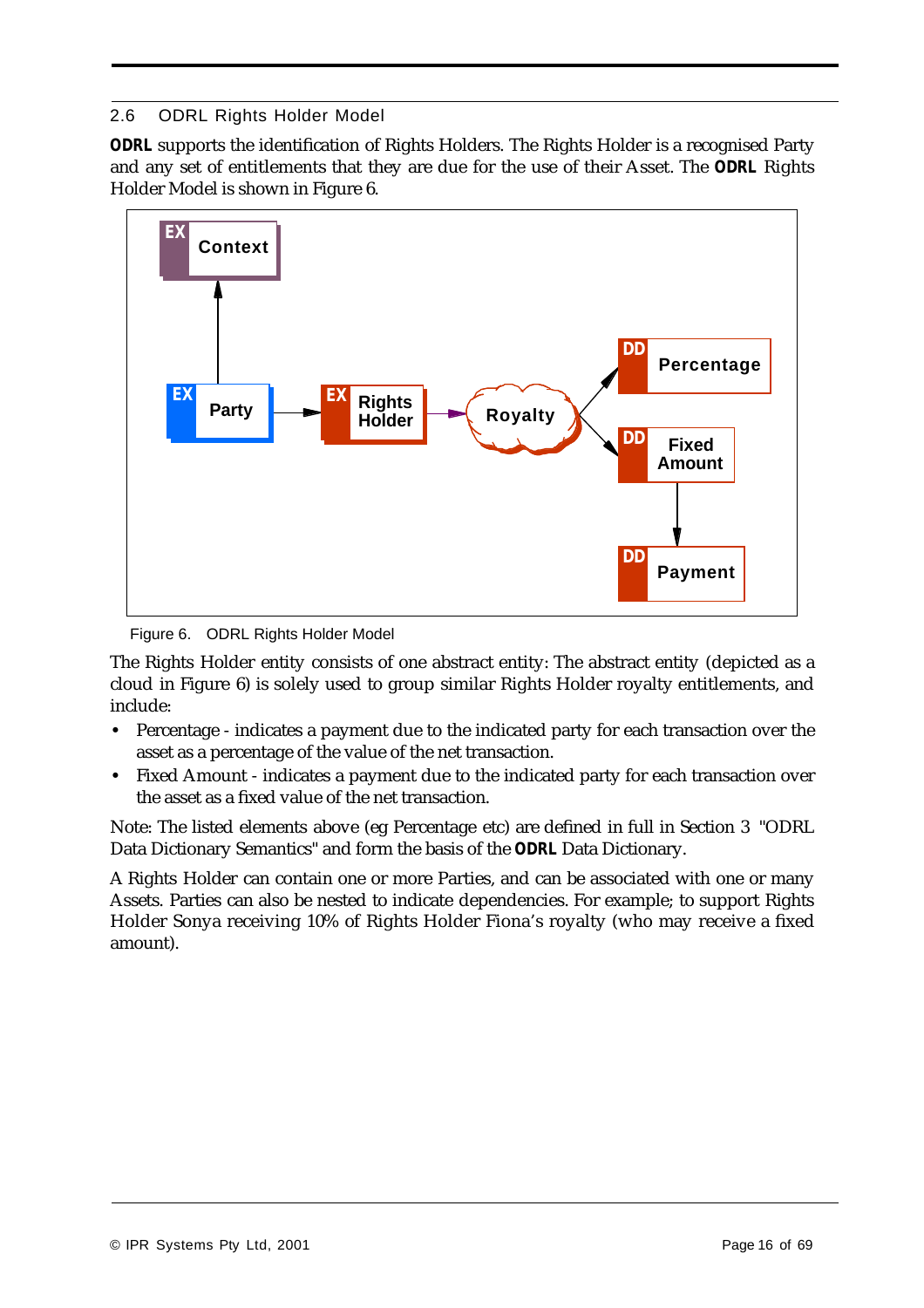## 2.6.1 Rights Holder XML Example

The *ODRL* RightsHolder Model can be expressed using XML. An example is shown in Example 7 in which two identified parties share royalties with 90% to one and 10% to the other for each net transaction over their asset.



Example 7. RightsHolder Model XML Syntax

Complete and formal syntactical examples are given in Section 4 "ODRL XML Syntax".

# 2.7 ODRL Context Model

*ODRL* supports expressing additional information about entities and related entities. The *ODRL* Context Model is shown in Figure 7.



Figure 7. ODRL Context Model

The Context entity is an aggregation of ten other entities and includes:

- **•** UID a unique identification number for the entity.
- **•** Name a name used to describe the entity.
- Role the role played by the entity.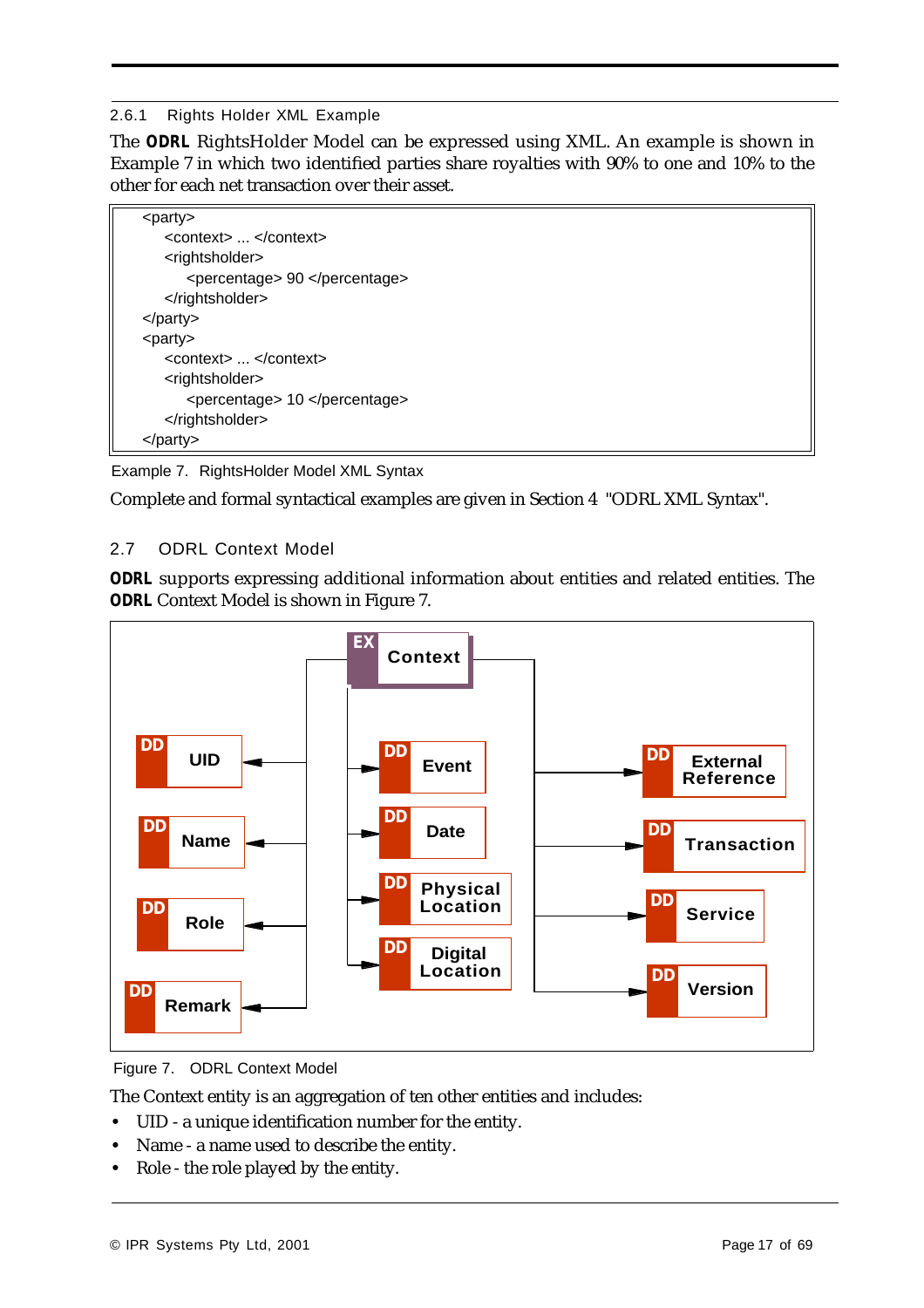- **•** Remark comments related to the entity.
- **•** Version indicates the version of the entity.
- **•** Date indicates the date the entity occurred or is valid for.
- **•** Event indicates the type of event
- **•** Physical Location indicates the physical location of the event/entity.
- **•** Digital Location indicates the digital location of the event/entity.
- **•** External Reference a link (URI) to an additional information about the entity.
- **•** Transaction information about the purchased transaction related to the entity.
- **•** Service a link (URI) to the service providing the entity.

Note: The listed elements above (eg UID etc) are defined in full in Section 3 "ODRL Data Dictionary Semantics" and form the basis of the *ODRL* Data Dictionary.

The Context is used for a number of different purposes and can be associated with any entity. When declaring Assets, it is used to indicate the unique identifier for the asset. When declaring Parties, it is used to indicate the unique identifier for the party, what role they may have played, and their name. The whole rights expression (eg Offer) can also have a Context to indicate the unique identifier for the expression as well as when it was created. The Agreement entity can also have a Context to provide information about the transaction.

The text-based Content entities (ie Name and Remark) may also indicate the human language of the text value.

#### 2.7.1 Context XML Example

The *ODRL* Context Model can be expressed using an XML binding. An example is shown in Example 8 in which the context for a party is described.

| $\langle$ party $\rangle$                                                         |  |
|-----------------------------------------------------------------------------------|--|
| <context></context>                                                               |  |
| <uid idscheme="X500"> c=EX;o=Federal Library;ou=Registry; cn=Maria K Brown </uid> |  |
| <name> Maria Brown </name>                                                        |  |
| <role idscheme="ONIX"> AO1 </role>                                                |  |
| <reference> http://www.maria-k-brown.com/vcard.xml </reference>                   |  |
| $<$ /context $>$                                                                  |  |
|                                                                                   |  |

Example 8. Context Model XML Syntax

Complete and formal syntactical examples are given in Section 4 "ODRL XML Syntax".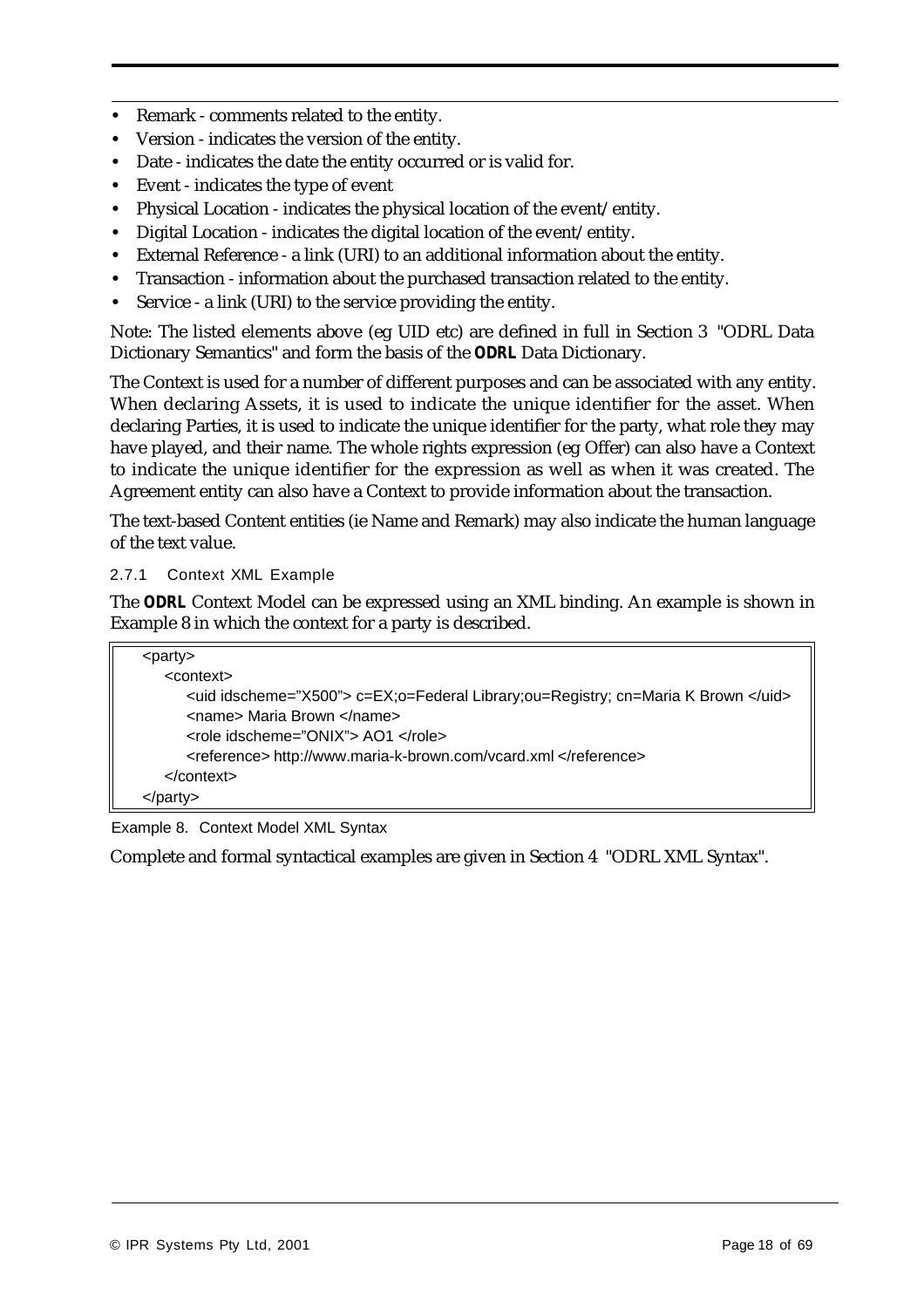## 2.8 ODRL Offer Model

*ODRL* supports expressing offers made from Rights Holders for specific rights over their assets. The *ODRL* Offer Model is shown in Figure 9.



Figure 8. ODRL Offer Model

The Offer entity is an aggregation of four other entities and includes:

- **•** Asset information about the asset
- **•** Rights Holder information about the parties making the offer.
- **•** Permission information (or a link) to the usage permissions being offered.
- **•** Context details about the offer such as the date, time, location, identifier etc.

The Offer entity allows for detailed expressions of particular Rights Holders who have negotiated and agreed to offer particular permissions over their assets. Although not mandatory, the use of Context to assign unique identifiers to Offers is highly recommended. An Offer must include at least one Asset and Permission. If Rights Holder is not specified, then the system must support obtaining this information from other sources.

2.8.1 Offer XML Example

The *ODRL* Offer Model can be expressed using an XML binding. An example is shown in Example 10 in which an offer, with context, is described for a set of permissions over an asset with two rights holders.

| <offer></offer>                                                 |
|-----------------------------------------------------------------|
| <context></context>                                             |
| <uid> http://www.example.com/offer/3893823823472384888373</uid> |
| $\alpha$ <date> <fixed> 2001-10-10 </fixed> </date>             |
| <service> http://www.example.com/e-book-store </service>        |
| $<$ /context $>$                                                |
| $\langle$ asset $\rangle$ $\langle$ asset $\rangle$             |
| <permission> </permission>                                      |
| <party></party>                                                 |
| <rightsholder> </rightsholder>                                  |
| $<$ /party>                                                     |
|                                                                 |

Example 9. Offer Model XML Syntax

Complete and formal syntactical examples are given in Section 4 "ODRL XML Syntax".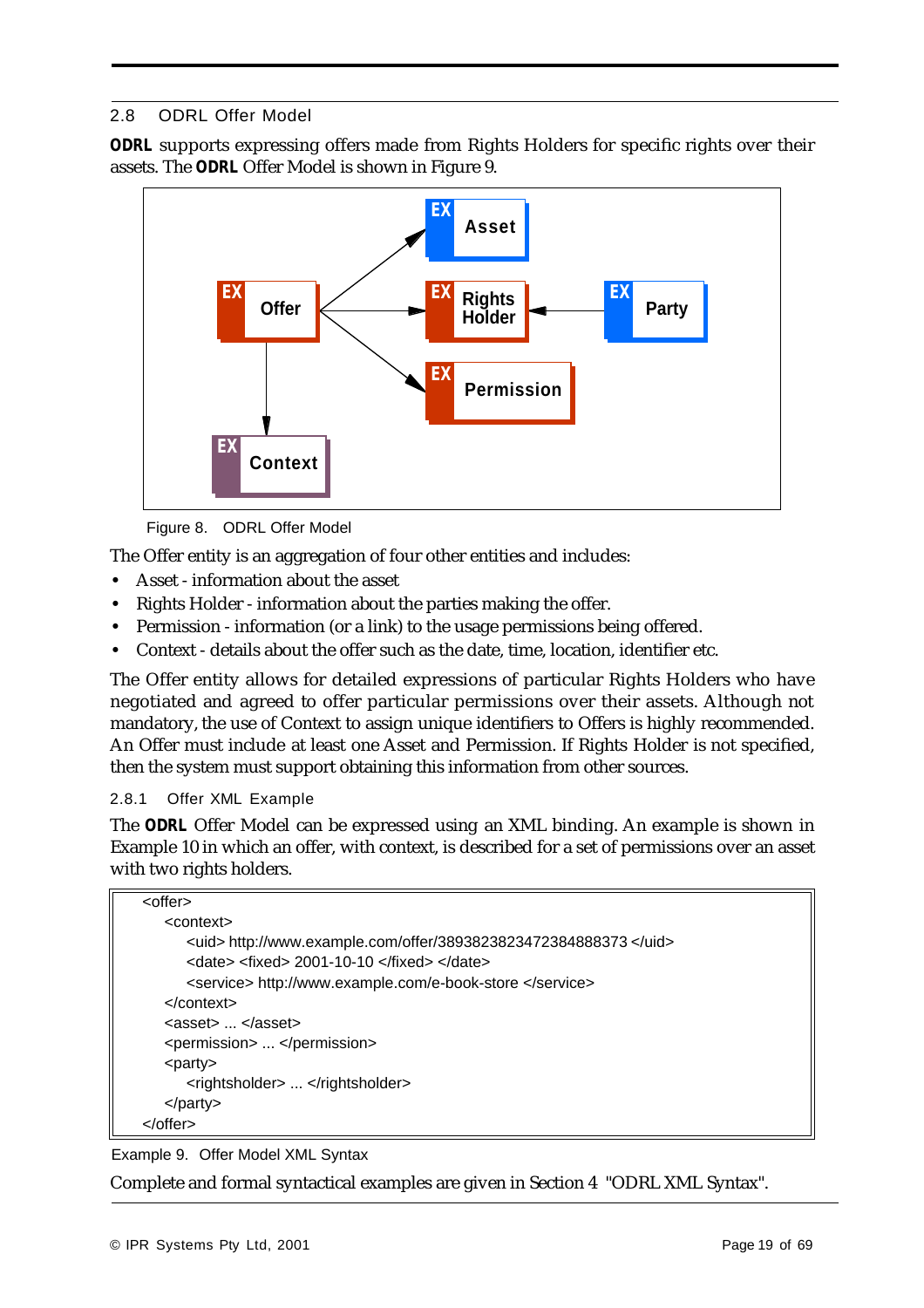# 2.9 ODRL Agreement Model

*ODRL* supports expressing agreements made between parties for specific rights over assets. The *ODRL* Agreement Model is shown in Figure 9.



Figure 9. ODRL Agreement Model

The Agreement entity is an aggregation of four other entities and includes:

- **•** Asset information about the asset
- **•** Party information about the parties to the agreement.
- **•** Permission information (or a link) to the usage permissions being agreed to.
- **•** Context details about the agreement such as the date, time, location, identifier etc.

The Agreement entity allows for detailed expressions of particular parties who have negotiated and agreed to a set of particular permissions over some assets. Although not mandatory, the use of Context to assign unique identifiers to Agreements is highly recommended. An Agreement must include at least one Asset and Permission. If Party is not specified, then the system must support obtaining this information from other sources.

2.9.1 Agreement XML Example

The *ODRL* Agreement Model can be expressed using an XML binding. An example is shown in Example 10 in which an agreement, with context, is described between a party and a set of permissions over an asset.

| <agreement></agreement>                                                     |
|-----------------------------------------------------------------------------|
| $<$ context $>$                                                             |
| $\le$ uid idscheme="DOI"> 10.999/license/20010701/8736282828AAS $\le$ /uid> |
| $\alpha$ <date> <fixed> 2001-07-01T10:31:30 </fixed> </date>                |
| <plocation> Sydney, Australia </plocation>                                  |
| <remark>Transacted by Example.Com</remark>                                  |
| $<$ /context $>$                                                            |
| $\langle$ party                                                             |
| <context> </context>                                                        |
| $<$ /party>                                                                 |
| $\langle$ asset $\rangle$ $\langle$ asset $\rangle$                         |
| <permission></permission>                                                   |
|                                                                             |
|                                                                             |
| $\alpha$ agreement                                                          |

Example 10.Agreement Model XML Syntax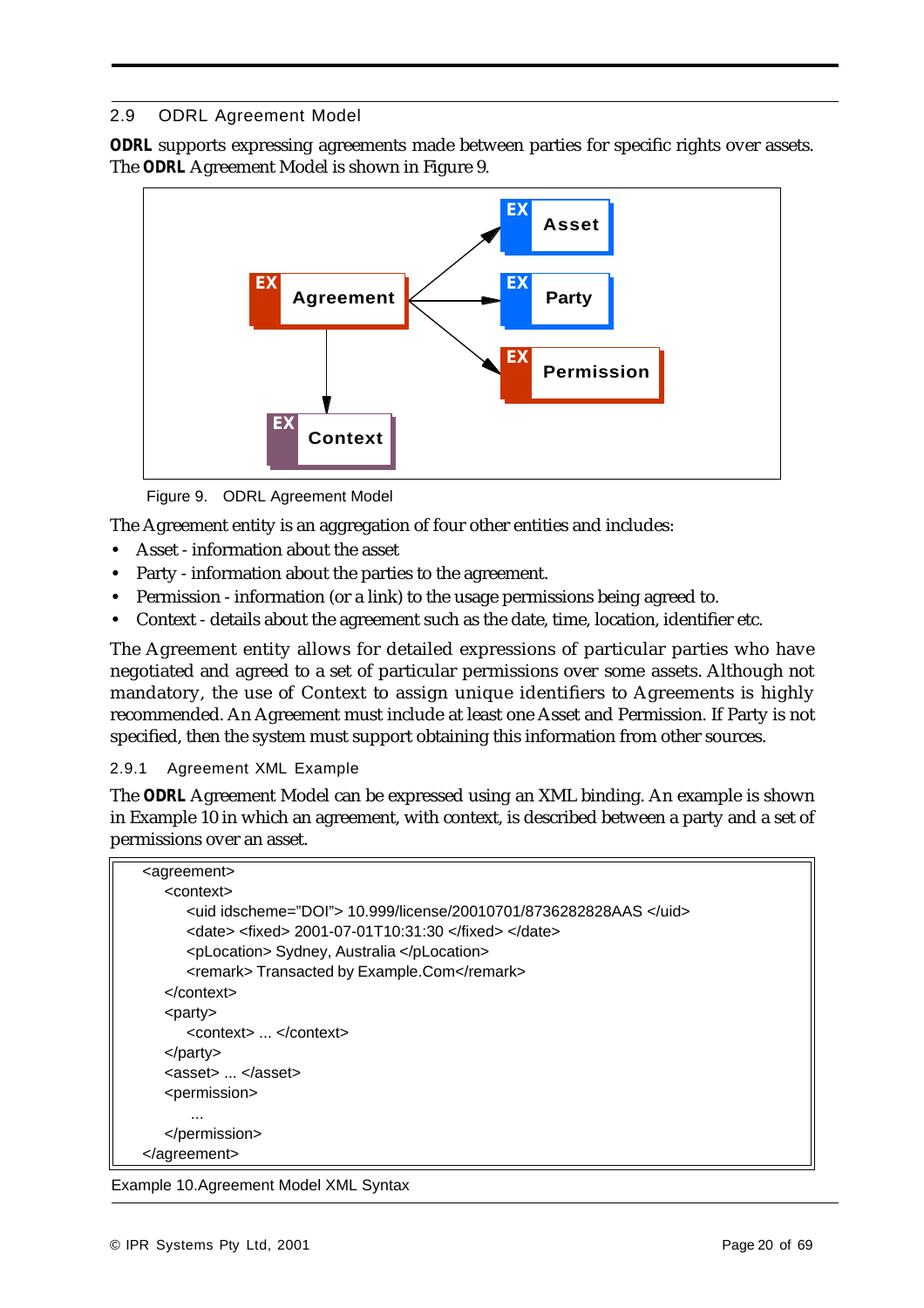Complete and formal syntactical examples are given in Section 4 "ODRL XML Syntax".

# 2.10 ODRL Revoke Model

*ODRL* supports revoking offers, agreements, and other rights expressions. The *ODRL* Revoke Model is shown in Figure 10.



Figure 10. ODRL Revoke Model

The Revoke entity is an aggregation of one other entity:

**•** Context - identifier of the expression

The Revoke entity allows for the specification, via the unique identifier (uid) in Context, of the rights expression that is being revoked. The identifier (and identifier scheme) must be known to the consuming system.

Since the unique identifier (uid) in Context can be applied to any of the following:

- the entire rights expression
- **•** Offers
- **•** Agreements
- **•** Permissions

then any (or all) of the above can be revoked.

Multiple expressions can be revoked at one time with multiple contexts in a Revoke statement.

#### 2.10.1 Revoke XML Example

The *ODRL* Revoke Model can be expressed using an XML binding. An example is shown in Example 11 in which the prior agreement expressed in Example 10 (above) is being revoked. The Agreement identifier is used by the uid element.

| $<$ rights $>$             |                                                                   |
|----------------------------|-------------------------------------------------------------------|
| <revoke></revoke>          |                                                                   |
| <context></context>        |                                                                   |
|                            | <uid idscheme="DOI"> 10.999/license/20010701/8736282828AAS </uid> |
|                            | <date> <fixed> 2001-10-30 </fixed> </date>                        |
|                            | <remark> Error in Original Agreement </remark>                    |
| $\alpha$ context           |                                                                   |
| $\langle$ revoke $\rangle$ |                                                                   |
|                            |                                                                   |

Example 11.Revoke Model XML Syntax

Complete and formal syntactical examples are given in Section 4 "ODRL XML Syntax".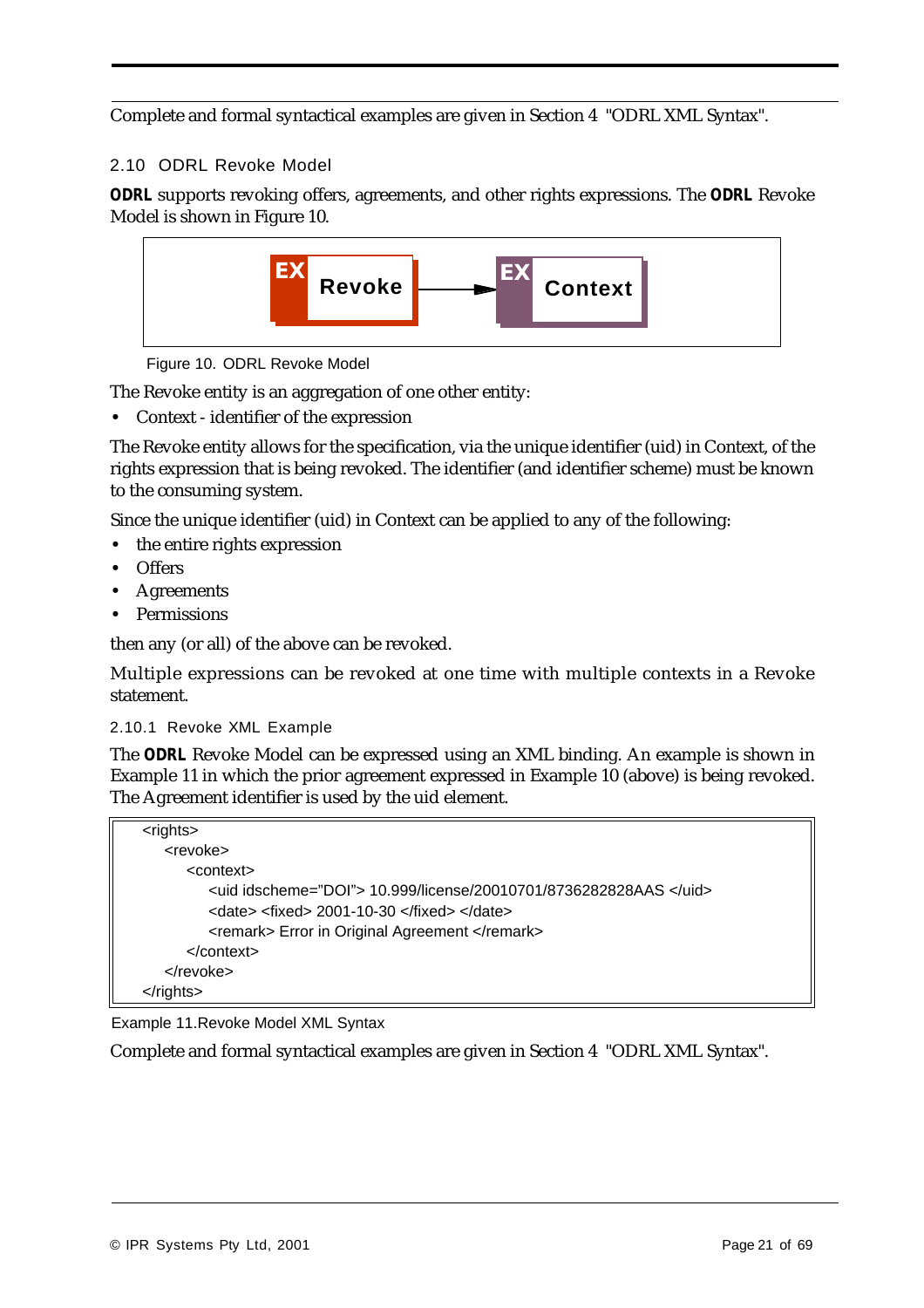# 2.11 ODRL Security Model

*ODRL* supports both secure rights expressions with digital signatures and specifying the encryption of assets. The security model uses a profile of the W3C XML Signature [XML-SIG] and W3C XML Encryption [XML-ENC] specifications to support enveloped signing of the entire rights expression (when using an XML binding) and including encryption information about assets. The *ODRL* security profile uses a subset of the elements used in these two specifications to ensure interoperability.

# 2.11.1 Encryption

The *ODRL* Encryption Model is shown in Figure 11 and consists of additional *ODRL* entities (entities marked with "EX") and entities taken from the Digital Signature (entities marked with "DS") and Encryption (entities marked with "EC") specifications.



Figure 11. ODRL Encryption Model

To support information about the encryption of assets, *ODRL* defines two new entities called called "Digest" and "Content Encryption Key" (referred to as "cek") that are children of the *ODRL* Asset entity.

The Digest entity is designed to protect the integrity of the binding with the associated content and contains the following child entities:

- **•** DigestMethod indicates the algorithm used to calculate the digest value. The "SHA-1" algorithm must be supported.
- **•** DigestValue the value of the calculated digest.

The "cek" entity contains either a single "Plain Text Key" or multiple "Encrypted Key" as child entities. The PlainTextKey also has an "Key Name" attribute to support being referred to.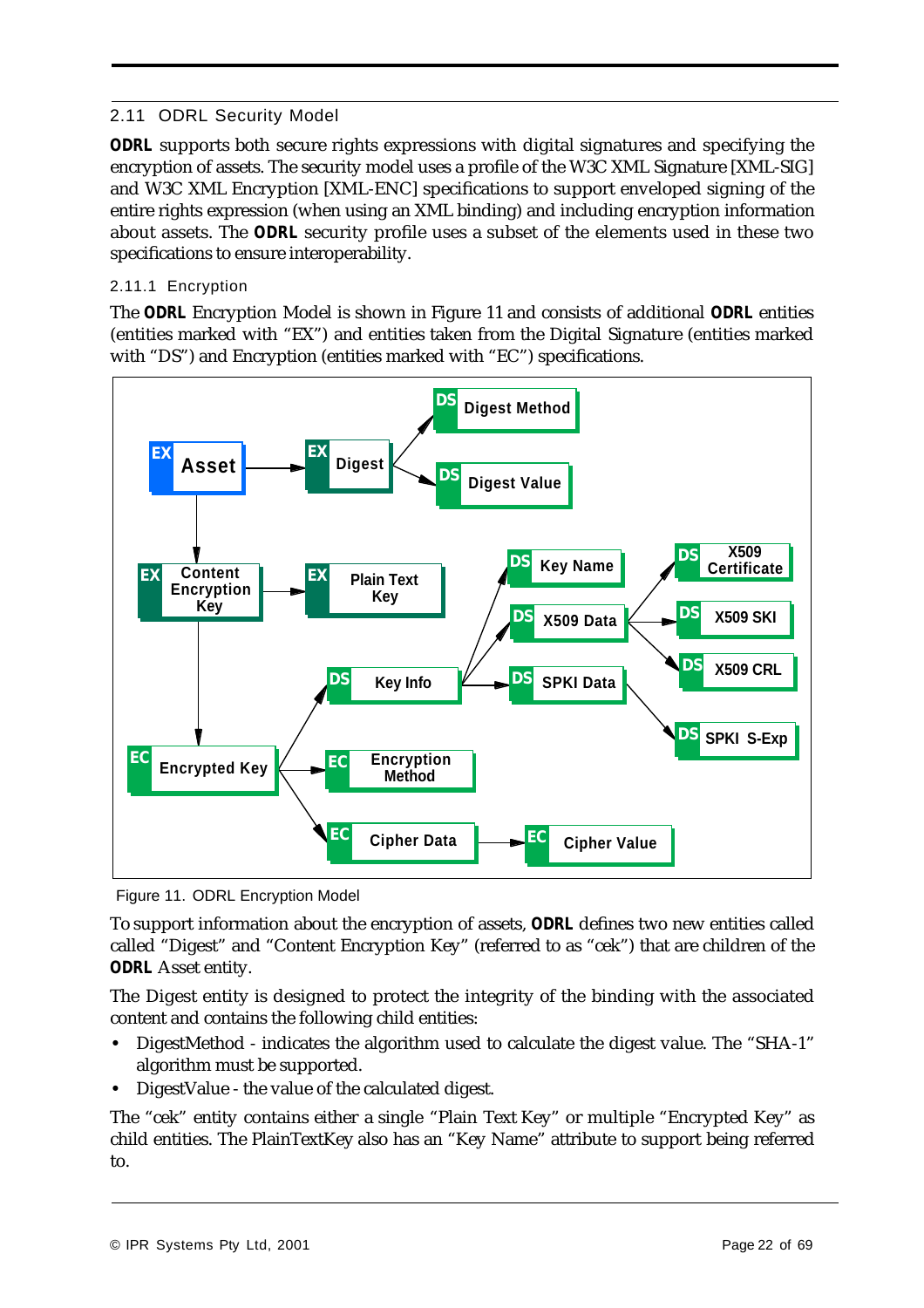The Encrypted Key entity contains the following child entities:

- EncryptionMethod indicates the encryption algorithm used. The "RSA" algorithm must be supported.
- **•** Cipher Data contains the raw encrypted data in the CipherValue child entity.
- **•** Key Info See section Section 2.11.3 "Digital Signature" for details on this entity.

2.11.2 XML Encryption Profile

A *ODRL* Encryption Profile is limited to the following required constraints:

- **•** The permissible EncryptionMethod is RSA: http://www.w3.org/2001/04/xmlenc#rsa-1\_5
- **•** The permissible KeyInfo is X509Data: http://www.w3.org/2000/09/xmldsig#X509Data

#### 2.11.3 Digital Signature

The *ODRL* Digital Signature Model is shown in Figure 12 and consists of entities taken from the Digital Signature (entities marked with "DS") and Encryption (entities marked with "EC") specification.



Figure 12. ODRL Digital Signature Model

To support the digital signing of the rights expression, *ODRL* utilises entities from the XML Signature specification. The *ODRL* expression and Signature are "enveloped" within the "rights" entity. The Signature entity is used to refer to the rights expression via its "id" attribute.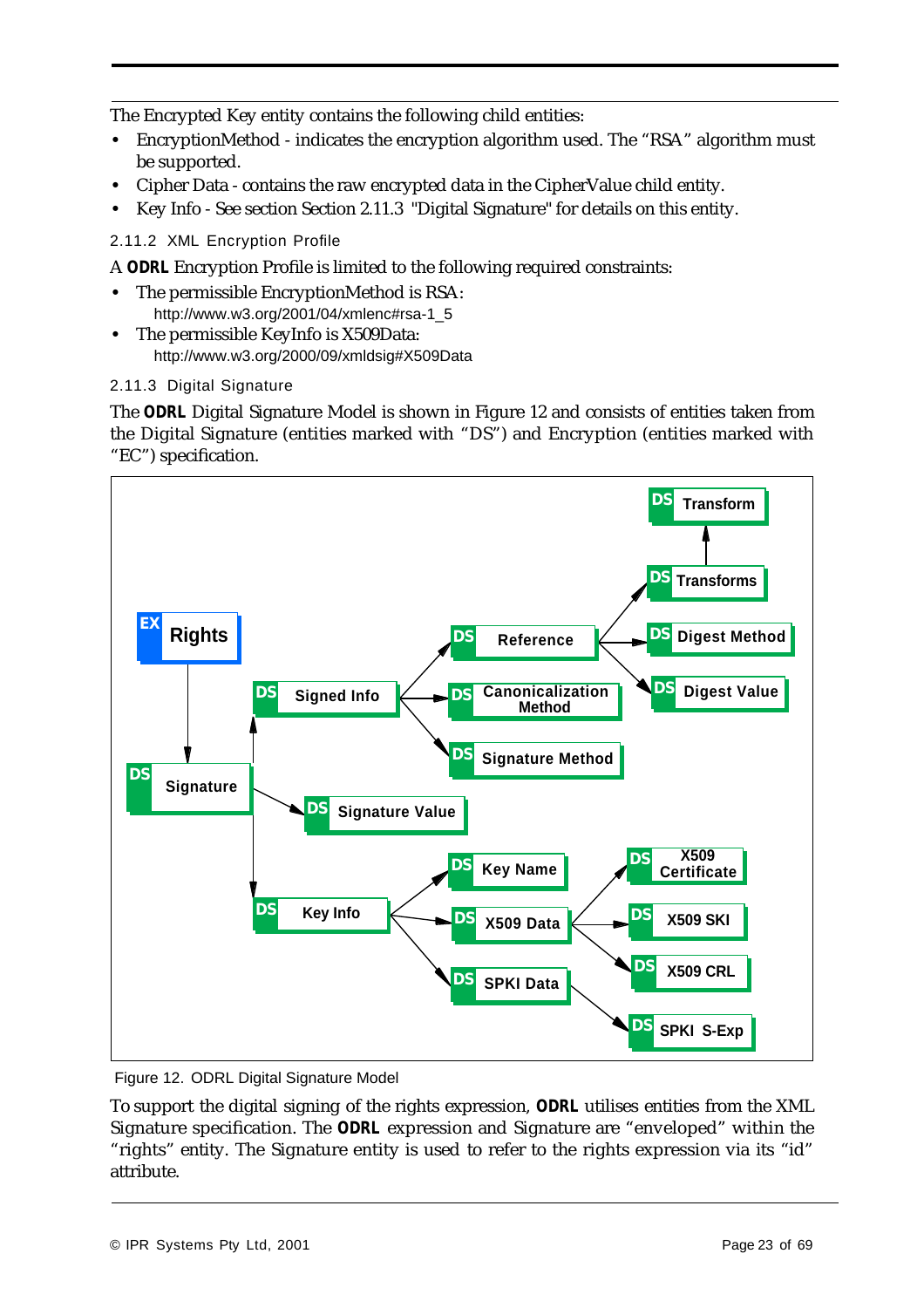The Signature entity includes the "SignedInfo" entity containing the following three entities:

- **•** CanonicalizationMethod specifies the algorithm for canonicalization to be applied to the SignedInfo element prior to performing signature calculations. The "C14N" algorithm must be supported
- **•** SignatureMethod indicates the method used to generate the signature. The "RSA" method must be supported
- **•** Reference a link to the rights expression (via reference to its "id"). The Reference entity also contains a Transform entity to indicate any transformations required ("Enveloped Signature" and "C14N" are required to be supported in that order). The Reference entity also contains the DigestMethod and DigestValue entities (as described above in Section 2.11.1 "Encryption").

The Signature entity also includes:

- **•** SignatureValue the base64 encoded signature value.
- **•** KeyInfo this entity contains three other child entities; "X509Data", "SPKI Data" and "Key Name".

The "Key Name" entity contains a string value which may be used by the signer to communicate a key identifier to the recipient.

The "SPKI Data" entity contains information related to Simple Public Key Infrastructure (SPKI) public key pairs, certificates and other SPKI data and includes the "SPKI S-Exp" entity which is the base64 encoding of an SPKI canonical S-expression.

The "X509 Data" entity includes the following:

- **•** X509 Certificate contains a base64-encoded binary Distinguished Encoding Rules (DER) X509 V.3 certificate
- **•** X509 SKI contains the base64-encoded plain (non-DER-encoded) value of a X509 V.3 Subject Key Identifier (SKI) extension
- **•** X509 CRL contains a base64-encoded Certificate Revocation List (CRL)

2.11.4 XML Digital Signature Profile

A *ODRL* Digital Signature Profile signature is a *valid signature* (as defined in [XML-SIG]) limited to the following required constraints:

- **•** The permissible CanonicalizationMethod is Canonical XML: http://www.w3.org/TR/2001/REC-xml-c14n-20010315
- **•** The permissible SignatureMethod is RSA. http://www.w3.org/2000/09/xmldsig#rsa-sha1
- **•** The permissible DigestMethod is SHA-1 http://www.w3.org/2000/09/xmldsig#sha1
- **•** The permissible Transform is Enveloped Signature and Canonical XML: http://www.w3.org/TR/2001/REC-xml-c14n-20010315 http://www.w3.org/2000/09/xmldsig#enveloped-signature
- **•** The permissible KeyInfo is X509Data and SPKIData http://www.w3.org/2000/09/xmldsig#X509Data http://www.w3.org/2000/09/xmldsig#SPKIData

#### 2.11.5 Security XML Example

The *ODRL* Security Model can be expressed using XML. Example 12 shows the asset element now including the encryption element with appropriate digest and content encryption key (cek) values.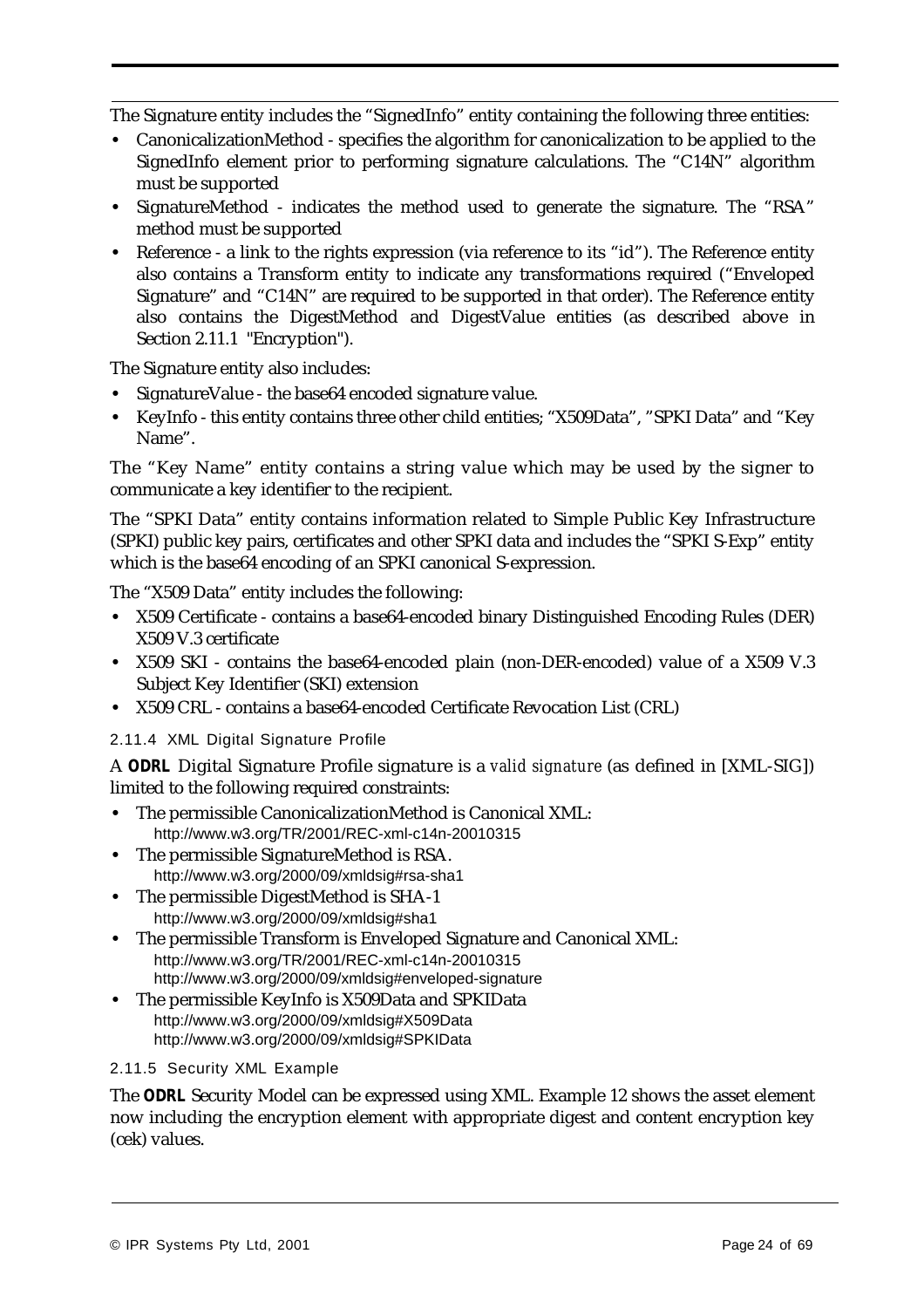Example 13 shows a rights expression that has been digitally signed. The rights expression element has been allocated the "id" of "MyRightsData". (Note: this "id" attribute is not the same as the "uid" element used in the "context" element, although they both could have the same value.) The id is used by the "Reference" element inside the Signature element. The "transforms" element also indicates the algorithms required to process the signed XML expression.

Both Example 12 and Example 13 need to include a mixture of XML namespaces (to support *ODRL*, XML Signature, and XML Encryption) and these are clearly indicated with the namespaces prefixes.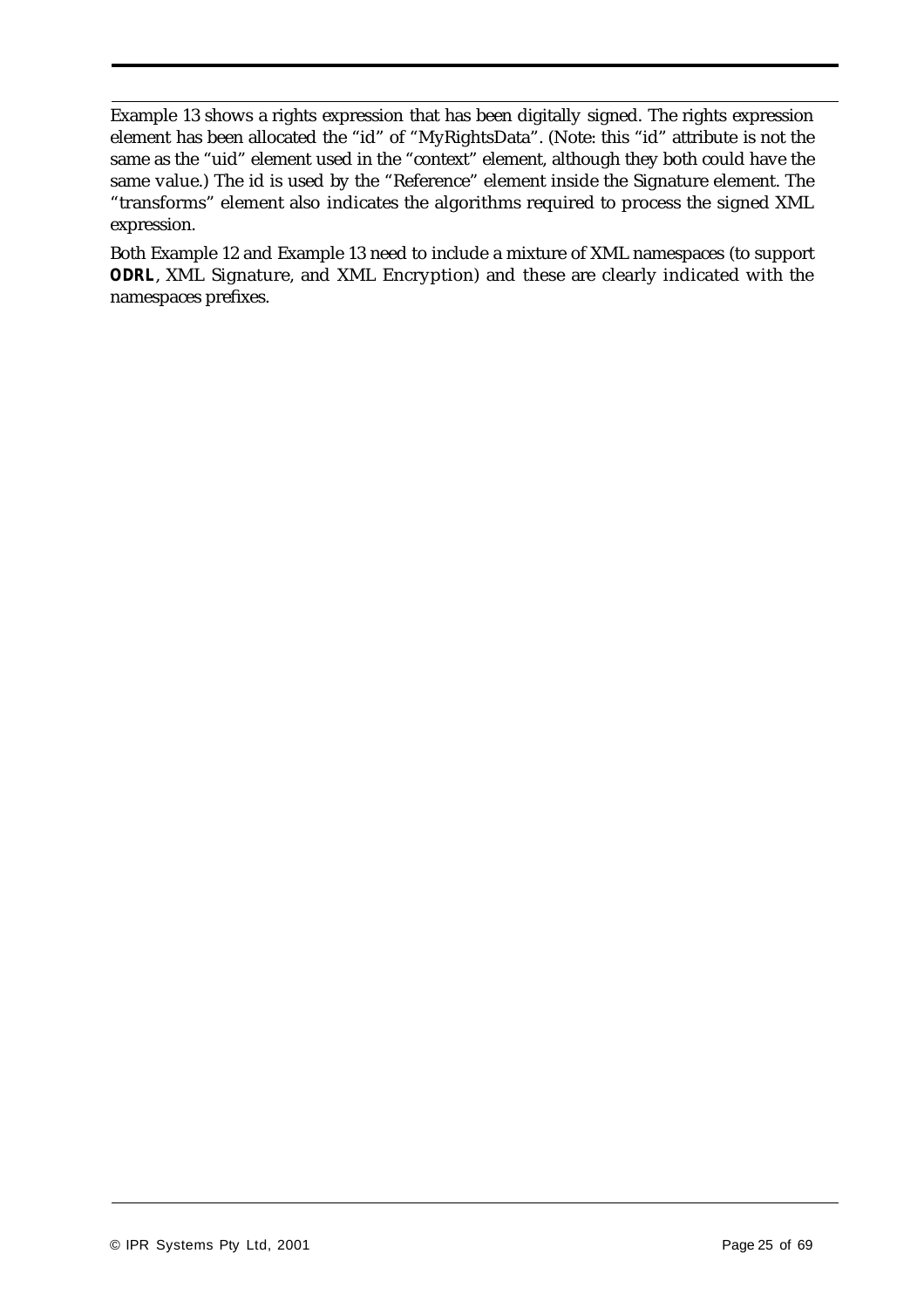```
<o-ex:rights
               xmlns:o-ex="http://odrl.net/1.0/ODRL-EX"
               xmlns:o-dd="http://odrl.net/1.0/ODRL-DD"
               xmlns:ds="http://www.w3.org/2000/09/xmldsig#" 
               xmlns:enc="http://www.w3.org/2001/04/xmlenc#" >
   <o-ex:context>
     <o-dd:uid> http://example.com/offers/3838383838.odrl </o-dd:uid>
     <o-dd:version> MRV Profile 2.8.99 </o-dd:version>
   </o-ex:context> 
   <o-ex:offer>
     <o-ex:asset>
         <o-ex:context>
            <o-dd:uid> http://example.com/1793874932.mov </o-dd:uid>
         </o-ex:context> 
         <o-ex:digest>
            <ds:DigestMethod ds:Algorithm="http://www.w3.org/2000/09/xmldsig#sha1"/>
            <ds:DigestValue> ---base64 encoded hash value--- </ds:DigestValue>
         </o-ex:digest>
         <o-ex:cek>
            <enc:EncryptedKey enc:CarriedKeyName="CEK-33247299234">
               <enc:EncryptionMethod
                        enc:Algorithm="http://www.w3.org/2001/04/xmlenc#rsa-1_5"/>
               <ds:KeyInfo> 
                  <ds:X509Data>
                     <ds:X509SKI> --- base64 encoded subject key id --- </ds:X509SKI>
                  </ds:X509Data>
               </ds:KeyInfo>
               <enc:CipherData>
                  <enc:CipherValue> ---base64 enc encrypted CEK--- </enc:CipherValue>
               </enc:CipherData>
            </enc:EncryptedKey>
         </o-ex:cek >
     </o-ex:asset>
     <o-ex:permission>
         <o-dd:play/>
     </o-ex:permission>
   </o-ex:offer>
</o-ex:rights>
```
Example 12.Security Model XML Syntax - Encryption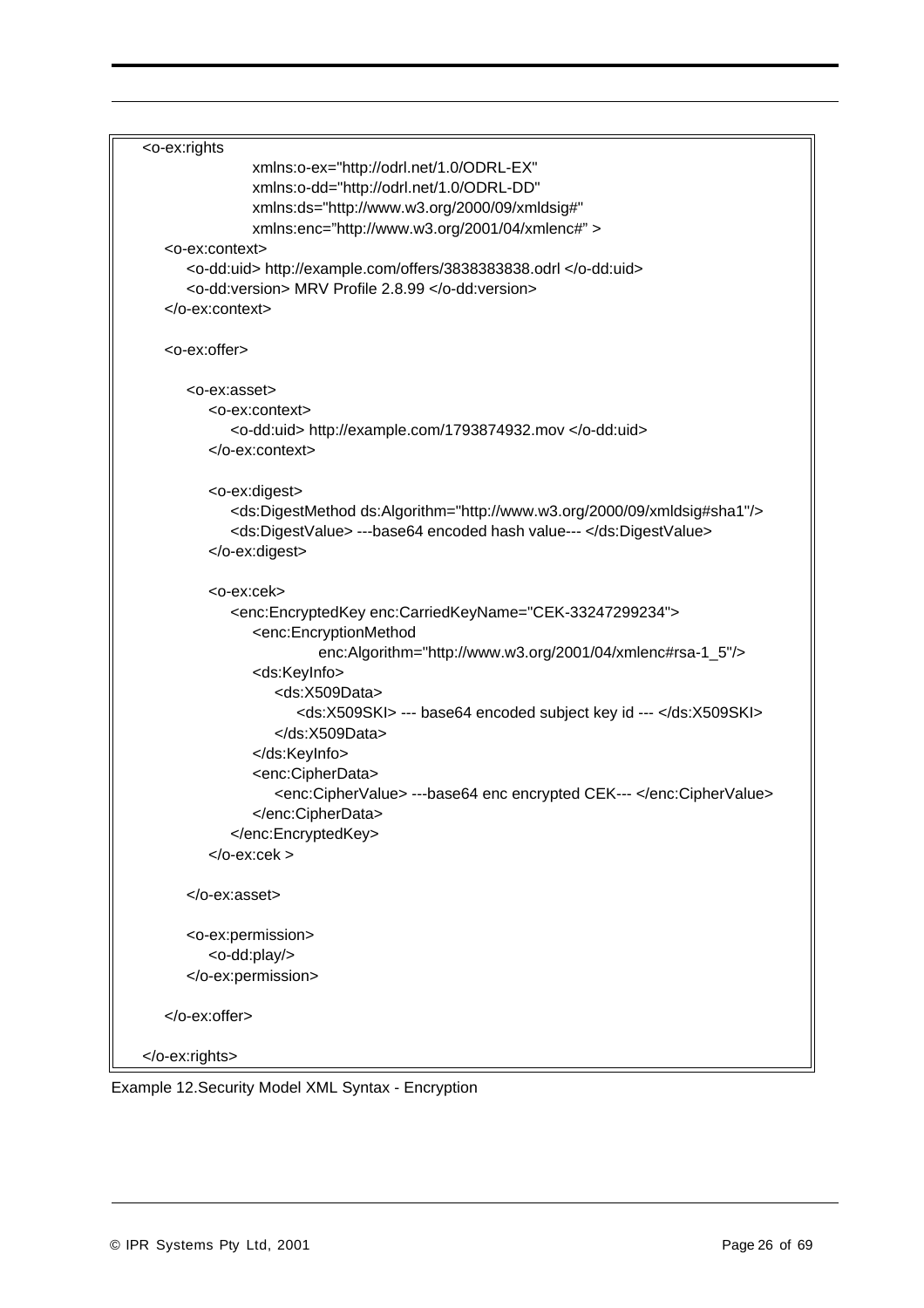```
<o-ex:rights id="MyRightsData"
               xmlns:o-ex="http://odrl.net/1.0/ODRL-EX"
               xmlns:o-dd="http://odrl.net/1.0/ODRL-DD"
               xmlns:ds="http://www.w3.org/2000/09/xmldsig#" 
               xmlns:enc="http://www.w3.org/2001/04/xmlenc#" >
   <o-ex:context>
     <o-dd:uid> http://example.com/license/1191918237827.odrl </o-dd:uid>
   </o-ex:context> 
  <o-ex:agreement>
     <o-ex:asset> ... </o-ex:asset>
     <o-ex:permission> ... </o-ex:permission>
      <o-ex:party> ... </o-ex:party>
   </o-ex:agreement>
   <ds:Signature>
     <ds:SignedInfo>
         <ds:CanonicalizationMethod 
                     ds:Algorithm="http://www.w3.org/TR/2001/REC-xml-c14n-20010315"/>
         <ds:SignatureMethod ds:Algorithm="http://www.w3.org/2000/09/xmldsig#rsa-sha1"/>
         <ds:Reference ds:URI="#MyRightsData">
            <ds:Transforms>
               <ds:Transform
                  ds:Algorithm="http://www.w3.org/2000/09/xmldsig#enveloped-signature"/>
               <ds:Transform
                  ds:Algorithm="http://www.w3.org/TR/2001/REC-xml-c14n-20010315"/>
            </ds:Transforms>
            <ds:DigestMethod ds:Algorithm="http://www.w3.org/2000/09/xmldsig#sha1"/>
            <ds:DigestValue> ---base64 encoded hash value--- </ds:DigestValue>
         </ds:Reference>
     </ds:SignedInfo>
     <ds:SignatureValue> ---base64 encoded signature value--- </ds:SignatureValue>
     <ds:KeyInfo>
         <ds:X509Data>
            <ds:X509Certificate> ---base64 encoded signer certificate--- </ds:X509Certificate>
         </ds:X509Data>
     </ds:KeyInfo>
  </ds:Signature>
</o-ex:rights>
```
Example 13.Security Model XML Syntax - Digital Signature

Complete and formal syntactical examples are given in Section 4 "ODRL XML Syntax".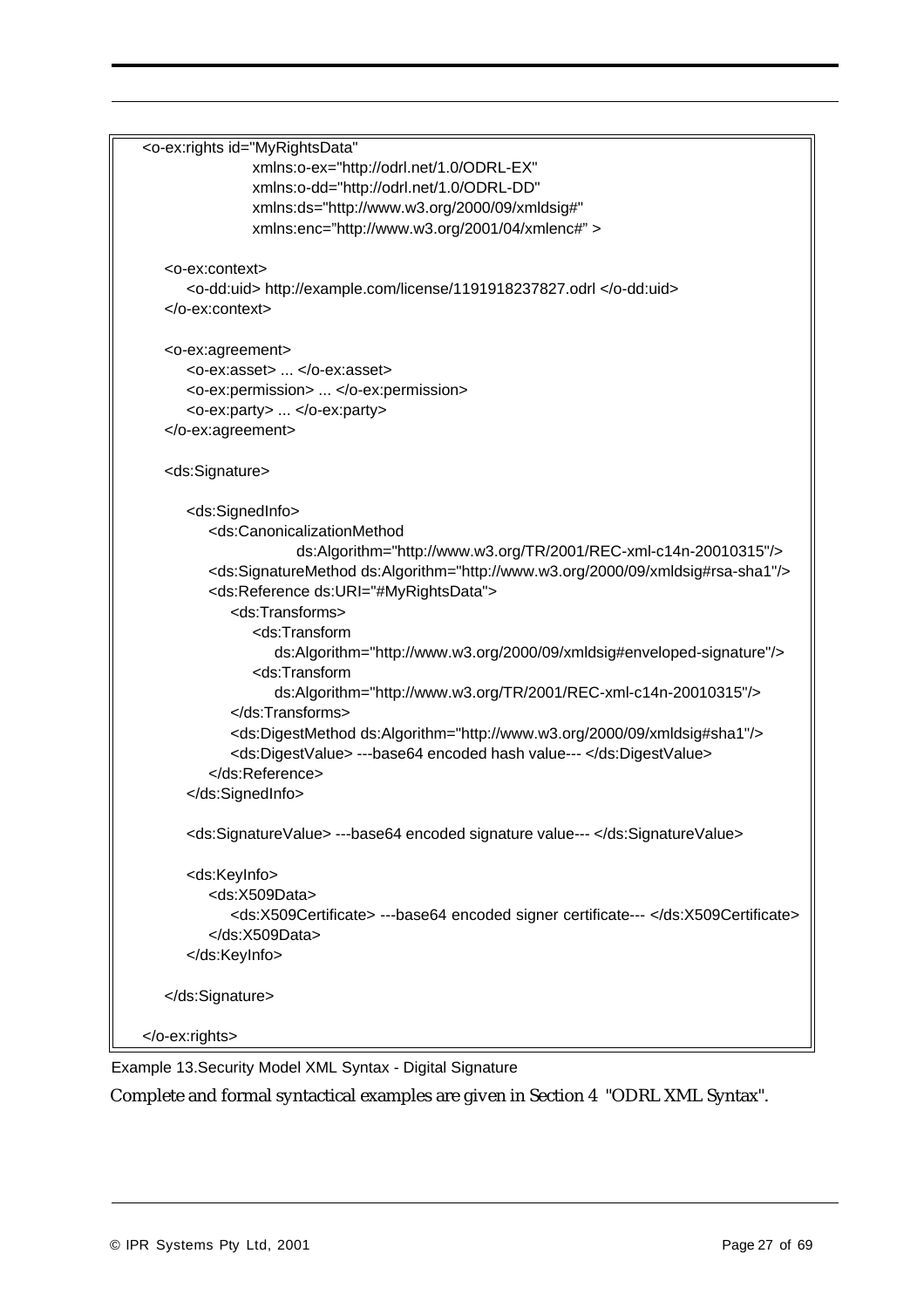#### 2.11.6 Encrypting *ODRL* Elements

In some circumstances, it may be necessary to only encrypt parts of *ODRL* expressions. For example, to make the rights holders royalty payments information confidential. The Security models described above can also support this requirements.

The encryption of specific *ODRL* elements can take place exactly as specified in Section 4 "Processing Rules" from [XML-ENC]. (The introductory examples in Section 2 of [XML-ENC] also provide a good overview.) The plain text *ODRL* elements to be protected will be replaced with the resulting encrypted XML structures. Sharing of the key used to protect these elements is out of the scope of *ODRL* and must be handled by the parties involved.

## 2.12 Expression Containers

The *ODRL* expression language also supports a number of mechanisms for grouping entities into containers. The groupings in the containers imply explicit semantics and must be supported.

There are three types of containers defined:

- **•** And the entities all must be supported/recognised
- **•** Exclusive Or only one of the entities must be supported/recognised
- Inclusive Or one or more of the entities must be supported/recognised

A new structure, called "container" is utilised to aggregate other entities to enforce the above semantics. The container structure has an attribute called "type" (with fixed values of "and", "ex-or", "in-or") to indicate the container type. The default container type is "and". Additionally, when no container structure is used, the default of "and" is implied.

The container semantics only applies to the immediate children of the container.

Typically the container structure is used to aggregate permissions, constraints, conditions, and requirements but can be used on other entities.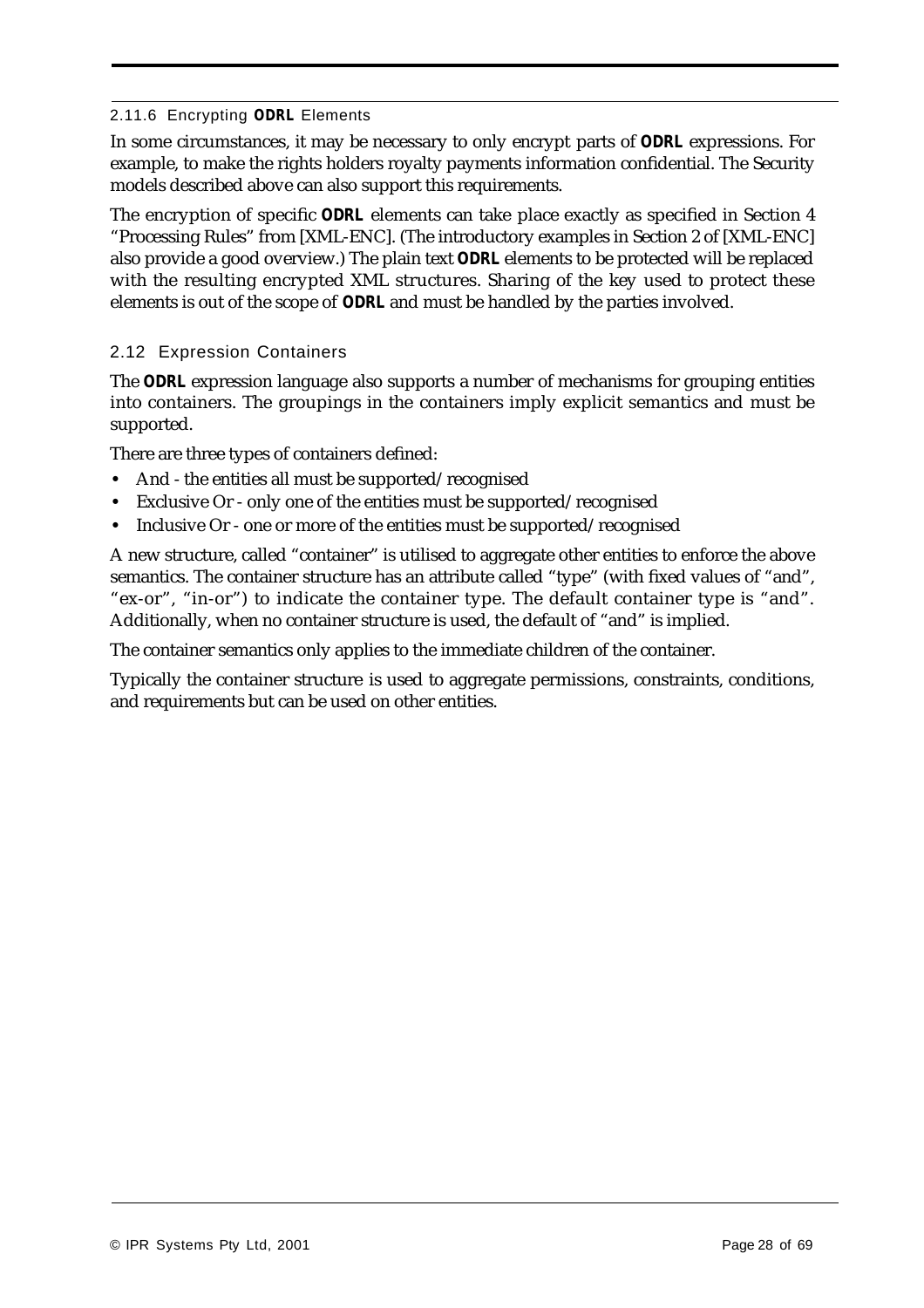#### 2.12.1 Container XML Example

The *ODRL* Container structure can be expressed using XML. An example is shown in Example 14 in which the play permission is constrained to either (or both) the CPU or Storage device and the requirement is to either pay up front (\$AUD200) or per use (\$AUD1.50).

| <permission></permission>                |
|------------------------------------------|
| <play></play>                            |
| <constraint></constraint>                |
| <container type="in-or"></container>     |
| <cpu></cpu>                              |
| <storage></storage>                      |
|                                          |
| $<$ /constraint>                         |
|                                          |
| <requirement></requirement>              |
| <container type="ex-or"></container>     |
| <prepay></prepay>                        |
| <payment></payment>                      |
| <amount currency="AUD"> 200.00 </amount> |
|                                          |
|                                          |
| <peruse></peruse>                        |
| <payment></payment>                      |
| <amount currency="AUD"> 1.50 </amount>   |
|                                          |
|                                          |
|                                          |
|                                          |
|                                          |

Example 14.Container XML Syntax

Complete and formal syntactical examples are given in Section 4 "ODRL XML Syntax".

# 2.13 Expression Sequence

The *ODRL* expression language also supports a number of mechanisms for specifying the sequence of entities for both total and partial ordering. A sequence of the entities implies the order in which the entities must be addressed/supported.

There are two types of sequence orders defined:

- **•** total the order is absolute
- **•** partial the order is optional

A new structure, called "sequence" is utilised to aggregate other entities to enforce the above semantics. The sequence structure has an attribute called "order" (with fixed values of "total", "partial") to indicate the sequence order. The default sequence order is "total". Additionally, when no sequence structure is used, then no assumptions on the order should be made.

Within the sequence structure, the order is specified with "seq-item" elements, each with an attribute indicating the order number. The attribute (called "number") is an integer equal to or greater than one.

The sequence semantics only applies to the immediate children of the sequence.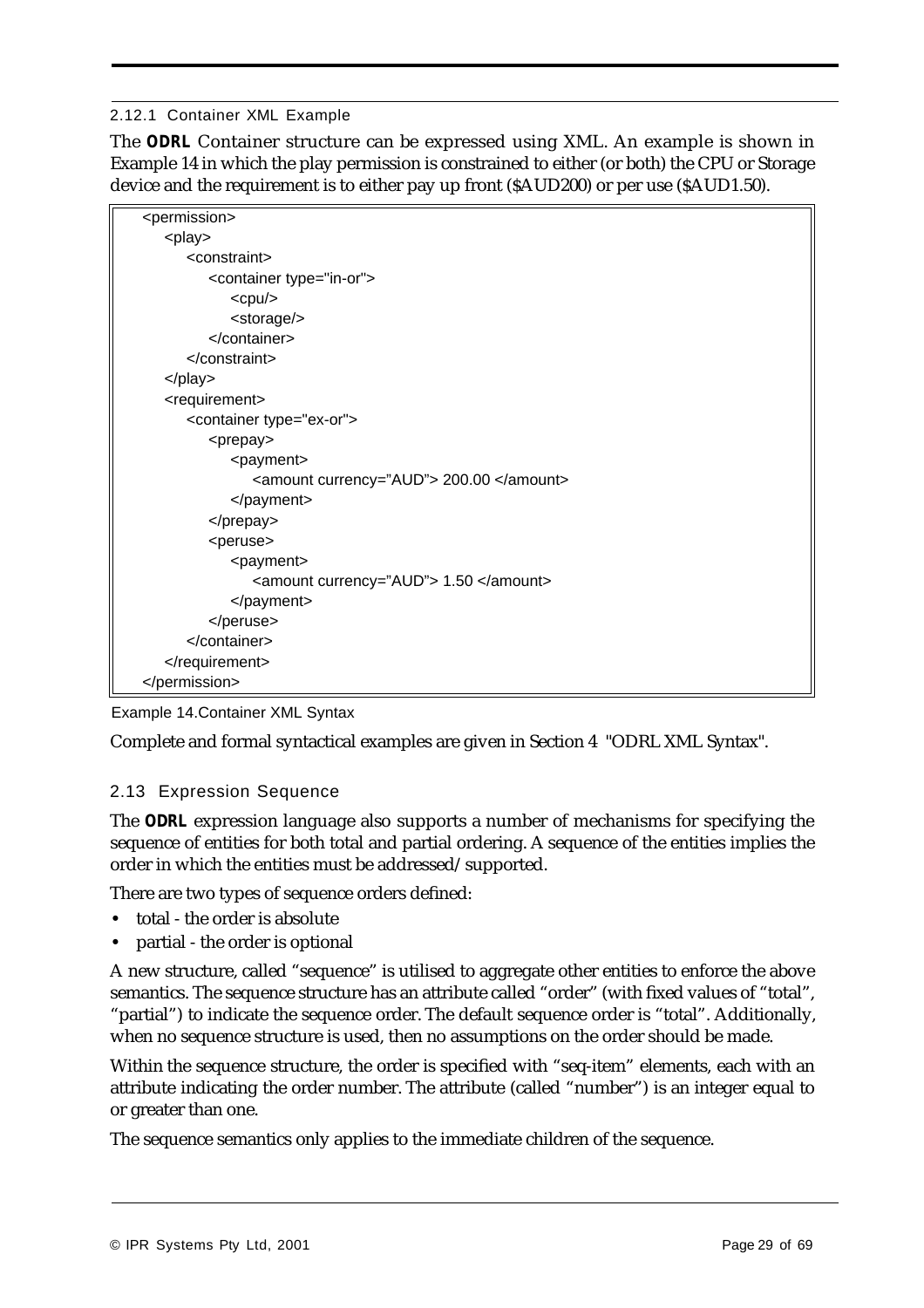Typically the sequence structure is used to order permissions, constraints, conditions, and requirements but can be used on other entities.

2.13.1 Sequence XML Example

The *ODRL* Sequence structure can be expressed using XML. An example is shown in Example 15 in which the requirement for the play permission is to undertake the absolute order of (1) register you details with the service provider, and then (2) pay the fee specified.

| <permission></permission>                            |
|------------------------------------------------------|
| <play></play>                                        |
| <requirement></requirement>                          |
| <sequence order="total"></sequence>                  |
| <seq-item number="1"></seq-item>                     |
| <register></register>                                |
| <context></context>                                  |
| <service> http://example.com/registerhere </service> |
| $<$ /context>                                        |
| $\alpha$ register                                    |
|                                                      |
| <seq-item number="2"></seq-item>                     |
| <prepay></prepay>                                    |
| <payment></payment>                                  |
| <amount currency="AUD"> 100.00 </amount>             |
|                                                      |
|                                                      |
|                                                      |
|                                                      |
|                                                      |
|                                                      |

Example 15.Sequence XML Syntax

Complete and formal syntactical examples are given in Section 4 "ODRL XML Syntax".

# 2.14 Expression Linking

The *ODRL* expression language also supports the ability to explicitly link expression fragments. The links between the expression fragments imply explicit semantics and must be supported. The linking allows for *ODRL* expressions to be constructed by reusing existing expressions and allowing explicit links between fragments. Each *ODRL* fragment can be uniquely identified with the "id" attribute and referred to with the "idref" attribute.

In the usual case, entities appearing in *ODRL* rights expressions (offers or agreements) are assumed to be related. That is, a Permission entity that appears with an Asset entity are assumed to be related (ie this expresses the Asset's permissions). When explicit linking is used, then the link relationships take precedence. The examples in the next section show how these cases can be expressed.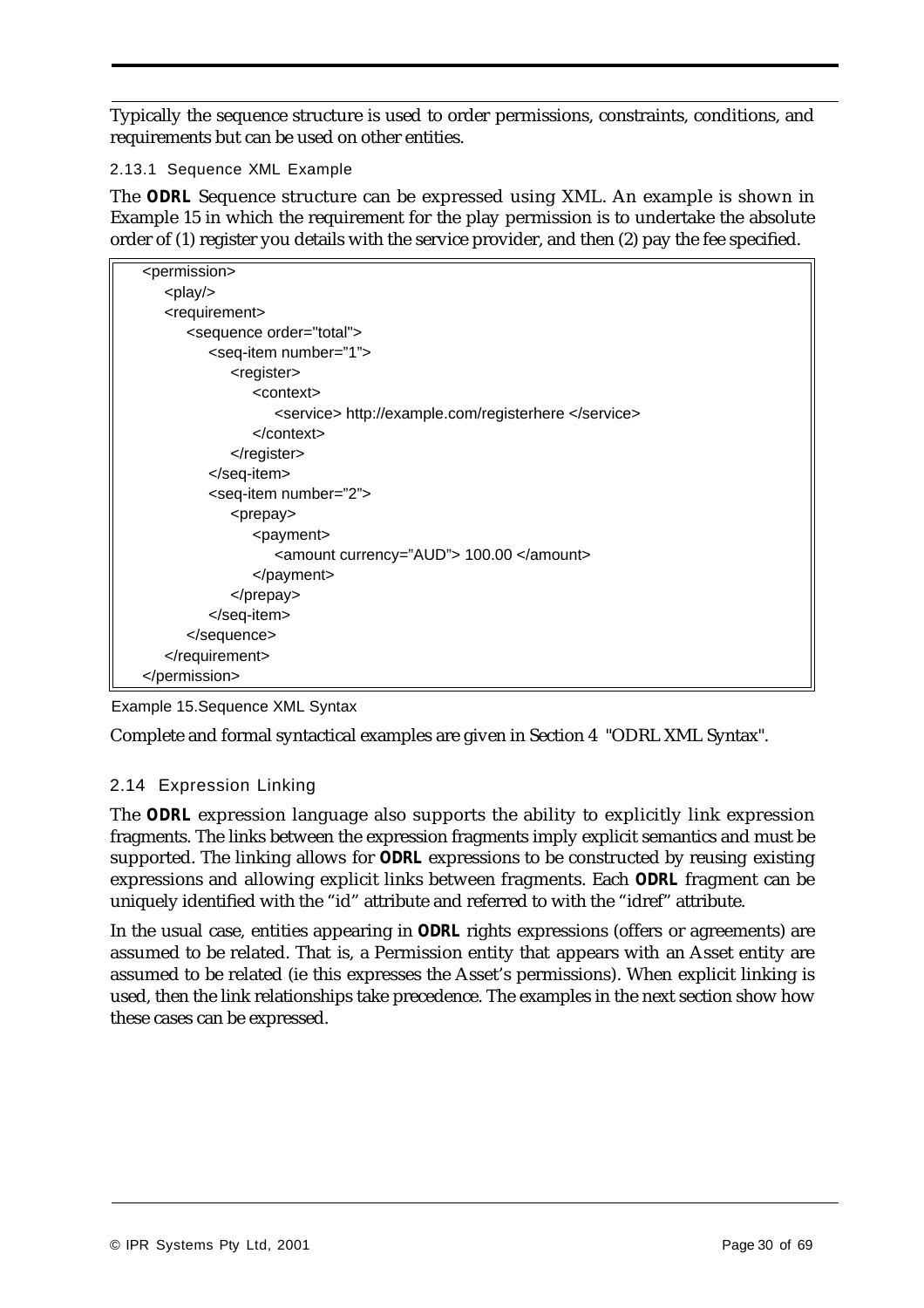#### 2.14.1 Link XML Example

The *ODRL* Link structure can be expressed using XML. An example is shown in Example 16 in which the sell permission only applies to ASSET-01 and the lend permission applies to both ASSET-01 and ASSET-02.

| <rights></rights>                               |
|-------------------------------------------------|
| <offer></offer>                                 |
| <asset id="ASSET-01"></asset>                   |
| <context> <context></context></context>         |
| $<$ /asset $>$                                  |
| <asset id="ASSET-02"></asset>                   |
| <context> <context></context></context>         |
| $<$ /asset $>$                                  |
| <permission></permission>                       |
| <assetidref="asset-01"></assetidref="asset-01"> |
| <sell></sell>                                   |
|                                                 |
| <permission></permission>                       |
| <asset idref="ASSET-01"></asset>                |
| <asset idref="ASSET-02"></asset>                |
| $<$ lend $>$                                    |
|                                                 |
|                                                 |
| $\alpha$ /rights>                               |

#### Example 16.Link XML Syntax

Complete and formal syntactical examples are given in Section 4 "ODRL XML Syntax".

#### 2.15 Expression Inheritance

The *ODRL* expression language also supports the ability to specify the inheritance of expressions between assets. That is, to allow parent/child relationships to be defined.

The child asset element can include the "inherit" element which will indicate from which other parent asset(s) to inherit the rights from. All the parent asset rights will be merged with the child asset rights.

The inherit element may have an optional "override" attribute for child assets, that, if true, will not inherit the parent asset rights, but will define its own rights. The default is false.

The inherit element may have an optional "default" attribute for parent assets, that, if true, will not allow child assets to override its rights. The default is false.

#### 2.15.1 Inheritance XML Example

The *ODRL* Inheritance structure can be expressed using XML. An example is shown in Example 17 in which the first rights expression specifies the play Permission for the identified asset. The second rights expression, for an asset related to the first, specifies that the rights should be inherited from the identified asset.

The expression also indicates not to override the inherited rights (the default), hence, the complete rights for the second asset includes the play and give Permissions. If the second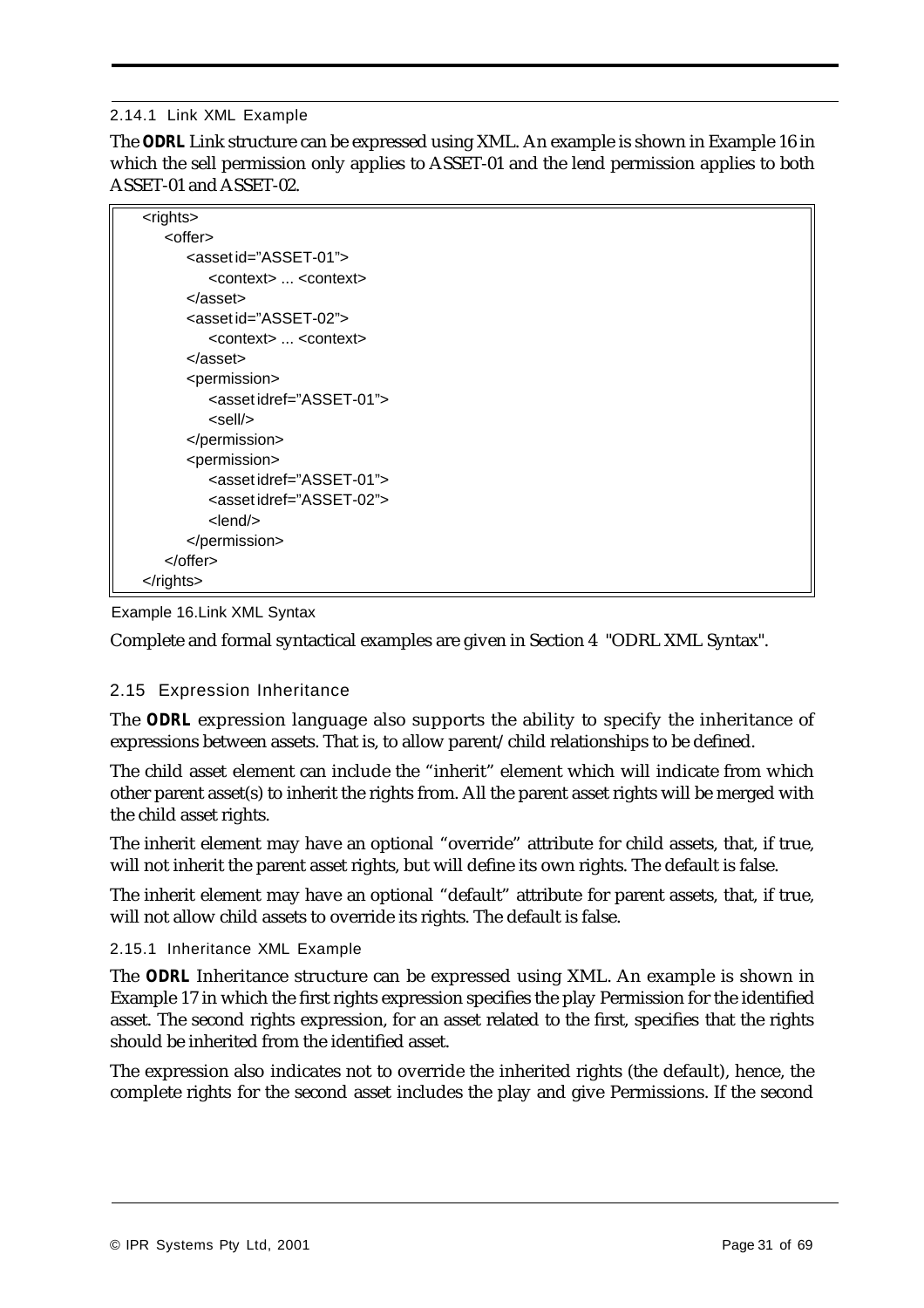expression did indicate to override the inherited rights, then the only Permissons for the second asset would be give.

| <rights></rights>                        |
|------------------------------------------|
| <offer></offer>                          |
| <asset></asset>                          |
| <context></context>                      |
| <uid> urn:example:asset:007 </uid>       |
| $<$ /context>                            |
| $<$ /asset $>$                           |
| <permission></permission>                |
| <play></play>                            |
|                                          |
|                                          |
|                                          |
|                                          |
| <rights></rights>                        |
| <offer></offer>                          |
| <asset></asset>                          |
| <context></context>                      |
| <uid> urn:example:asset:007-Part1 </uid> |
|                                          |
| <inherit override="false"></inherit>     |
| <context></context>                      |
| <uid> urn:example:asset:007 </uid>       |
|                                          |
| $\langle$ inherit>                       |
| $<$ /asset $>$                           |
| <permission></permission>                |
| <give></give>                            |
|                                          |
|                                          |
|                                          |

Example 17.Inheritance XML Syntax

Complete and formal syntactical examples are given in Section 4 "ODRL XML Syntax".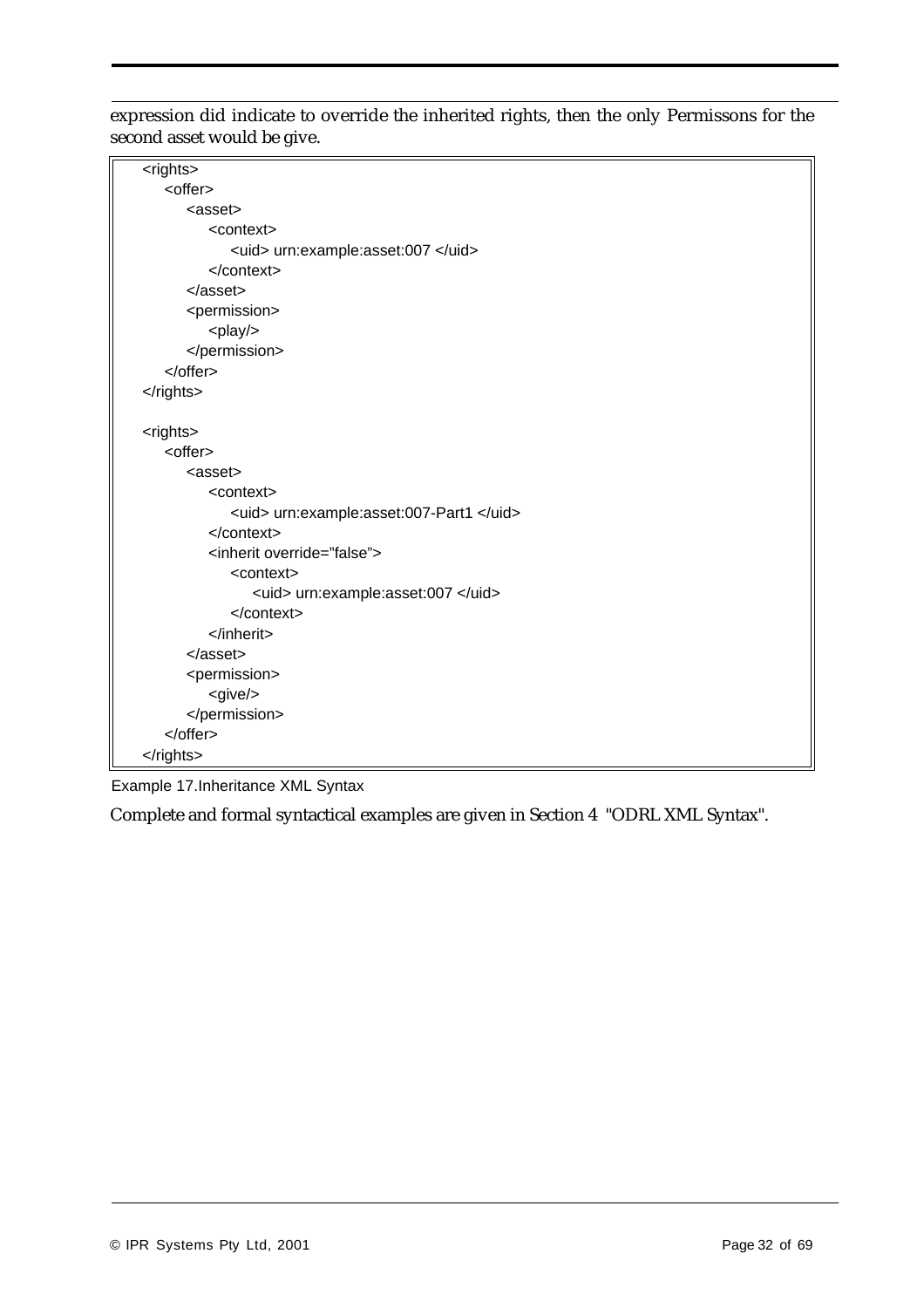# 3 ODRL Data Dictionary Semantics

This section details the semantics of all the *ODRL* data dictionary elements that is used within the *ODRL* expression language. The *ODRL* data dictionary elements form the basis of the language and can be extended (see Section 5 "ODRL Extensibility") by additional elements. Each element in the data dictionary is defined using the following attributes defined by ISO-11179:

- **•** Name The label assigned to the data element
- **•** Identifier The unique identifier assigned to the data element (that is used for the syntactical encoding of the element)
- **•** Definition A statement that clearly represents the concept and essential nature of the data element
- **•** Comment A remark concerning the application of the data element

The data dictionary elements are defined below in the following sections:

- **•** Section 3.1 "Permissions Elements"
- **•** Section 3.2 "Constraint Elements"
- **•** Section 3.3 "Requirement Elements"
- **•** Section 3.4 "Rights Holder Elements"
- **•** Section 3.5 "Context Elements"

#### 3.1 Permissions Elements

The Elements are defined in Table 1: Permission Elements.

Table 1. Permission Elements

| <b>Name</b>    | <b>Identifier</b>                                                               | <b>Definition</b>                                                                                                                                                                             | Comment                                                         |  |  |
|----------------|---------------------------------------------------------------------------------|-----------------------------------------------------------------------------------------------------------------------------------------------------------------------------------------------|-----------------------------------------------------------------|--|--|
|                |                                                                                 | Usage Permissons (pertaining to the end use of an asset)                                                                                                                                      |                                                                 |  |  |
| <b>Display</b> | display                                                                         | The act of rendering the asset onto<br>a visual device.                                                                                                                                       |                                                                 |  |  |
| Print          | print                                                                           | The act of rendering the asset onto<br>paper or hard copy form.                                                                                                                               |                                                                 |  |  |
| Play           | play                                                                            | The act of rendering the asset into<br>audio/video form.                                                                                                                                      |                                                                 |  |  |
| <b>Execute</b> | execute                                                                         | The act of running machine<br>executable code on computer<br>hardware.                                                                                                                        |                                                                 |  |  |
|                | Transfer Permissions (pertaining to the downstream transfer rights of an asset) |                                                                                                                                                                                               |                                                                 |  |  |
| <b>Sell</b>    | sell                                                                            | The act of allowing the asset to be<br>sold (ownership transfer) in<br>exchange of value.                                                                                                     |                                                                 |  |  |
| Lend           | lend                                                                            | The act of allowing the asset to be<br>made available for temporary use<br>then returned (without exchange<br>of value). During this period, the<br>asset is only available to the<br>lendee. | <b>Temporal constraints are</b><br>required for downstream use. |  |  |
| Give           | give                                                                            | The act of allowing the asset to be<br>given away (ownership transfer)<br>in perpetuity without exchange of<br>value.                                                                         |                                                                 |  |  |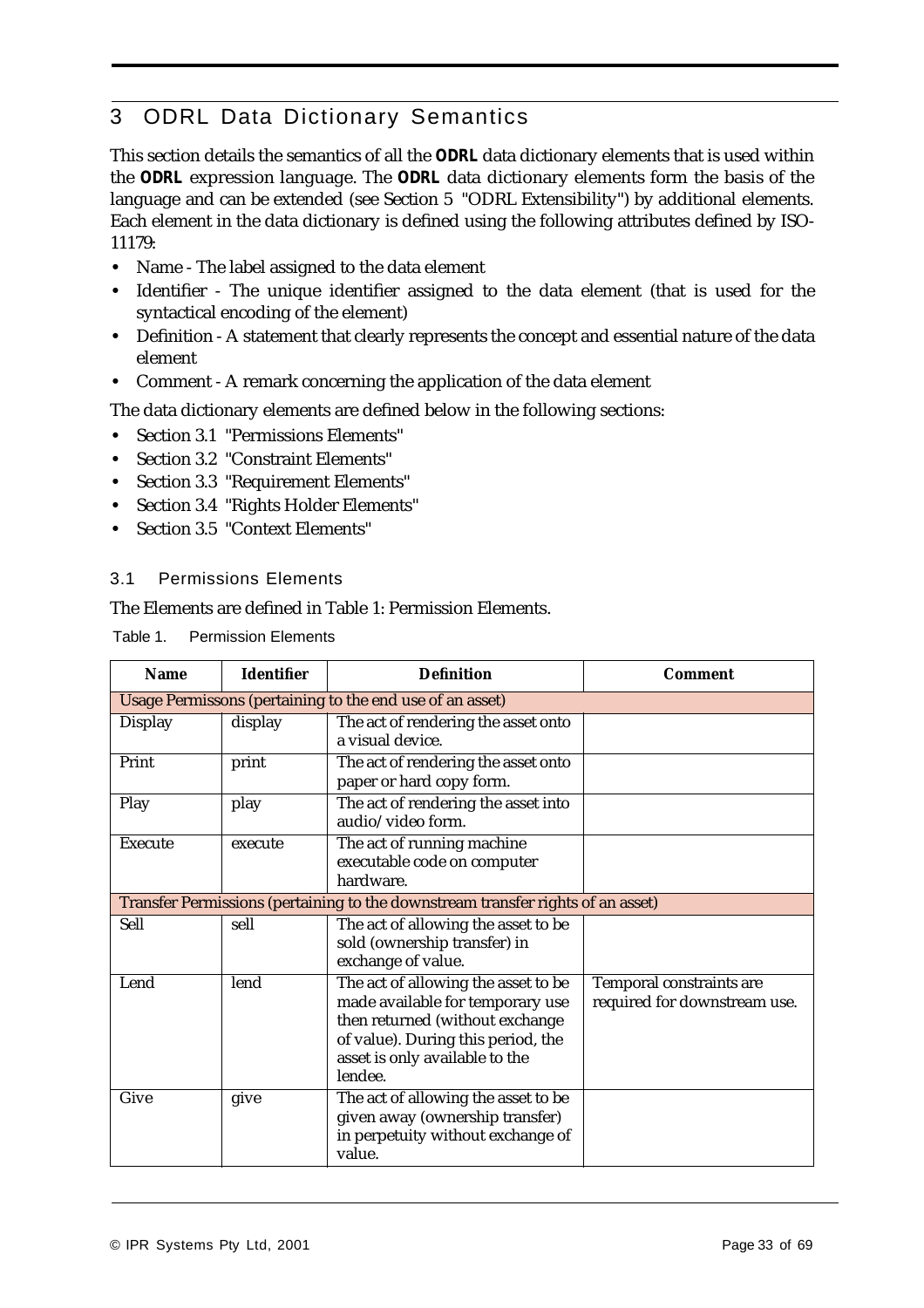| <b>Name</b>      | <b>Identifier</b> | <b>Definition</b>                                                                                                                                                                                  | <b>Comment</b>                                                                 |
|------------------|-------------------|----------------------------------------------------------------------------------------------------------------------------------------------------------------------------------------------------|--------------------------------------------------------------------------------|
| Lease            | lease             | The act of allowing the asset to be<br>made available for a fixed period<br>of time then returned (for<br>exchange of value). During this<br>period, the asset is only available<br>to the lessee. | Temporal constraints are<br>required for downstream use.                       |
|                  |                   | Asset Management Permissions (pertaining to the digital management of an asset)                                                                                                                    |                                                                                |
| Move             | move              | The act of allowing a digital asset<br>to move between data storage<br>devices.                                                                                                                    | Specification of constraints on<br>the data storage devices may<br>be allowed. |
| <b>Duplicate</b> | duplicate         | The act of making an exact copy of<br>a digital asset between data<br>storage devices.                                                                                                             | Specification of constraints on<br>the data storage devices may<br>be allowed. |
| <b>Delete</b>    |                   | The act of deleting a copy of an<br>asset.                                                                                                                                                         |                                                                                |
| <b>Verify</b>    |                   | The act of allowing authorization<br>to check the authenticity of an<br>asset.                                                                                                                     |                                                                                |
| <b>Backup</b>    |                   | The act of making copies of an<br>asset for the purpose of guarding<br>against the loss of the original due<br>to accident or catastrophic media<br>or equipment failure.                          |                                                                                |
| <b>Restore</b>   |                   | The act of allowing the conversion<br>of a backup copy into a usable<br>copy in a controlled manner.                                                                                               |                                                                                |
| Save             |                   | The act of saving a copy<br>(including any changes) of an<br>asset to permanent storage.                                                                                                           |                                                                                |
| <b>Install</b>   |                   | The act of allowing for the<br>operation of loading, verification<br>and certification of an asset into a<br>data storage device.                                                                  |                                                                                |
| Uninstall        |                   | The act of allowing for the<br>removal from or disabling of an<br>asset in a data storage device.                                                                                                  |                                                                                |
|                  |                   | Reuse Permissions (pertaining to the re-utilisation of an asset creating a new asset)                                                                                                              |                                                                                |
| <b>Modify</b>    | modify            | The act of changing parts of the<br>asset creating a new asset.                                                                                                                                    |                                                                                |
| <b>Excerpt</b>   | excerpt           | The act of extracting (replicating)<br>unchanged parts (or all) of the<br>asset for reuse into another asset.                                                                                      |                                                                                |
| Annotate         | annotate          | The act of adding notations/<br>commentaries to the asset creating<br>a new asset.                                                                                                                 |                                                                                |
| Aggregate        | aggregate         | The act of using an asset (or parts<br>of it) as part of a composite work<br>or collection.                                                                                                        |                                                                                |

#### Table 1. Permission Elements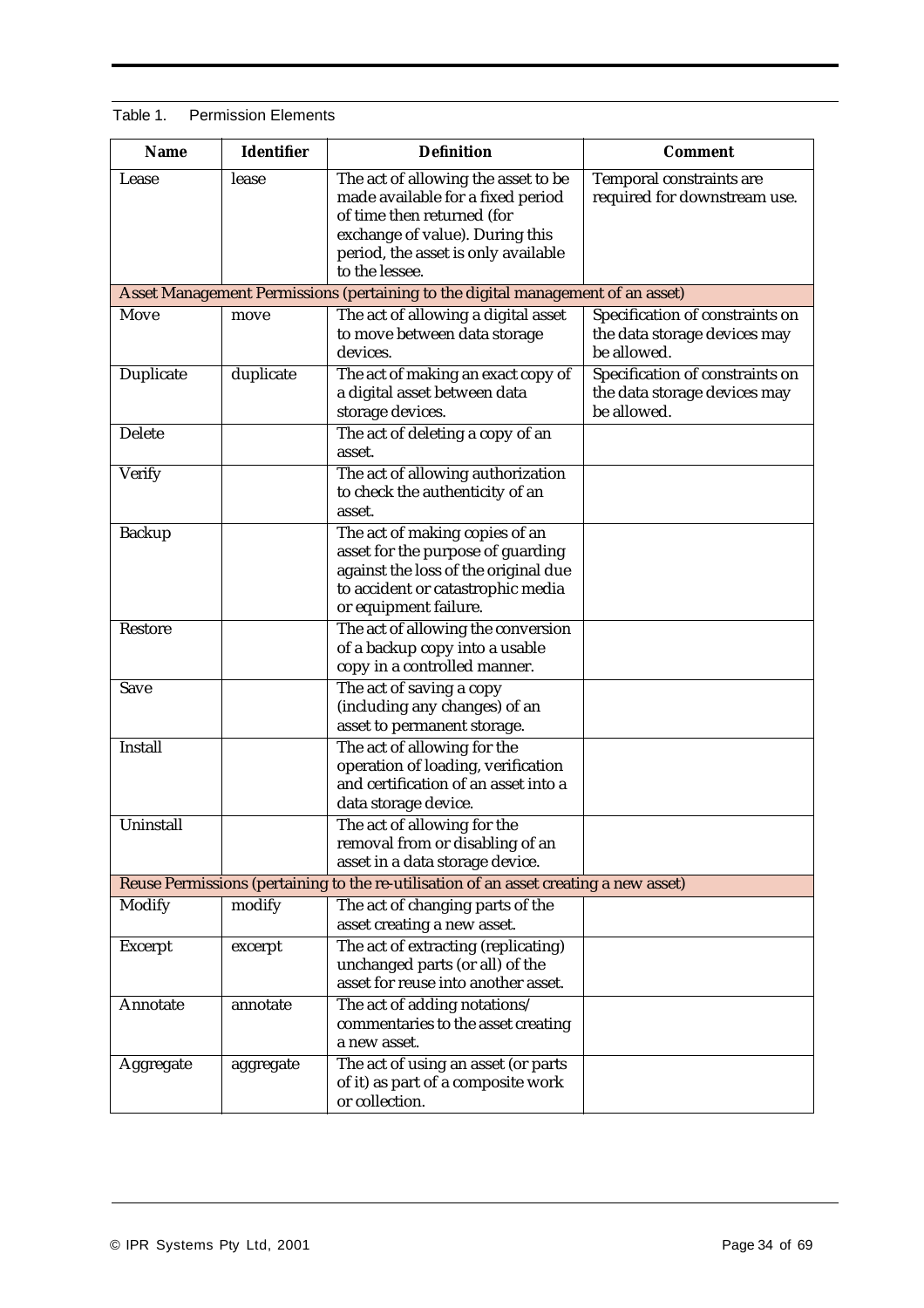# 3.2 Constraint Elements

# The Elements are defined in Table 2: Constraint Elements.

Table 2. Constraint Elements

| <b>Name</b>    | <b>Identifier</b> | <b>Definition</b>                                                                                                                                                                                                                                                                        | <b>Comment</b>                                                                                                                                                                                                                                                                                                                                                                                                                          |
|----------------|-------------------|------------------------------------------------------------------------------------------------------------------------------------------------------------------------------------------------------------------------------------------------------------------------------------------|-----------------------------------------------------------------------------------------------------------------------------------------------------------------------------------------------------------------------------------------------------------------------------------------------------------------------------------------------------------------------------------------------------------------------------------------|
|                |                   | <b>User Constraints (Any human or organisation)</b>                                                                                                                                                                                                                                      |                                                                                                                                                                                                                                                                                                                                                                                                                                         |
| Individual     | individual        | An identifiable party acting as an<br>individual.                                                                                                                                                                                                                                        | Use Context to identify the<br>individual.                                                                                                                                                                                                                                                                                                                                                                                              |
| Group          | group             | A number of identifiable parties<br>acting as a collection of<br>individuals.                                                                                                                                                                                                            | Use Context to identify the<br>group                                                                                                                                                                                                                                                                                                                                                                                                    |
|                |                   | Device Constraints (Any electronic or digital equipment or system)                                                                                                                                                                                                                       |                                                                                                                                                                                                                                                                                                                                                                                                                                         |
| <b>CPU</b>     | cpu               | An identifiable computing<br>system with a central processing<br>unit (CPU).                                                                                                                                                                                                             | Use Context to identify the<br>device.                                                                                                                                                                                                                                                                                                                                                                                                  |
| <b>Network</b> | network           | An identifiable data network.                                                                                                                                                                                                                                                            | Use Context to identify the<br>device. Use Range to indicate<br>the IP Address restriction.                                                                                                                                                                                                                                                                                                                                             |
| <b>Screen</b>  | screen            | An identifiable display output<br>screen device.                                                                                                                                                                                                                                         | For example, a screen reader or<br>braille device.<br>Use Context to identify the<br>device.                                                                                                                                                                                                                                                                                                                                            |
| <b>Storage</b> | storage           | An identifiable storage media<br>device.                                                                                                                                                                                                                                                 | For example, a hard disk or<br>removable cartridge.<br>Use Context to identify the<br>device.                                                                                                                                                                                                                                                                                                                                           |
| <b>Memory</b>  | memory            | An identifiable memory device.                                                                                                                                                                                                                                                           | For example, the clipboard.<br>Use Context to identify the<br>device.                                                                                                                                                                                                                                                                                                                                                                   |
| Printer        | printer           | An identifiable hard copy printer.                                                                                                                                                                                                                                                       | Use Context to identify the<br>device.                                                                                                                                                                                                                                                                                                                                                                                                  |
| Software       | software          | An identifiable software<br>application that must be present.                                                                                                                                                                                                                            | Use Context to identify the<br>device.                                                                                                                                                                                                                                                                                                                                                                                                  |
| Hardware       | hardware          | An identifiable generic hardware<br>device.                                                                                                                                                                                                                                              | Use Context to identify the<br>device.                                                                                                                                                                                                                                                                                                                                                                                                  |
|                |                   | Bound Constraints (The limits/extent within which any entity can function)                                                                                                                                                                                                               |                                                                                                                                                                                                                                                                                                                                                                                                                                         |
| Count          | count             | A numeric count indicating the<br>number of times the<br>corresponding entity may be<br>exercised.<br>Contains the following sub<br>entities:<br>• start - the beginning of the<br>count (inclusive)<br>• end - the end of the count<br>(inclusive)<br>• fixed - an exact singular count | Positive decimals must be<br>supported. If there is no "start"<br>or "end" value, then the count<br>is open-ended. Note, "start"<br>must always be less than or<br>equal to "end" and one must<br>always be present if there is no<br>"Fixed". "Fixed" can only<br>appear by itself<br>For example, the Print usage<br>may be constraint with a count<br>of 1 to 10 meaning that the asset<br>can be printed once or up to 10<br>times. |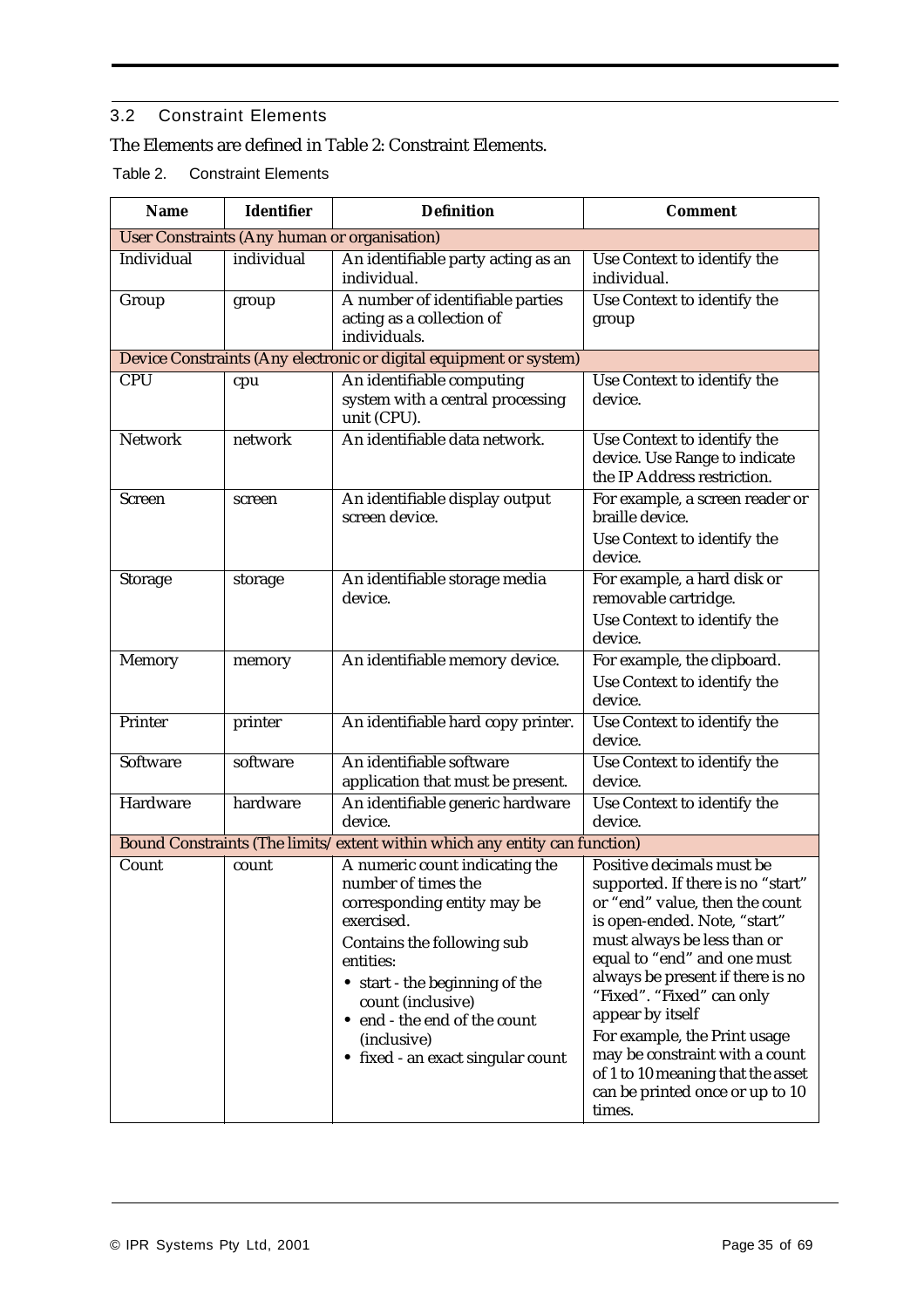Table 2. Constraint Elements

| <b>Name</b>                                        | <b>Identifier</b>                                             | <b>Definition</b>                                                                                                                                                                                                                                                                                                                                               | <b>Comment</b>                                                                                                                                                                                                                                                                                                                                                                                                                                |  |  |
|----------------------------------------------------|---------------------------------------------------------------|-----------------------------------------------------------------------------------------------------------------------------------------------------------------------------------------------------------------------------------------------------------------------------------------------------------------------------------------------------------------|-----------------------------------------------------------------------------------------------------------------------------------------------------------------------------------------------------------------------------------------------------------------------------------------------------------------------------------------------------------------------------------------------------------------------------------------------|--|--|
| Range                                              | range                                                         | A numeric range indicating the<br>min/max values of the<br>corresponding entity that the<br>constraint applies to.<br>Contains the following sub<br>entities:<br>• min - the beginning of the<br>range (inclusive)<br>• max - the end of the range<br>(inclusive)<br>The numeric values must use the<br>ordinal position when referring<br>to external objects. | Positive and negative decimals<br>must be supported. If there is<br>no "min" or "max" value, then<br>the range is open-ended. Note:<br>"min" must always be less than<br>or equal to "max" and one<br>must always be present.<br>For example, this is used to<br>specify that only pages<br>numbered 1 to 10 may be<br>printed (using the "pages"<br>subunit entity).                                                                         |  |  |
| Spatial                                            | spatial                                                       | Specification of a geographic area                                                                                                                                                                                                                                                                                                                              | Use Context to identify the<br>spatial area with codes<br>specified from a controlled<br>vocabulary (eg [ISO3166] for<br>country codes).                                                                                                                                                                                                                                                                                                      |  |  |
|                                                    |                                                               | Temporal Constraints (The time limits within which any entity can function)                                                                                                                                                                                                                                                                                     |                                                                                                                                                                                                                                                                                                                                                                                                                                               |  |  |
| <b>Date Time</b><br><b>Accumulated</b><br>Interval | datetime<br>accumulated<br>interval                           | A date and/or time-based range.<br>Contains the following sub<br>entities:<br>• start - the beginning of the<br>range (inclusive)<br>• end - the end of the range<br>(inclusive)<br>• fixed - an exact point in date/<br>time<br>The maximum period of metered<br>usage time.<br>Recurring period of time in which                                              | Date and Time value must<br>conform to [ISO8601].<br>If there is no "start" and/or<br>"end" value, then the range is<br>open-ended. Note: "start" must<br>always be less than or equal to<br>"end" and one must always be<br>present if there is no "fixed"<br>value. "Fixed" can only appear<br>by itself.<br>Period value must conform to<br>$[ISO8601]$ .<br>For example "P30H" indicates<br>a 30 hour period.<br>Date and Time value must |  |  |
|                                                    |                                                               | the rights can be exercised.                                                                                                                                                                                                                                                                                                                                    | conform to [ISO8601].<br>For example "P7D" indicates a<br>7 day period.                                                                                                                                                                                                                                                                                                                                                                       |  |  |
|                                                    | <b>Aspect Constraints (Any distinct feature of the Asset)</b> |                                                                                                                                                                                                                                                                                                                                                                 |                                                                                                                                                                                                                                                                                                                                                                                                                                               |  |  |
| Quality                                            | quality                                                       | Specification of constraints on the<br>quality aspects of the asset.<br>Contains the following attribute:<br>• type - the classification of the<br>quality type                                                                                                                                                                                                 | The values for the type<br>attribute must be from a well<br>known vocabulary and the<br>source clearly identified.<br>For example, the resolution of<br>an image or number of colours.                                                                                                                                                                                                                                                        |  |  |
| Format                                             | format                                                        | Specification of constraints on the<br>format(s) of the asset.<br>Contains the following attribute:<br>• type - the classification of the<br>format type                                                                                                                                                                                                        | The values for the type<br>attribute must be from a well<br>known vocabulary and the<br>source clearly identified.<br>For example, values can taken<br>from the Internet Media Type<br>[IMT] list.                                                                                                                                                                                                                                            |  |  |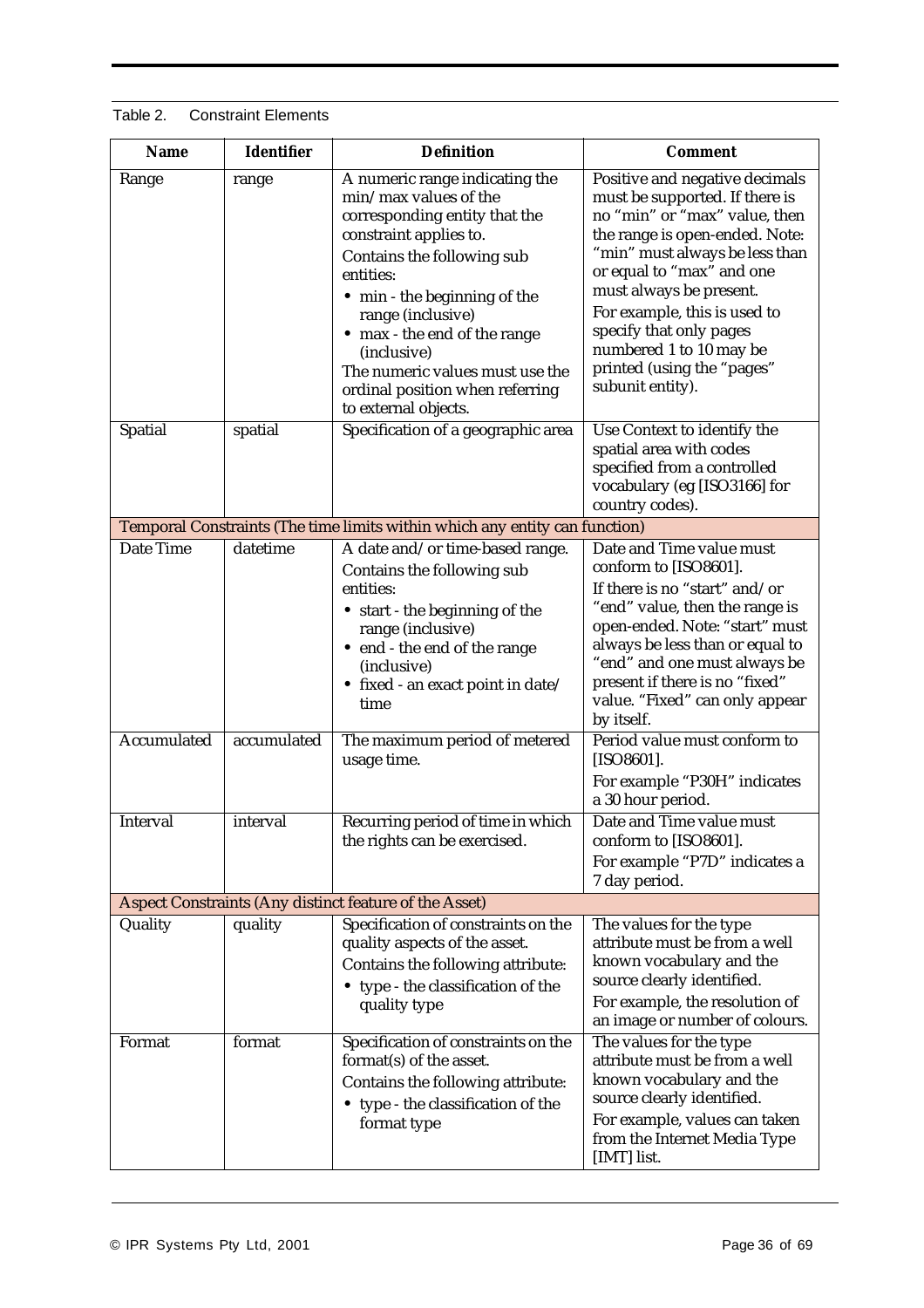| Table 2.<br><b>Constraint Elements</b> |  |
|----------------------------------------|--|
|----------------------------------------|--|

| <b>Name</b>                   | <b>Identifier</b> | <b>Definition</b>                                                                                                                                                                                                                                         | <b>Comment</b>                                                                                                     |
|-------------------------------|-------------------|-----------------------------------------------------------------------------------------------------------------------------------------------------------------------------------------------------------------------------------------------------------|--------------------------------------------------------------------------------------------------------------------|
| Unit                          | unit              | Specification of constraints on the<br>whole asset or sub-parts of the<br>asset.<br>Contains the following attribute:<br>• type - the classification of the<br>sub-unit part type                                                                         | The values for the type<br>attribute must be from a well<br>known vocabulary and the<br>source clearly identified. |
| <b>Water Mark</b>             | watermark         | Specification of watermarking<br>requirements for the asset.                                                                                                                                                                                              | Use Context to identify the<br>watermark information.                                                              |
|                               |                   | Target Constraints (How and where limits over the Asset)                                                                                                                                                                                                  |                                                                                                                    |
| Purpose                       | purpose           | Specification of a specific purpose<br>to which the usage is constrained.                                                                                                                                                                                 | Use Context to identify the<br>purpose from a known<br>vocabulary                                                  |
| Industry                      | industry          | Specification of a specific<br>industry group to which the<br>usage is constrained                                                                                                                                                                        | Use Context to identify the<br>industry from a known<br>vocabulary                                                 |
| <b>ReContext</b>              | recontext         | Specification if the asset may or<br>may not be re-contextualised.                                                                                                                                                                                        | Boolean value.                                                                                                     |
|                               |                   | <b>Rights Constraints (Constraints over Rights Permissions)</b>                                                                                                                                                                                           |                                                                                                                    |
| <b>Transfer</b><br>Permission | transferPerm      | Specification of constraints over<br><b>Transfer Permissions for the</b><br>downstream transfer of assets.<br>Contains the following attribute:<br>· downstream - the allowable<br>narrowing of the specified<br>Permissions (equal, less,<br>notgreater) | See example in Section 2.3.2<br>"Transfer Permission<br><b>Constraint Example".</b>                                |

## 3.3 Requirement Elements

The Elements are defined in Table 3: Requirement Elements.

Table 3. Requirement Elements

| <b>Name</b>                                                          | <b>Identifier</b> | <b>Definition</b>                                                                                                                       | <b>Comment</b>                                                                                                                                                                                                                                                       |  |
|----------------------------------------------------------------------|-------------------|-----------------------------------------------------------------------------------------------------------------------------------------|----------------------------------------------------------------------------------------------------------------------------------------------------------------------------------------------------------------------------------------------------------------------|--|
| <b>Common Entities</b>                                               |                   |                                                                                                                                         |                                                                                                                                                                                                                                                                      |  |
| Payment                                                              | payment           | The amount of the payment.<br>Contains the following sub-<br>entities and attributes:<br>• amount and currency<br>• taxpercent and code | The amount must be a positive<br>decimal to two decimal places.<br>The mandatory currency must<br>use [ISO4217] codes.<br>The taxpercent must be a<br>positive decimal between 0 and<br>100 (inclusive). The optional<br>code can be any standard tax<br>identifier. |  |
| Payment Requirements (Obligations in the form of financial payments) |                   |                                                                                                                                         |                                                                                                                                                                                                                                                                      |  |
| Pre Pay                                                              | prepay            | The amount due prior to the<br>granting/use of the rights.                                                                              | Use Payment entity.<br>Temporal constraints may also<br>be used.                                                                                                                                                                                                     |  |
| Post Pay                                                             | postpay           | The amount due after the use of<br>the rights.                                                                                          | Use Payment entity.<br>Temporal constraints may also<br>be used.                                                                                                                                                                                                     |  |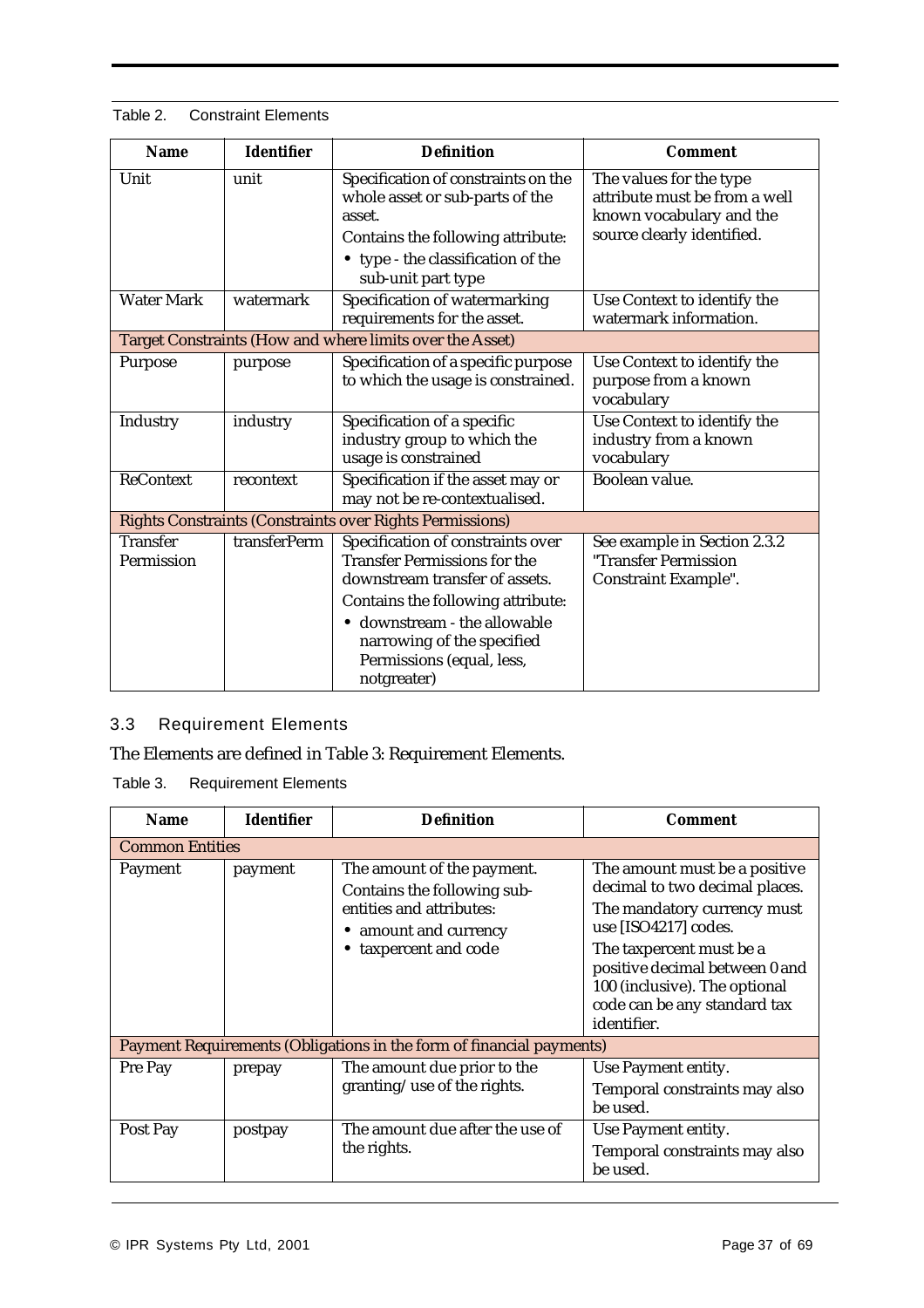#### Table 3. Requirement Elements

| <b>Name</b>                                                      | <b>Identifier</b> | <b>Definition</b>                                                               | Comment                                                          |  |
|------------------------------------------------------------------|-------------------|---------------------------------------------------------------------------------|------------------------------------------------------------------|--|
| Per Use                                                          | peruse            | The amount due for each use of<br>the granted rights.                           | Use Payment entity.                                              |  |
|                                                                  |                   | Interactions Requirements (Obligations in the form of user actions)             |                                                                  |  |
| Accept                                                           | accept            | User must view and agree to<br>textual information.                             |                                                                  |  |
| Register                                                         | register          | User must register their details<br>with a service provider.                    |                                                                  |  |
| Usage Requirements (Obligations in the form of usage conditions) |                   |                                                                                 |                                                                  |  |
| <b>Attribution</b>                                               | attribution       | The use of the asset must always<br>include attribution of the asset<br>owners. |                                                                  |  |
| <b>Tracked</b>                                                   | tracked           | The User will be tracked for their<br>use of the asset.                         | User must be aware of Privacy<br>policy of the service provider. |  |

# 3.4 Rights Holder Elements

# The Elements are defined in Table 4: Rights Holder Elements.

Table 4. Rights Holder Elements

| <b>Name</b>     | <b>Identifier</b> | <b>Definition</b>                                                                | <b>Comment</b>                                                                                                                       |
|-----------------|-------------------|----------------------------------------------------------------------------------|--------------------------------------------------------------------------------------------------------------------------------------|
|                 |                   | <b>Royalty (Financial payments to Rights Holders)</b>                            |                                                                                                                                      |
| Percentage      | percentage        | The percentage of the net<br>transaction amount due to the<br>rights holder.     | The value must be a positive<br>decimal between 0 and 100<br>(inclusive). The total of all<br>rights holders must not exceed<br>100. |
| Fixed<br>Amount | fixedamount       | The fixed amount due to the<br>rights holder for each net<br>transaction amount. | Use Payment entity.                                                                                                                  |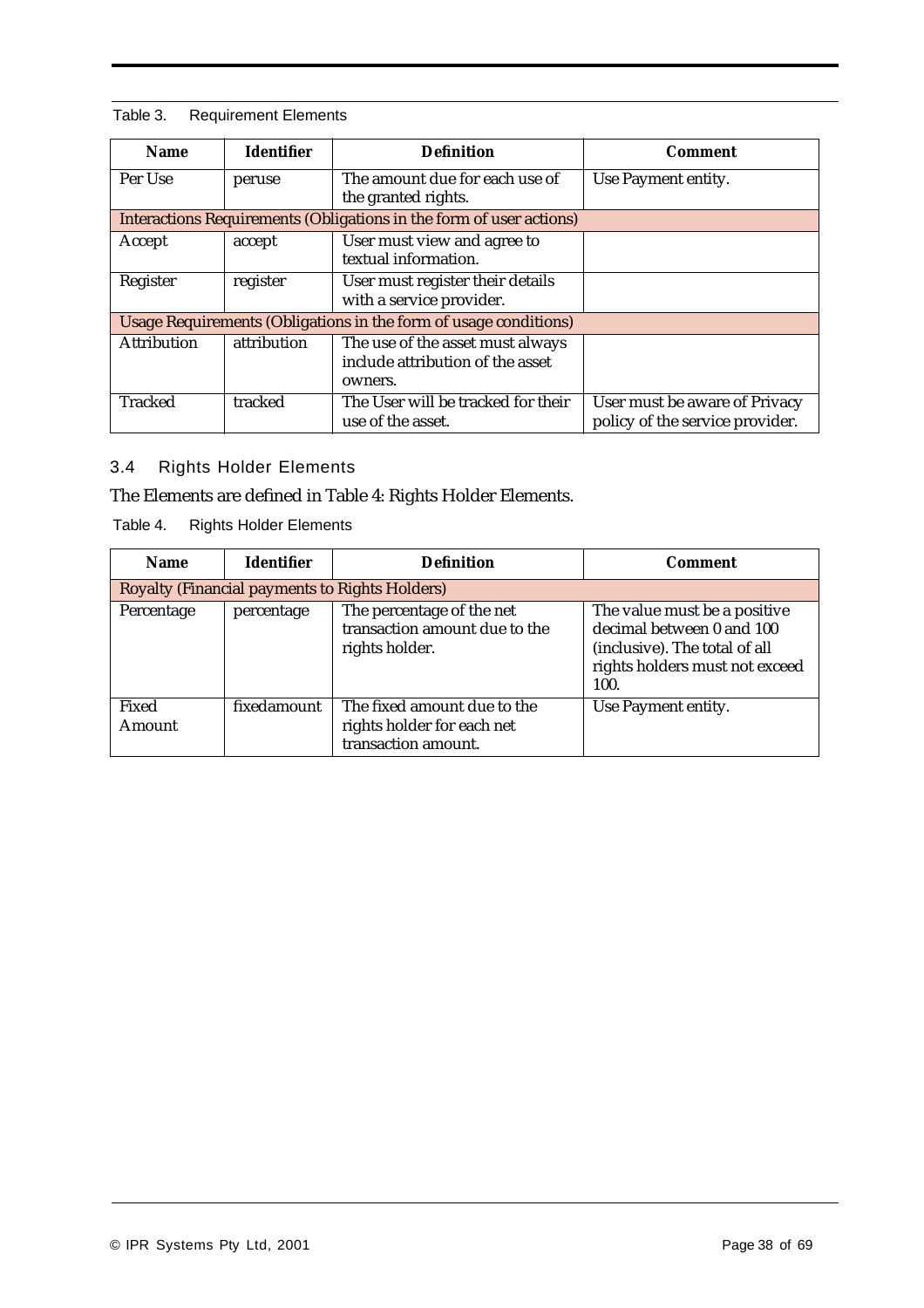# 3.5 Context Elements

# The Elements are defined in Table 5: Context Elements.

Table 5. Context Elements

| <b>Name</b>                  | <b>Identifier</b> | <b>Definition</b>                                                                                                                                                                                                                                  | <b>Comment</b>                                                                                                                                                                                                                                                                                                                                                                    |
|------------------------------|-------------------|----------------------------------------------------------------------------------------------------------------------------------------------------------------------------------------------------------------------------------------------------|-----------------------------------------------------------------------------------------------------------------------------------------------------------------------------------------------------------------------------------------------------------------------------------------------------------------------------------------------------------------------------------|
| <b>UID</b>                   | uid               | The unique identifier for the<br>entity.<br>Contains the following attribute:<br>· idscheme - indicates the<br>scheme used for the identifier.<br><b>IMPORTANT NOTE:</b><br>The default (and assumed)<br>idscheme for the UID element is<br>"URI". | Valid idschemes include:<br>$\bullet$ URI<br>$\bullet$ DOI<br>$\bullet$ X500<br>$\bullet$ ISAN<br>$\bullet$ ISBN<br>$\bullet$ ISRC<br>$\bullet$ ISSN<br>$\bullet$ ISTC<br>$\bullet$ ISWC<br>$\bullet$ ISO3166<br>$\bullet$ FPI<br>$\bullet$ GUID<br>$\bullet$ mpg_ID<br>$\bullet$ IDDN<br>· UUID<br>References to the above<br>schemes can be found in<br>Section 6 "References". |
| Name                         | name              | The general name given to the<br>entity.                                                                                                                                                                                                           |                                                                                                                                                                                                                                                                                                                                                                                   |
| Role                         | role              | The role played by the identified<br>entity.<br>Contains the following attribute:<br>· idscheme - indicates the<br>scheme used for the identifier.                                                                                                 | The role values may be selected<br>from existing vocabulary<br>schemes, including<br><b>MARC</b><br>$\bullet$<br><b>ONIX</b><br>$\bullet$<br>MPEG7<br>$\bullet$                                                                                                                                                                                                                   |
| Remark                       | remark            | General comments or description<br>about the entity                                                                                                                                                                                                |                                                                                                                                                                                                                                                                                                                                                                                   |
| Date                         | date              | The date/time related to the<br>entity                                                                                                                                                                                                             | See DateTime entity for<br>complete semantics.                                                                                                                                                                                                                                                                                                                                    |
| Physical<br>Location         | pLocation         | The physical place where the<br>entity occurred or is located.                                                                                                                                                                                     |                                                                                                                                                                                                                                                                                                                                                                                   |
| Digital<br>Location          | dLocation         | The digital location where the<br>entity is located.                                                                                                                                                                                               | Use Context to indicate digital<br>identifiers.                                                                                                                                                                                                                                                                                                                                   |
| <b>External</b><br>Reference | reference         | A link to additional information<br>about the entity.                                                                                                                                                                                              | The link must be a URI and<br>resolve to (at least) well formed<br>XML.                                                                                                                                                                                                                                                                                                           |
| <b>Service</b>               | service           | A link to the service providing<br>the entity                                                                                                                                                                                                      | The link must be a URI                                                                                                                                                                                                                                                                                                                                                            |
| <b>Version</b>               | version           | The version of the entity                                                                                                                                                                                                                          |                                                                                                                                                                                                                                                                                                                                                                                   |
| <b>Transaction</b>           | transaction       | Information about the<br>purchased transaction related<br>to the entity                                                                                                                                                                            |                                                                                                                                                                                                                                                                                                                                                                                   |
| <b>Event</b>                 | event             | The type of event related to the<br>entity                                                                                                                                                                                                         |                                                                                                                                                                                                                                                                                                                                                                                   |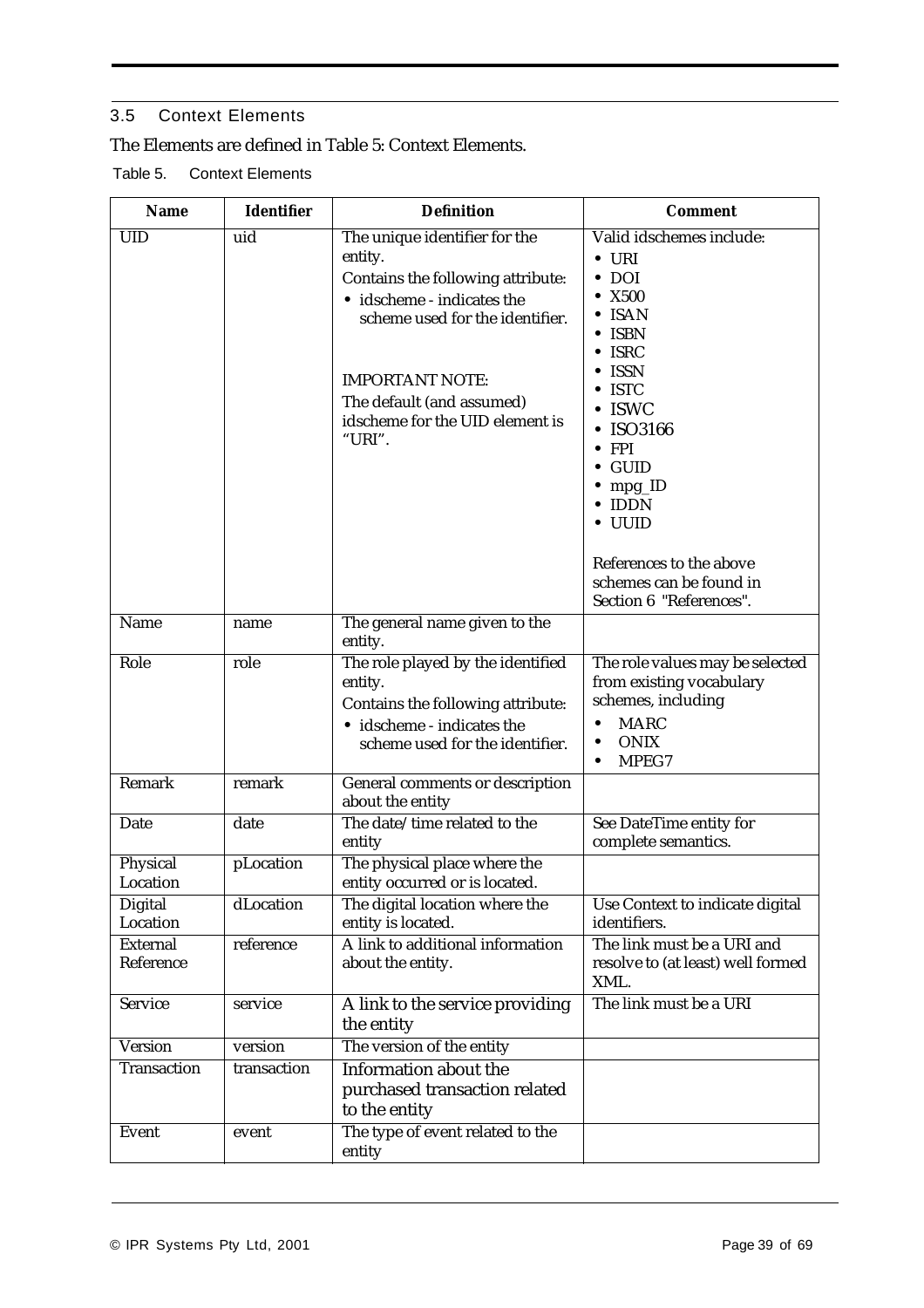# 4 ODRL XML Syntax

*ODRL* is expressed in schema-valid XML syntax. This syntax is formally specified by the XML Schemas defined in Appendix A and Appendix B. These are the normative references for the *ODRL* expression language and data dictionary (respectively).

Note: If the human language needs to be specified for any elements containing string values, then the use of the standard "xml:lang" attribute is recommended including the XML namespace.

## 4.1 ODRL XML Schemas

*ODRL* utilises two XML Schemas. One schema defines the Expression Language elements and constructs (see Appendix A), the other defines the Data Dictionary elements (see Appendix B). Both must be used to support valid *ODRL* expressions. Further, the Data Dictionary schema is dependent on the Expression Language schema as the former defines elements that are constrained by the expression language model.

#### 4.2 ODRL XML Namespaces

*ODRL* supports XML Namespaces to indicate the scope and identity of its elements and other content description elements.

The XML Namespace URI for the *ODRL* Expression Language version 1.0 is: http://odrl.net/1.0/ODRL-EX

The XML Namespace URI for the *ODRL* Data Dictionary version 1.0 is: http://odrl.net/1.0/ODRL-DD

NOTE: These URIs should be considered *experimental* until the *ODRL* specification is formalised by an appropriate body and new XML Namespaces and URIs are assigned.

# 4.3 ODRL Linking

*ODRL* uses XML Schema ID and IDREF to refer from XML fragments to other fragments as described in Section 2.14 "Expression Linking". This is used to express the relationship between the core *ODRL* entities such as Asset, Permission, Offer and Agreement. Such elements can be identified with the "id" attribute then referred to via "idref" attribute.

It is important to recognise that as the *ODRL* expressions become more complicated, the need to partition and express linkages becomes paramount in order to have manageable and reusable rights expressions. The linking mechanism allows for quite complex expressions to be generated whilst preserving the interpretability of the overall rights language.

#### 4.4 ODRL XML Examples

The XML syntax will be explained via a serious of scenarios covering different content sectors (ebooks, video, education).

4.4.1 Ebook Scenario #1

Corky Rossi (an author) and Addison Rossi (an illustrator) publish their ebook via "EBooksRUS Publishers". They wish to offer consumers to purchase (a requirement to pay \$AUD20.00 plus 10% tax) the ebook which is restricted to a single CPU only and they are allowed to print a maximum of 2 copies. They will also allow the first 5 pages (Units) of the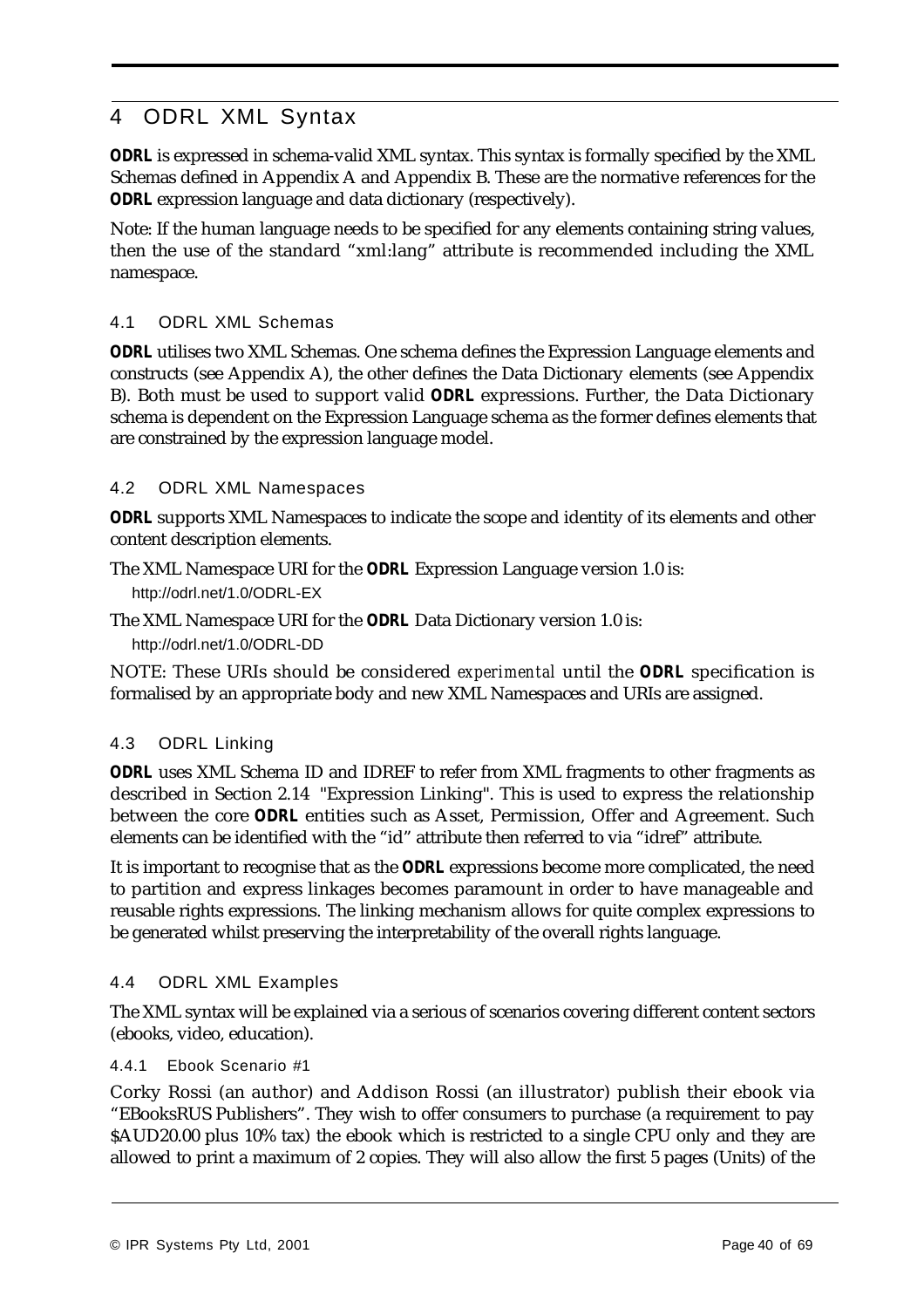ebook to be viewed online for free (no requirement). Note the use of the NumberOfPages entity from the ONIX namespace to indicate the unit type.

The revenue split is 60% to the Author, 10% to the Illustrator and 30% to the Publisher. Their identities are shown from an X.500 repository and their roles indicated using the ONIX and MARC terms.

```
The XML encoding of this scenario in ODRL is shown below:
```

```
<?xml version="1.0" encoding="UTF-8"?>
<o-ex:rights xmlns:o-ex="http://odrl.net/1.0/ODRL-EX"
     xmlns:o-dd="http://odrl.net/1.0/ODRL-DD"
     xmlns:onix="http://www.editeur.org/onix/ReferenceNames"
     xmlns:xsi="http://www.w3.org/2001/XMLSchema-instance"
     xsi:schemaLocation="http://odrl.net/1.0/ODRL-DD http://odrl.net/1.0/ODRL-DD-10.xsd
        http://odrl.net/1.0/ODRL-EX http://odrl.net/1.0/ODRL-EX-10.xsd">
  <o-ex:offer>
  <o-ex:asset>
     <o-ex:context>
         <o-dd:uid o-dd:idscheme="DOI">10.999999/ebook/rossi-000001</o-dd:uid>
        <o-dd:name>Why Cats Sleep and We Don't</o-dd:name>
     </o-ex:context>
  </o-ex:asset>
  <o-ex:permission>
     <o-dd:display>
        <o-ex:constraint>
           <o-dd:cpu/>
         </o-ex:constraint>
     </o-dd:display>
     <o-dd:print>
        <o-ex:constraint>
            <o-dd:count> <o-dd:end>2</o-dd:end> </o-dd:count>
        </o-ex:constraint>
     </o-dd:print>
     <o-ex:requirement>
        <o-dd:prepay>
           <o-dd:payment>
               <o-dd:amount o-dd:currency="AUD">20.00</o-dd:amount>
               <o-dd:taxpercent o-dd:code="GST">10.00</o-dd:taxpercent>
           </o-dd:payment>
        </o-dd:prepay>
     </o-ex:requirement>
  </o-ex:permission>
  <o-ex:permission>
     <o-dd:display>
        <o-ex:constraint>
           <o-dd:unit o-ex:type="onix:NumberOfPages">
              <o-ex:constraint>
                  <o-dd:range>
                     <o-dd:min>1</o-dd:min>
                     <o-dd:max>5</o-dd:max>
```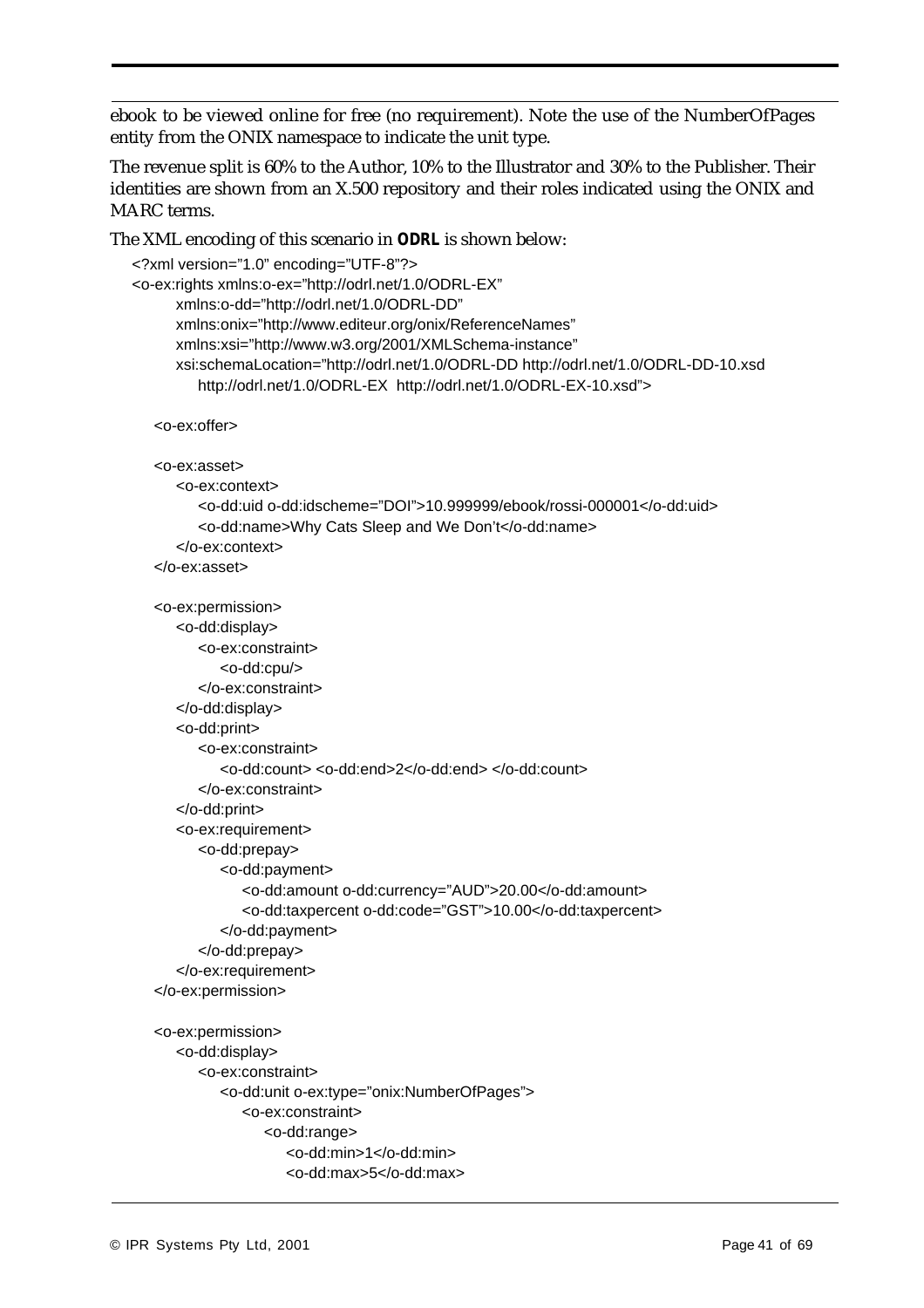```
</o-dd:range>
            </o-ex:constraint>
         </o-dd:unit>
     </o-ex:constraint>
   </o-dd:display>
</o-ex:permission>
<o-ex:party>
   <o-ex:context>
      <o-dd:uid o-dd:idscheme="X500">c=AU;o=Rights Dir;cn=Corky Rossi</o-dd:uid>
     <o-dd:role o-dd:idscheme="ONIX">A01</o-dd:role>
   </o-ex:context>
   <o-ex:rightsholder>
      <o-dd:percentage>60</o-dd:percentage>
   </o-ex:rightsholder>
</o-ex:party>
<o-ex:party>
   <o-ex:context>
      <o-dd:uid o-dd:idscheme="X500">c=AU;o=Rights Dir;cn=Addison Rossi</o-dd:uid>
     <o-dd:role o-dd:idscheme="ONIX">A12</o-dd:role>
   </o-ex:context>
   <o-ex:rightsholder>
     <o-dd:percentage>10</o-dd:percentage>
   </o-ex:rightsholder>
</o-ex:party>
<o-ex:party>
   <o-ex:context>
     <o-dd:uid o-dd:idscheme="X500">c=AU;o=Rights Dir;cn=EBooksRUS</o-dd:uid>
      <o-dd:role o-dd:idscheme="MARC">pbl</o-dd:role>
   </o-ex:context>
   <o-ex:rightsholder>
      <o-dd:percentage>30</o-dd:percentage>
   </o-ex:rightsholder>
</o-ex:party>
</o-ex:offer>
```
</o-ex:rights>

4.4.2 Ebook Scenario #2

Following from Ebook Scenario #1 (above), a consumer (Mary Smith) decides to purchase the ebook under the conditions outlined. The *ODRL* expression below shows the Agreement generated. The Agreement has a context (with identifier and date). The Permission now shows the details of the constraint that is specific to the consumer. (In this case, the CPU identifier is saved with the license.)

The XML encoding of this scenario in *ODRL* is shown below:

```
<?xml version="1.0" encoding="UTF-8"?>
<o-ex:rights xmlns:o-ex="http://odrl.net/1.0/ODRL-EX"
      xmlns:o-dd="http://odrl.net/1.0/ODRL-DD" 
      xmlns:xsi="http://www.w3.org/2001/XMLSchema-instance"
      xsi:schemaLocation="http://odrl.net/1.0/ODRL-DD http://odrl.net/1.0/ODRL-DD-10.xsd
         http://odrl.net/1.0/ODRL-EX http://odrl.net/1.0/ODRL-EX-10.xsd">
```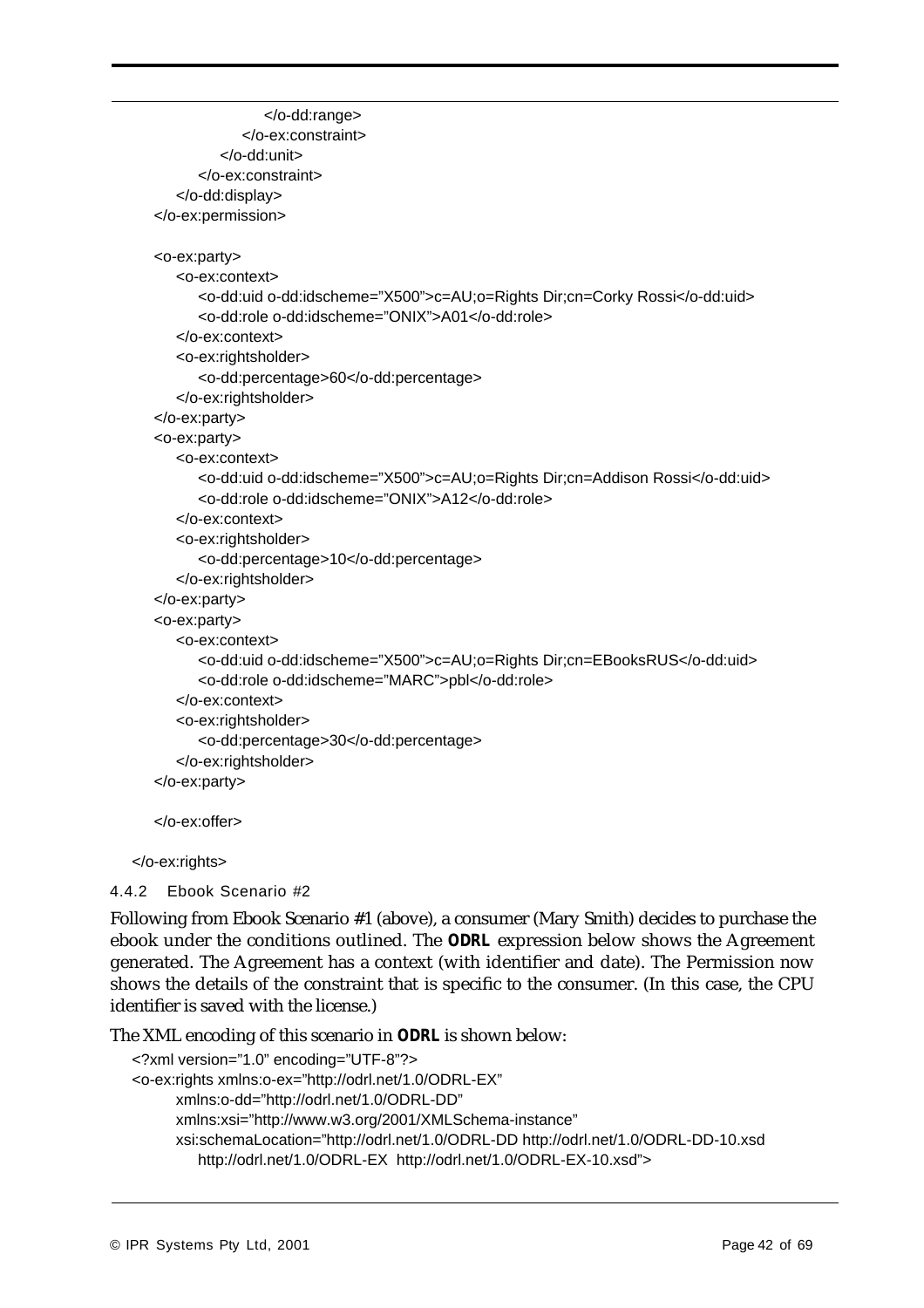#### <o-ex:agreement>

```
<o-ex:context>
        <o-dd:uid o-dd:idscheme="DOI">10.999999/license/1234567890-ABCDEF</o-dd:uid>
        <o-dd:pLocation>Sydney, Australia</o-dd:pLocation>
        <o-dd:remark>Transacted by Example.Com</o-dd:remark>
     </o-ex:context>
     <o-ex:asset>
        <o-ex:context>
           <o-dd:uid o-dd:idscheme="DOI">10.999999/ebook/rossi-000001</o-dd:uid>
        </o-ex:context>
     </o-ex:asset>
     <o-ex:permission>
        <o-dd:display>
           <o-ex:constraint>
              <o-dd:cpu>
                 <o-ex:context>
                    <o-dd:uid o-dd:idscheme="GUID">
                             WebBuy:CPD-ID:ER-393939-DSS-787878</o-dd:uid>
                 </o-ex:context>
              </o-dd:cpu>
           </o-ex:constraint>
        </o-dd:display>
        <o-dd:print>
           <o-ex:constraint>
               <o-dd:count> <o-dd:end>2</o-dd:end> </o-dd:count>
           </o-ex:constraint>
        </o-dd:print>
        <o-ex:requirement>
           <o-dd:prepay>
              <o-dd:payment>
                 <o-dd:amount o-dd:currency="AUD">20.00</o-dd:amount>
                 <o-dd:taxpercent o-dd:code="GST">10.00</o-dd:taxpercent>
              </o-dd:payment>
           </o-dd:prepay>
        </o-ex:requirement>
     </o-ex:permission>
     <o-ex:party>
        <o-ex:context>
           <o-dd:uid o-dd:idscheme="DOI">10.999999/users/msmth-0001111</o-dd:uid>
           <o-dd:name>Mary Smith</o-dd:name>
        </o-ex:context>
     </o-ex:party>
  </o-ex:agreement>
</o-ex:rights>
```
4.4.3 Ebook Scenario #3

The ebook for an "Electronic Book Exchange" voucher is entitled "XML: A Manager's Guide". The rights owner is Addison-Wesley.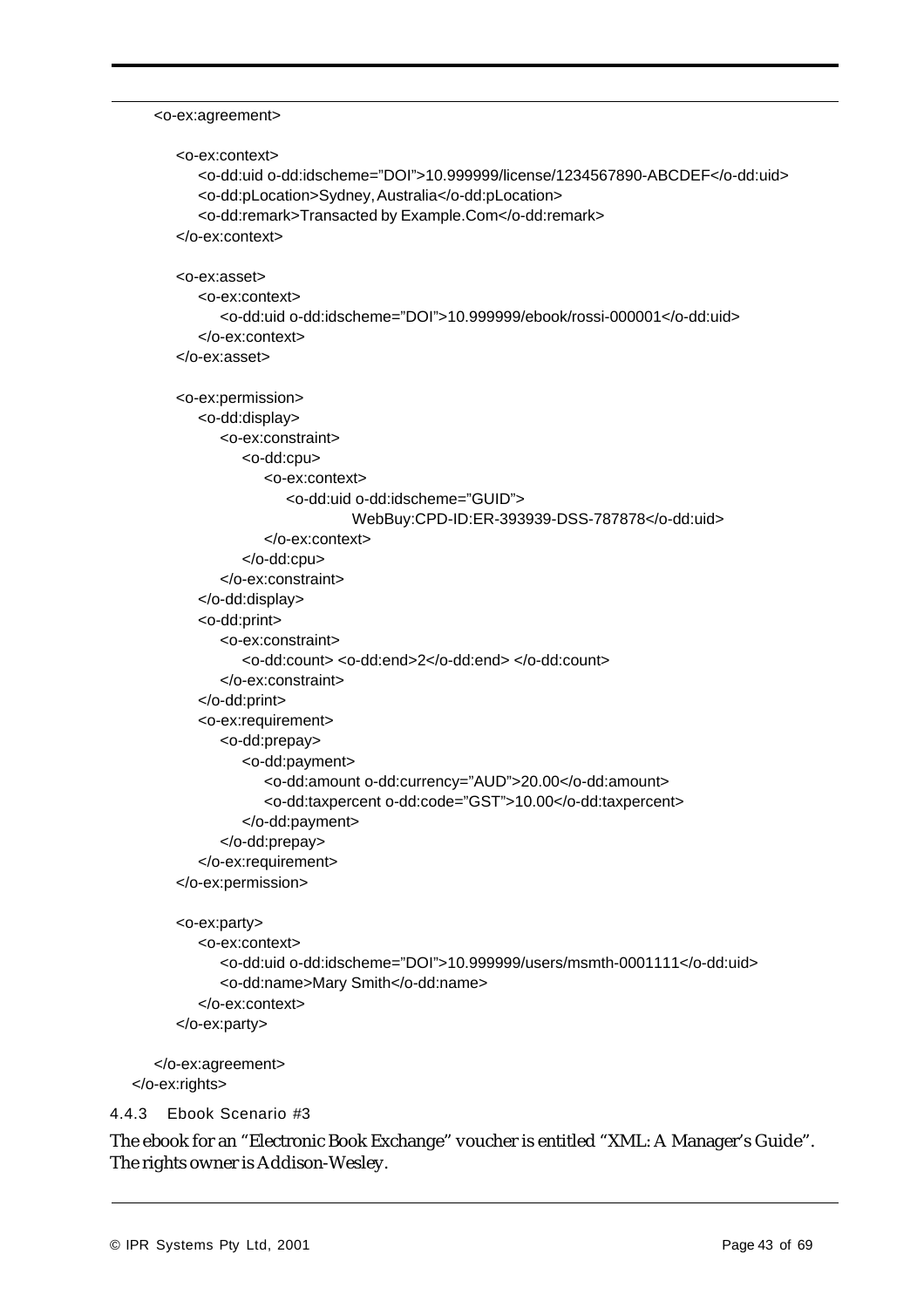There is an agreement with the Distributor of this book (a company called "XYZ"). They have rights to Sell up to 5000 copies of the book.

Another licensed end user for this book is "John Doe". All his permissions start from the beginning of 2001 and finish at the end of 2004. He has rights to view the book for a total of 30 days. He can print up to 5 copies on a "trusted printer". He can print up to 5 pages between page 1 and 100 every week - up to a total of 100 pages - on any printer. He can also extract 5000 bytes every week up to a total of 1,000,000 bytes onto the Clipboard (memory). He has the right to Give the book away after one year of the permissions starting.

Note the use of the NumberOfPages and NumbeOfBytes entities from the ONIX and EBX namespaces. Note the use of id and idref for indicating the relationships between the agreements/rightsholder and the asset.

The XML encoding of this scenario in *ODRL* is shown below:

```
<?xml version="1.0" encoding="UTF-8"?>
<o-ex:rights xmlns:o-ex="http://odrl.net/1.0/ODRL-EX"
     xmlns:o-dd="http://odrl.net/1.0/ODRL-DD"
     xmlns:onix="http://www.editeur.org/onix/ReferenceNames"
     xmlns:ebx="http://www.ebxwg.org/ebook/vocab/"
     xmlns:xsi="http://www.w3.org/2001/XMLSchema-instance"
     xsi:schemaLocation="http://odrl.net/1.0/ODRL-DD http://odrl.net/1.0/ODRL-DD-10.xsd
        http://odrl.net/1.0/ODRL-EX http://odrl.net/1.0/ODRL-EX-10.xsd">
  <o-ex:context>
     <o-dd:uid o-dd:idscheme="DOI">10.999999/voucher/2001/1234567890</o-dd:uid>
     <o-dd:date> <o-dd:fixed>2001-05-01</o-dd:fixed> </o-dd:date>
     <o-dd:event> issued </o-dd:event>
  </o-ex:context>
  <o-ex:asset o-ex:id="a001">
     <o-ex:context>
        <o-dd:uid o-dd:idscheme="ISBN">872-2345-981</o-dd:uid>
        <o-dd:name>XML: A Manager's Guide</o-dd:name>
     </o-ex:context>
  </o-ex:asset>
  <o-ex:party>
     <o-ex:context>
        <o-dd:uid o-dd:idscheme="URI">http://publishers.net/registry/AWL</o-dd:uid>
        <o-dd:name>Addison-Wesley</o-dd:name>
        <o-dd:reference>http://www.addison-wesley.com</o-dd:reference>
     </o-ex:context>
     <o-ex:rightsholder/>
  </o-ex:party>
  <o-ex:agreement>
     <o-ex:asset o-ex:idref="a001"/>
     <o-ex:party>
        <o-ex:context>
           <o-dd:uid o-dd:idscheme="URI">http://distributors.net/registry/xyz</o-dd:uid>
           <o-dd:name>XYZ Company</o-dd:name>
            <o-dd:role o-dd:idscheme="MARC">dst</o-dd:role>
        </o-ex:context>
```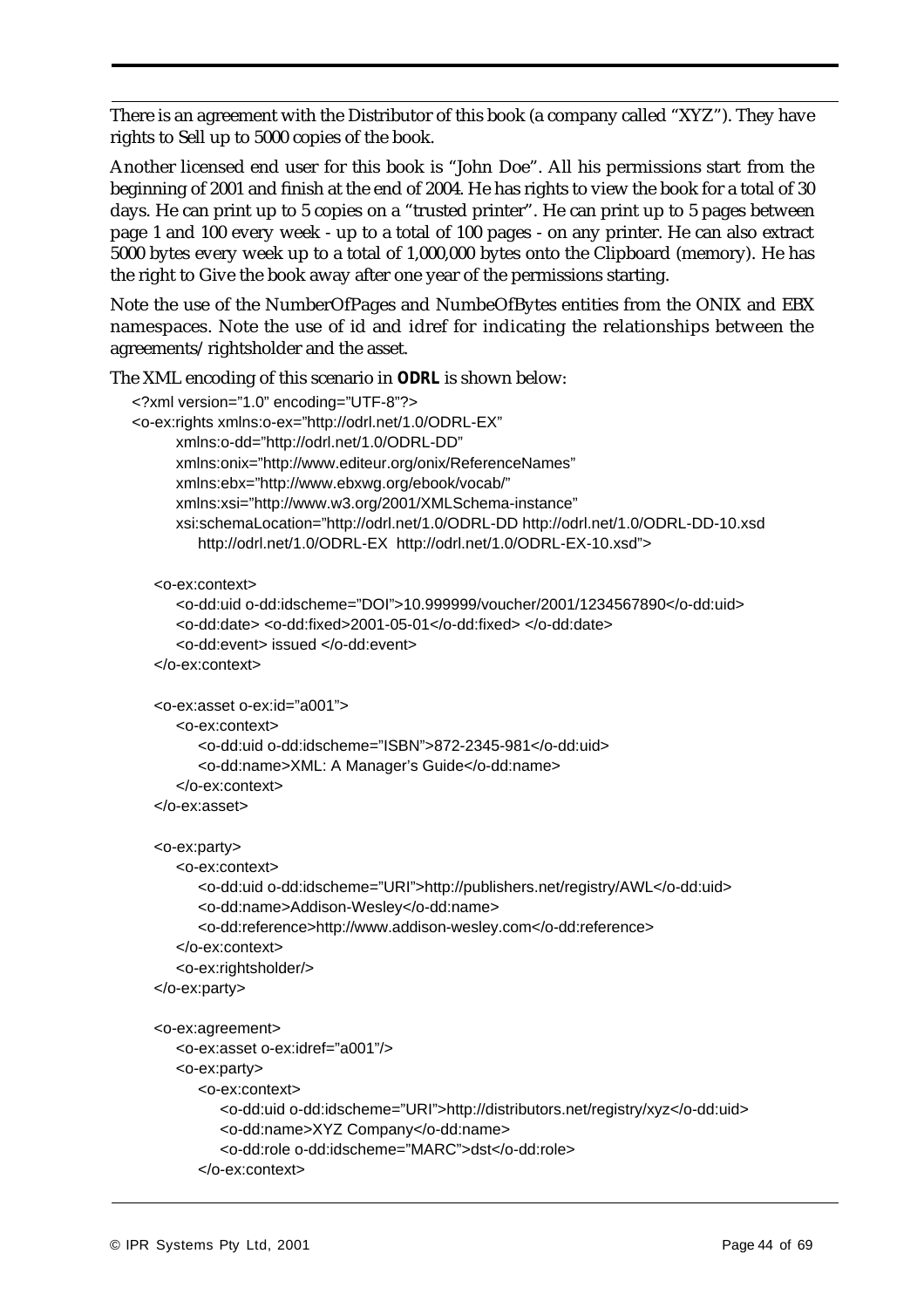</o-ex:party> <o-ex:permission> <o-dd:sell> <o-ex:constraint> <o-dd:count> <o-dd:end>5000</o-dd:end> </o-dd:count> </o-ex:constraint> </o-dd:sell> </o-ex:permission> </o-ex:agreement> <o-ex:agreement> <o-ex:asset o-ex:idref="a001"/> <o-ex:party> <o-ex:context> <o-dd:uid o-dd:idscheme="URI">http://people.net/registry/john-doe-9999</o-dd:uid> <o-dd:name>John Doe</o-dd:name> </o-ex:context> </o-ex:party> <o-ex:permission> <o-ex:constraint> <o-dd:datetime> <o-dd:start>2001-01-01</o-dd:start> <o-dd:end>2004-12-31</o-dd:end> </o-dd:datetime> </o-ex:constraint> <o-dd:display> <o-ex:constraint> <o-dd:accumulated>P30D</o-dd:accumulated> </o-ex:constraint> </o-dd:display> <o-dd:print> <o-ex:container o-ex:type="and"> <o-ex:constraint> <o-dd:count> <o-dd:end>5</o-dd:end> </o-dd:count> <o-dd:printer> <o-ex:context> <o-dd:uid o-dd:idscheme="GUID">Trust:Print:4747474742222</o-dd:uid> </o-ex:context> </o-dd:printer> </o-ex:constraint> <o-ex:constraint> <o-dd:unit o-ex:type="onix:NumberOfPages"> <o-ex:constraint> <o-dd:count> <o-dd:end>100</o-dd:end> </o-dd:count> </o-ex:constraint> </o-dd:unit> <o-dd:printer/> </o-ex:constraint> <o-ex:constraint> <o-dd:unit o-ex:type="onix:NumberOfPages"> <o-ex:constraint> <o-dd:range> <o-dd:min>1</o-dd:min> <o-dd:max>100</o-dd:max> </o-dd:range>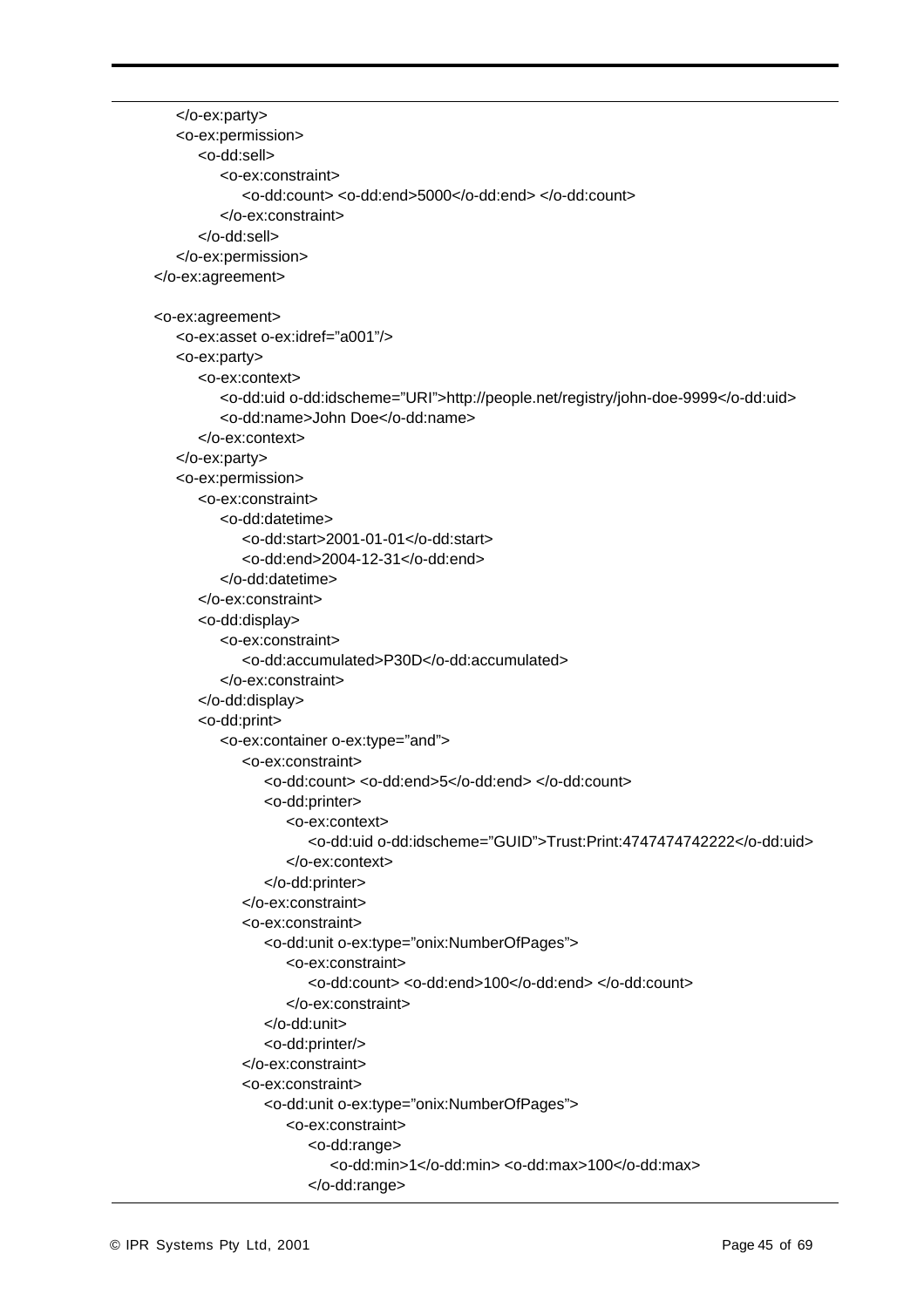```
<o-dd:count> <o-dd:end>5</o-dd:end> </o-dd:count>
                  </o-ex:constraint>
               </o-dd:unit>
               <o-dd:interval>P7D</o-dd:interval>
               <o-dd:printer/>
            </o-ex:constraint>
         </o-ex:container>
      </o-dd:print>
      <o-dd:excerpt>
         <o-ex:constraint>
            <o-dd:memory>
               <o-ex:constraint>
                  <o-dd:unit o-ex:type="ebx:NumberOfBytes">
                     <o-ex:constraint>
                        <o-ex:sequence o-ex:order="total">
                             <o-ex:seq-item o-ex:number="1">
                               <o-dd:count>
                                   <o-dd:end>1000000</o-dd:end>
                               </o-dd:count>
                             </o-ex:seq-item>
                             <o-ex:seq-item o-ex:number="2">
                               <o-dd:interval>P7D</o-dd:interval>
                               <o-dd:range>
                                   <o-dd:max>5000</o-dd:max>
                               </o-dd:range>
                             </o-ex:seq-item>
                        </o-ex:sequence>
                     </o-ex:constraint>
                  </o-dd:unit>
               </o-ex:constraint>
            </o-dd:memory>
         </o-ex:constraint>
      </o-dd:excerpt>
      <o-dd:give>
         <o-ex:constraint>
            <o-dd:datetime>
               <o-dd:start>2002-01-01</o-dd:start>
            </o-dd:datetime>
         </o-ex:constraint>
      </o-dd:give>
   </o-ex:permission>
</o-ex:agreement>
```

```
</o-ex:rights>
```
Notes: In dealing with the <unit> element, it's important to understand the separate meanings of the <count> and <range> elements and their relation to the unit element:

- **•** A count that is outside a unit element means the number of times the right can be exercised (eg, a count of 5 inside a print element means "print 5 times").
- **•** A count that is inside a unit element means the number of units (eg a count of 5 inside a NumberOfPages type unit element that is itself inside a print element means "print 5 pages").
- **•** A range that is outside a unit element meanings depends on the containing element.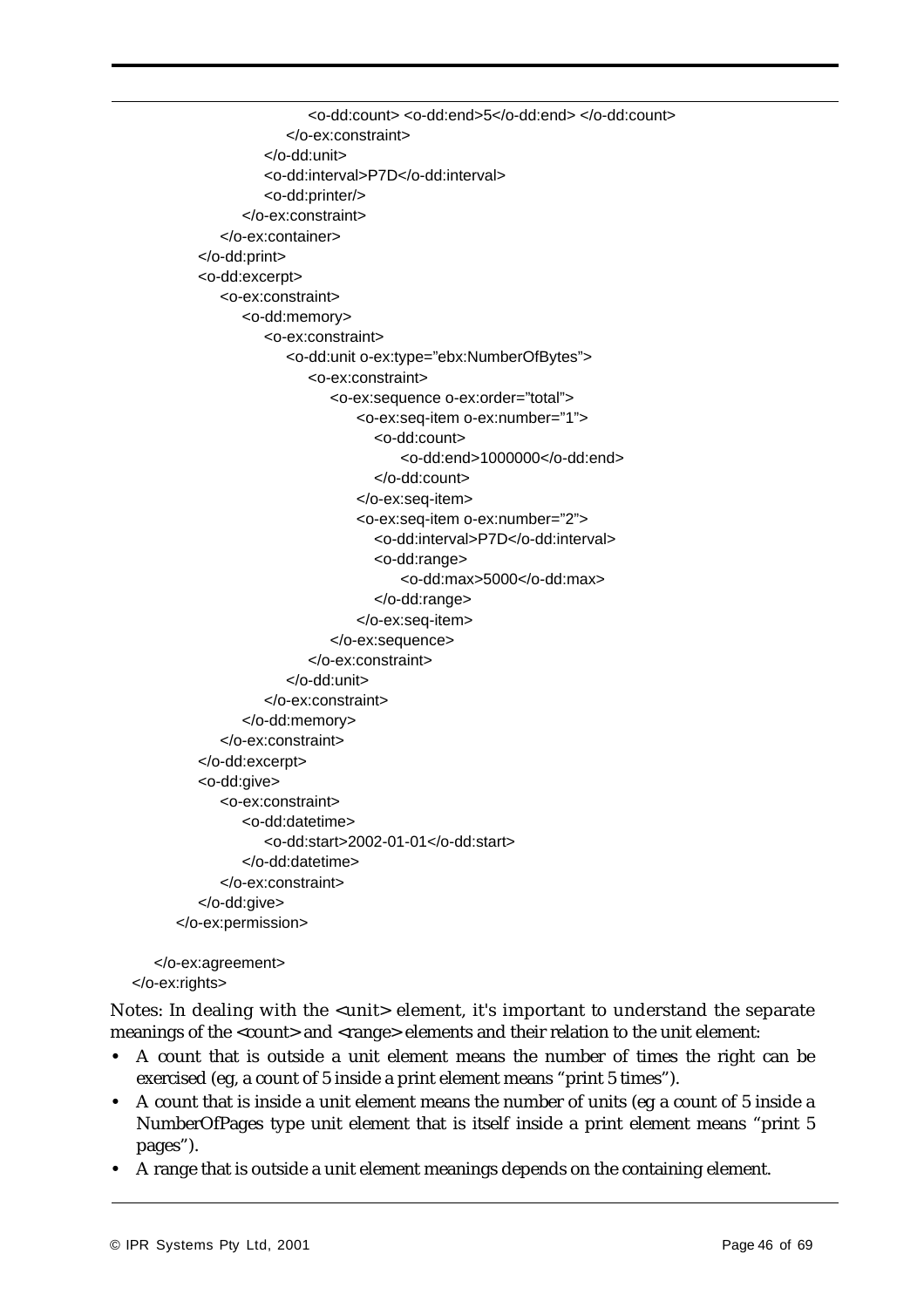**•** A range that is inside a unit element means the minimum or maximum ordinal position of the units (eg a range with min of 1, max of 100, inside a unit element that is itself inside a print element means "print pages numbered (positioned) between 1 and 100").

```
4.4.4 Video Scenario #1
```
A video has three rights holders. Massimo Canale receives 75% of the transactions and Simona Canale receives the other 25%. Additionally, Maria Canale receives 10% of Simona's share. (Note the nesting of the last two parties.)

The video is offered at two different levels of quality (30 and 90dpi) and each has a different per use fee.

Note the use of the "resolution" entity from the MPEG7 namespace to indicate the Quality aspect of the asset. Note also that the whole expression has a context with a unique identifier (this is used in the next example).

The XML encoding of this scenario in *ODRL* is shown below:

```
<?xml version="1.0" encoding="UTF-8"?>
<o-ex:rights xmlns:o-ex="http://odrl.net/1.0/ODRL-EX"
     xmlns:o-dd="http://odrl.net/1.0/ODRL-DD"
     xmlns:mpeg7="http://www.mpeg7.org/2001/MPEG-7_Schema"
     xmlns:xsi="http://www.w3.org/2001/XMLSchema-instance"
     xsi:schemaLocation="http://odrl.net/1.0/ODRL-DD http://odrl.net/1.0/ODRL-DD-10.xsd
        http://odrl.net/1.0/ODRL-EX http://odrl.net/1.0/ODRL-EX-10.xsd">
  <o-ex:context>
     <o-dd:uid o-dd:idscheme="DOI">10.9999999/voucher/383838383</o-dd:uid>
     <o-dd:name> The Voucher for XML: The Movie </o-dd:name>
     <o-dd:dLocation>
        <o-ex:context>
           <o-dd:uid o-dd:idscheme="URI">http://example.com/odrl/383838383.xml</o-dd:uid>
        </o-ex:context>
     </o-dd:dLocation>
  </o-ex:context>
  <o-ex:offer>
     <o-ex:asset>
        <o-ex:context>
           <o-dd:uid o-dd:idscheme="DOI">10.9999999/video/383838383</o-dd:uid>
           <o-dd:name>XML: The Movie</o-dd:name>
        </o-ex:context>
     </o-ex:asset>
     <o-ex:party>
        <o-ex:context>
           <o-dd:uid o-dd:idscheme="X500">c=IT;o=Registry;cn=Massimo Canale</o-dd:uid>
        </o-ex:context>
        <o-ex:rightsholder>
           <o-dd:percentage>75</o-dd:percentage>
        </o-ex:rightsholder>
     </o-ex:party>
     <o-ex:party>
        <o-ex:context>
           <o-dd:uid o-dd:idscheme="X500">c=IT;o=Registry;cn=Simona Canale</o-dd:uid>
```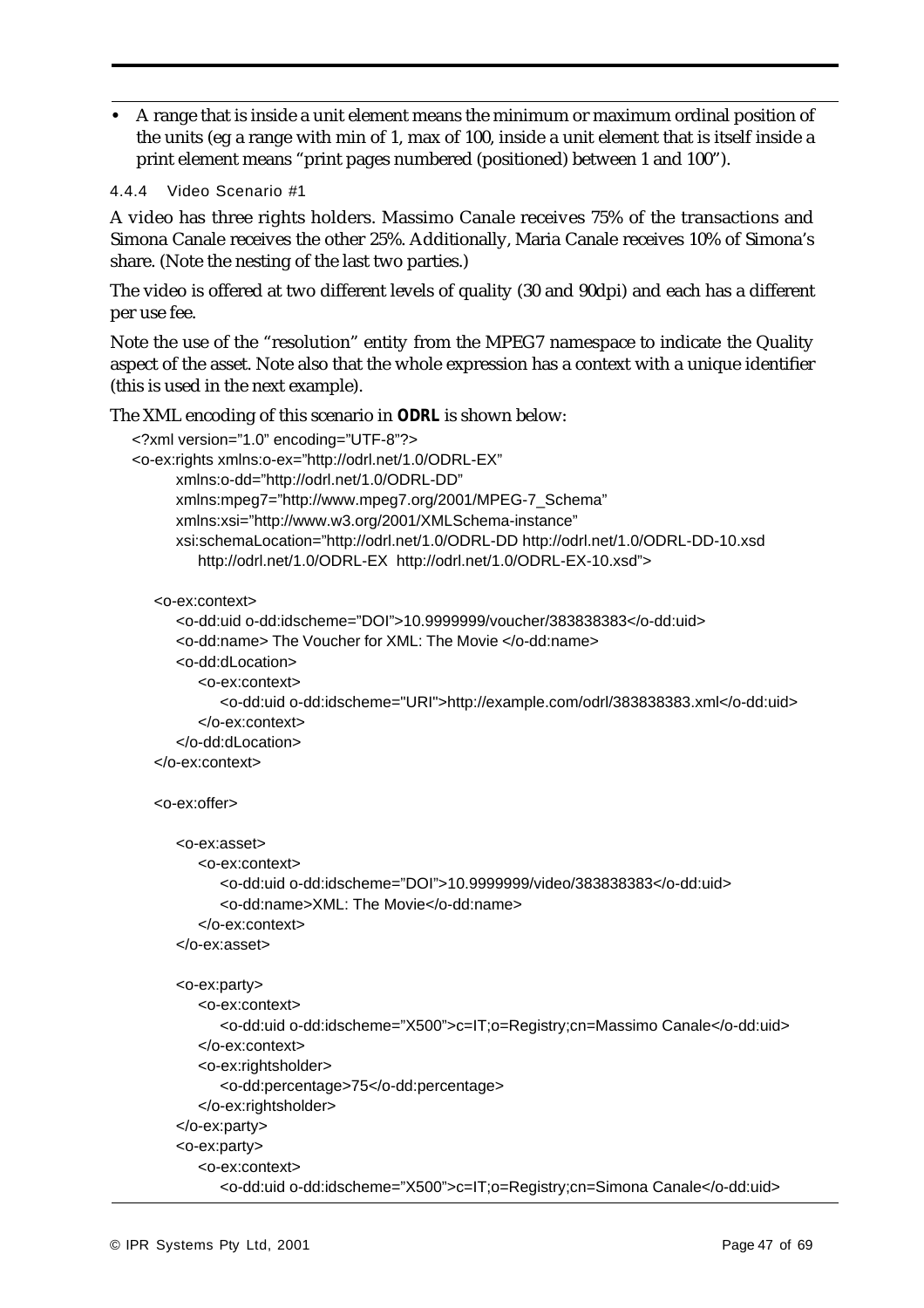```
</o-ex:context>
  <o-ex:rightsholder>
      <o-dd:percentage>25</o-dd:percentage>
  </o-ex:rightsholder>
  <o-ex:party>
      <o-ex:context>
         <o-dd:uid o-dd:idscheme="X500">c=IT;o=Registry;cn=Maria Canale</o-dd:uid>
      </o-ex:context>
      <o-ex:rightsholder>
         <o-dd:percentage>10</o-dd:percentage>
      </o-ex:rightsholder>
  </o-ex:party>
</o-ex:party>
<o-ex:permission>
  <o-dd:play>
      <o-ex:constraint>
         <o-dd:quality o-ex:type="mpeg7:resolution">
            <o-ex:constraint>
               <o-dd:range>
                  <o-dd:max>30</o-dd:max>
               </o-dd:range>
            </o-ex:constraint>
         </o-dd:quality>
      </o-ex:constraint>
      <o-ex:requirement>
         <o-dd:peruse>
            <o-dd:payment>
               <o-dd:amount o-dd:currency="ITL">1000</o-dd:amount>
            </o-dd:payment>
         </o-dd:peruse>
      </o-ex:requirement>
  </o-dd:play>
  <o-dd:play>
      <o-ex:constraint>
         <o-dd:quality o-ex:type="mpeg7:resolution">
            <o-ex:constraint>
               <o-dd:range>
                   <o-dd:max>90</o-dd:max>
               </o-dd:range>
            </o-ex:constraint>
         </o-dd:quality>
      </o-ex:constraint>
      <o-ex:requirement>
         <o-dd:peruse>
            <o-dd:payment>
               <o-dd:amount o-dd:currency="ITL">5000</o-dd:amount>
            </o-dd:payment>
         </o-dd:peruse>
      </o-ex:requirement>
  </o-dd:play>
</o-ex:permission>
```

```
</o-ex:offer>
```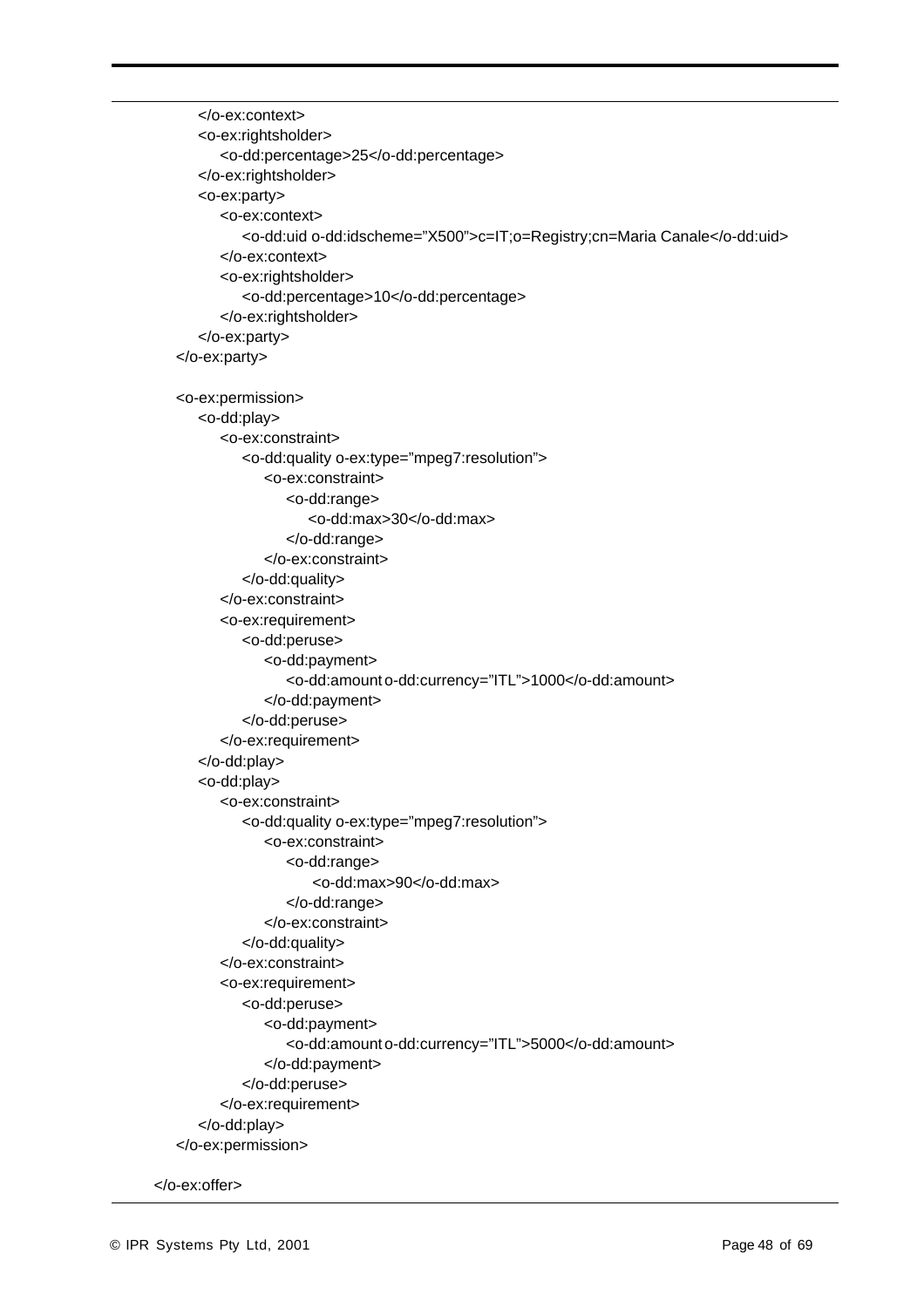</o-ex:rights>

4.4.5 Super Distribution Example #1

A company offers the free distribution (ie the give permission) for the video asset (from 4.4.4 Video Scenario #1) to a particular individual (J J Jones) for a period ending at 31 December 2001. They do this by allowing the rights expression (itself an asset) to be given away.

Note that the video is not the asset in this case, but the rights expression is treated as an asset.

The XML encoding of this scenario in *ODRL* is shown below:

```
<?xml version="1.0" encoding="UTF-8"?>
<o-ex:rights xmlns:o-ex="http://odrl.net/1.0/ODRL-EX"
     xmlns:o-dd="http://odrl.net/1.0/ODRL-DD"
     xmlns:xsi="http://www.w3.org/2001/XMLSchema-instance"
     xsi:schemaLocation="http://odrl.net/1.0/ODRL-DD http://odrl.net/1.0/ODRL-DD-10.xsd
        http://odrl.net/1.0/ODRL-EX http://odrl.net/1.0/ODRL-EX-10.xsd">
  <o-ex:agreement>
     <o-ex:asset>
        <o-ex:context>
            <o-dd:uid o-dd:idscheme="DOI">10.9999999/voucher/383838383</o-dd:uid>
           <o-dd:name> The Voucher for XML: The Movie </o-dd:name>
        </o-ex:context>
     </o-ex:asset>
     <o-ex:party>
        <o-ex:context>
           <o-dd:uid o-dd:idscheme="X500">c=US;o=Example;cn=J J Jones</o-dd:uid>
        </o-ex:context>
     </o-ex:party>
     <o-ex:permission>
        <o-dd:give>
           <o-ex:constraint>
               <o-dd:datetime>
```
<o-dd:end> 2001-12-31 </o-dd:end> </o-dd:datetime> </o-ex:constraint>

```
</o-dd:give>
```
</o-ex:permission>

</o-ex:agreement>

```
</o-ex:rights>
```
# 4.4.6 Education Scenario #1

An online lecture (software application) is offered (execute) for a per-use fee of \$AUD2.00 which must be constrained to a certain network. Additionally, for a fee of \$AUD1000.00 the lecture can be lent to (up to) 100 individuals.

The rights holder receives 50% of the execute fee and 25% of the lend fee. (Note the linking between the party entity and the permission entities.)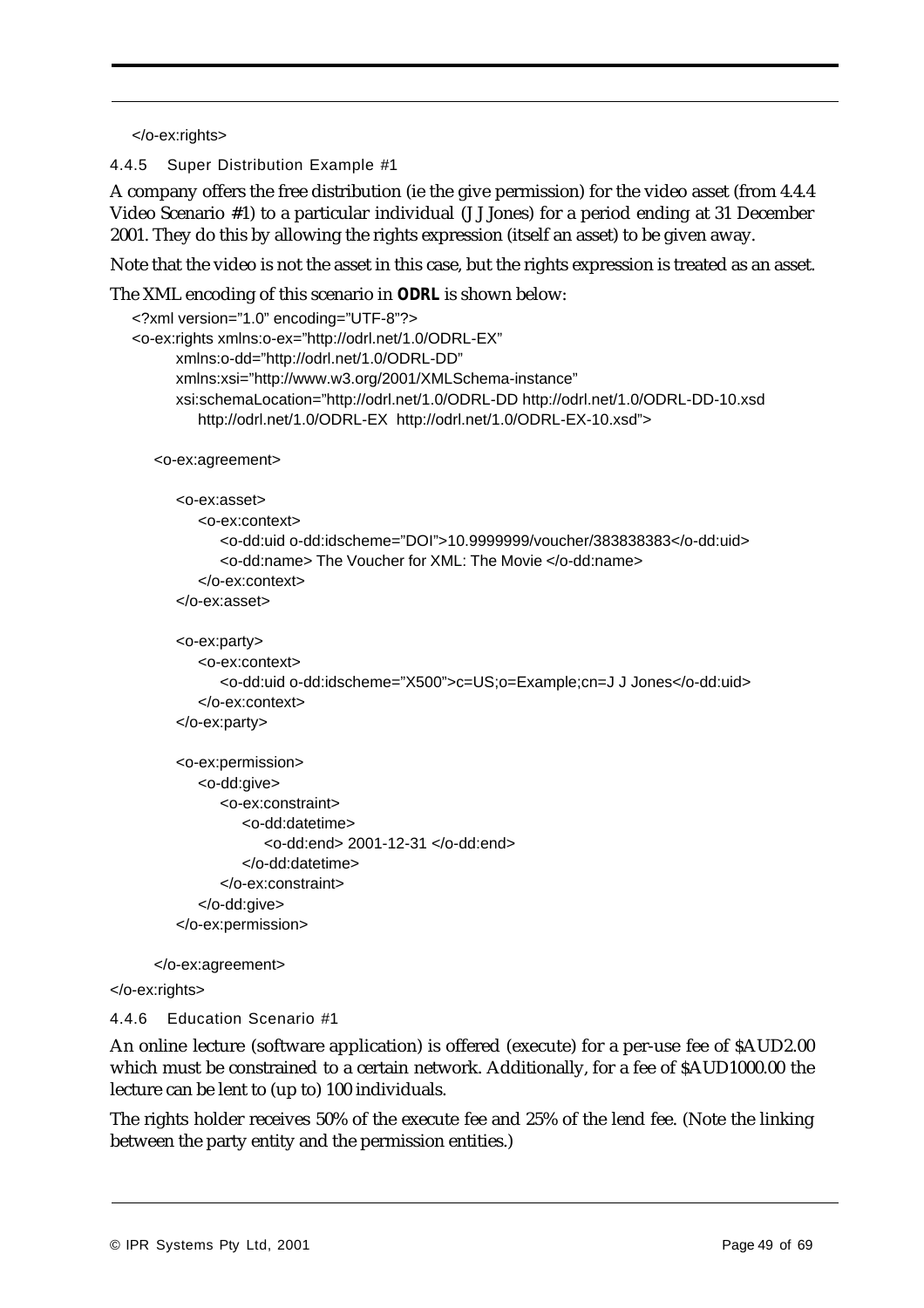```
The XML encoding of this scenario in ODRL is shown below:
```

```
<?xml version="1.0" encoding="UTF-8"?>
```

```
<o-ex:rights xmlns:o-ex="http://odrl.net/1.0/ODRL-EX"
     xmlns:o-dd="http://odrl.net/1.0/ODRL-DD"
      xmlns:xsi="http://www.w3.org/2001/XMLSchema-instance"
      xsi:schemaLocation="http://odrl.net/1.0/ODRL-DD http://odrl.net/1.0/ODRL-DD-10.xsd
        http://odrl.net/1.0/ODRL-EX http://odrl.net/1.0/ODRL-EX-10.xsd">
```
<o-ex:offer>

<o-ex:asset>

<o-ex:context>

<o-dd:uid o-dd:idscheme="DOI">10.9999999/learnobject/uni/aa/7373722</o-dd:uid> <o-dd:name>XML: The Lecture</o-dd:name> </o-ex:context>

</o-ex:asset>

```
<o-ex:party>
```
<o-ex:context>

<o-dd:uid o-dd:idscheme="X500">c=AU;o=UniA;cn=Prof Bean</o-dd:uid> </o-ex:context>

<o-ex:rightsholder>

<o-ex:container o-ex:type="and">

- <o-dd:percentage>50</o-dd:percentage> <o-ex:permission o-ex:idref="p001"/>
- </o-ex:container>
- <o-ex:container o-ex:type="and">
- <o-dd:percentage>25</o-dd:percentage>
- <o-ex:permission o-ex:idref="p002"/>
- </o-ex:container>
- </o-ex:rightsholder>
- </o-ex:party>

```
<o-ex:permission o-ex:id="p001">
  <o-dd:execute>
     <o-ex:constraint>
         <o-dd:network/>
     </o-ex:constraint>
     <o-ex:requirement>
         <o-dd:peruse>
            <o-dd:payment>
               <o-dd:amount o-dd:currency="AUD">2.00</o-dd:amount>
            </o-dd:payment>
         </o-dd:peruse>
     </o-ex:requirement>
   </o-dd:execute>
</o-ex:permission>
<o-ex:permission o-ex:id="p002">
```

```
<o-dd:lend>
   <o-ex:constraint>
      <o-dd:individual>
         <o-ex:constraint>
```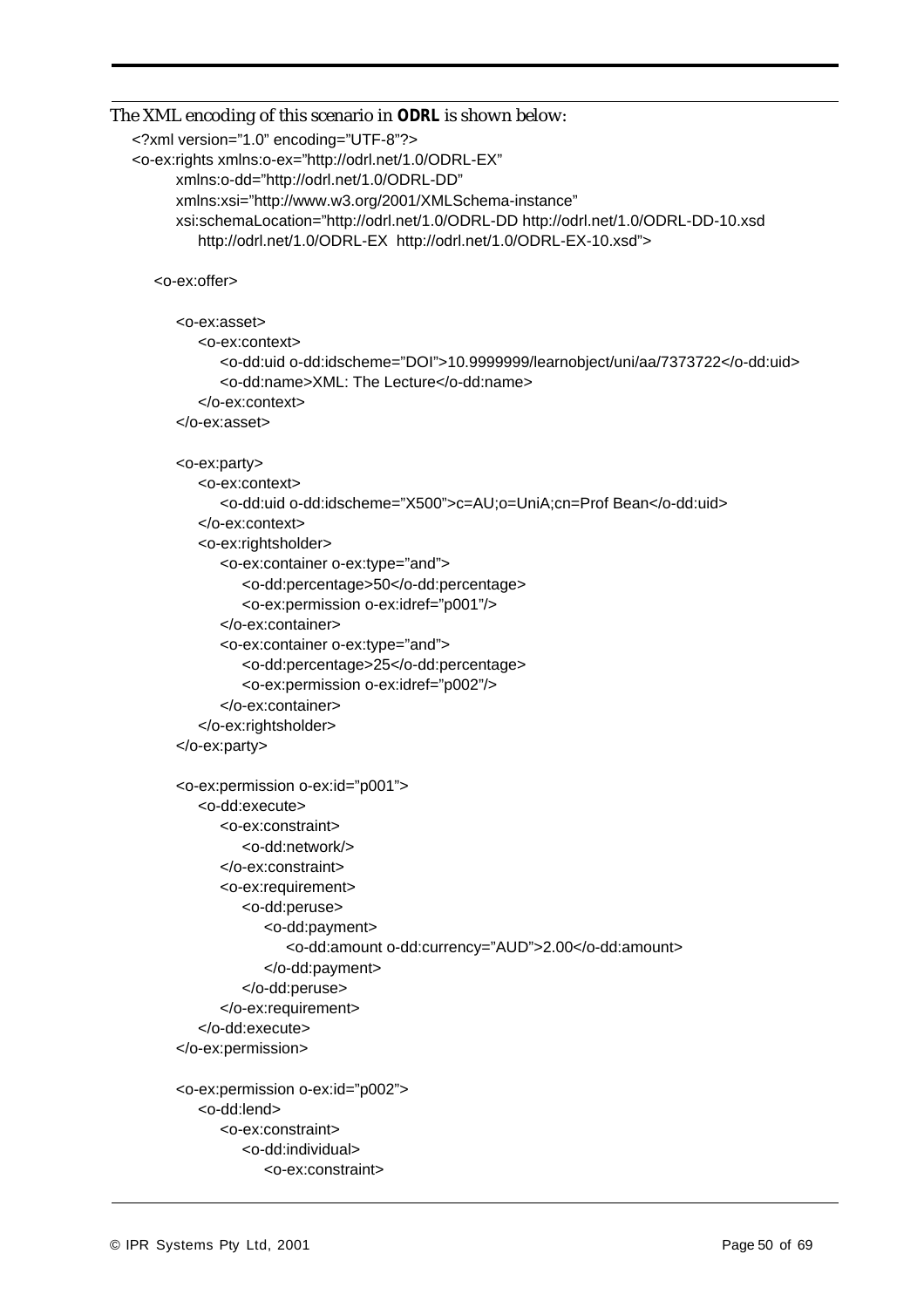<o-dd:count> <o-dd:start>1</o-dd:start> <o-dd:end>100</o-dd:end> </o-dd:count> </o-ex:constraint> </o-dd:individual> </o-ex:constraint> <o-ex:requirement> <o-dd:prepay> <o-dd:payment> <o-dd:amount o-dd:currency="AUD">1000.00</o-dd:amount> </o-dd:payment> </o-dd:prepay> </o-ex:requirement> </o-dd:lend> </o-ex:permission>

</o-ex:offer>

</o-ex:rights>

#### 4.5 XML Minimisation

This specification uses XML for its syntactical representations. However, there are cases where a more compact binary representation is required to reduce the transmission size of XML documents and allowing more effective use of XML data on narrowband communication channels.

It is proposed that such a representation can be achieved by utilising the WAP Binary XML Content Format [WBXML].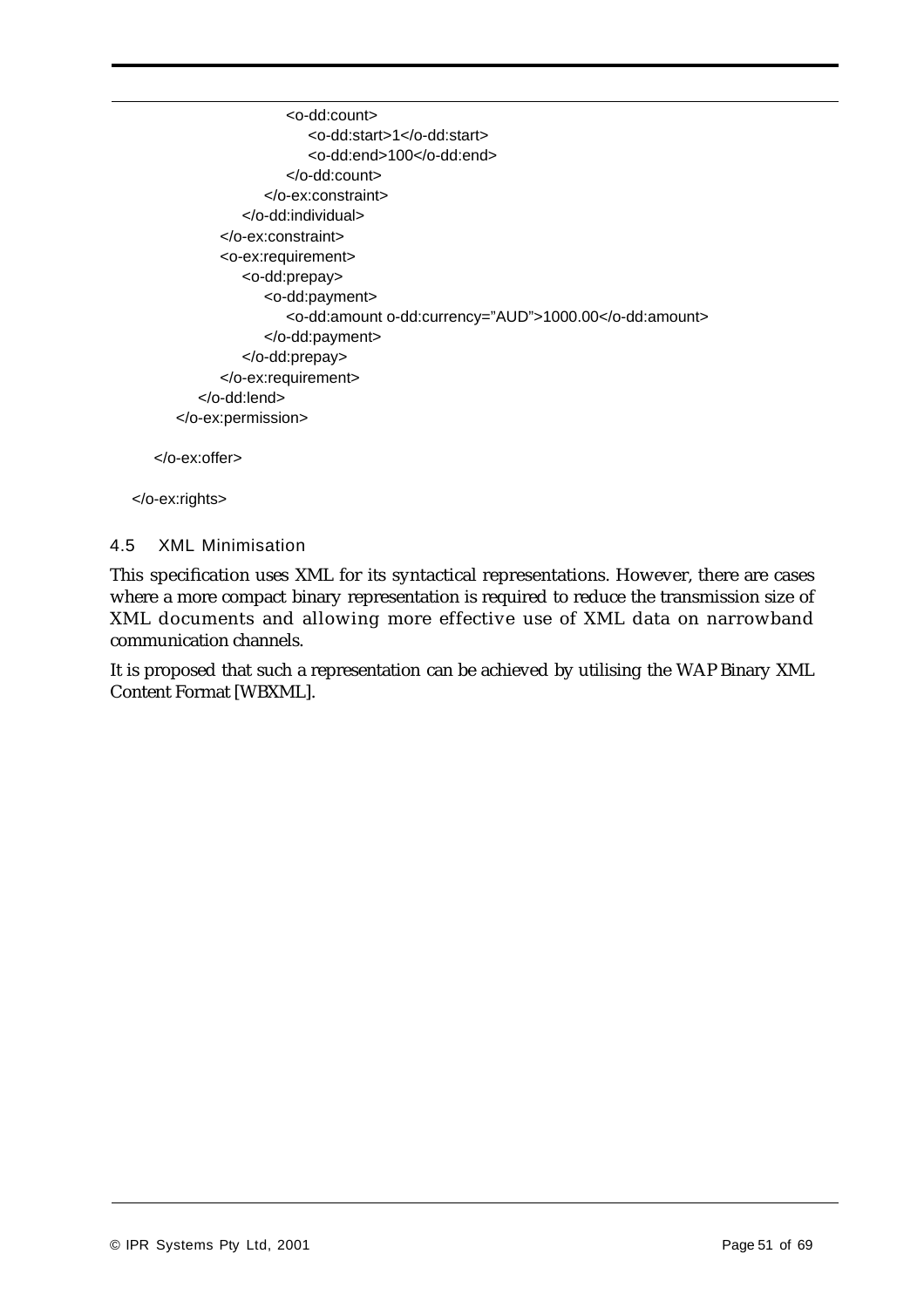# 5 ODRL Extensibility

*ODRL* defines both the core structure of the expression language and a set of core elements as part of the *ODRL* data dictionary. Additional data dictionaries can be defined and used within the *ODRL* framework To define a new data dictionary, a new XML Schema must be created that imports the *ODRL* expression language schema.

The expression language schema defines elements that are utilised as the "place holder" for data dictionary elements. For example, the *ODRL* Expression Language schema defines:

<xsd:element name="permissionElement" type="o-ex:permissionType"/>

which allows permission elements to be defined in the *ODRL* Data Dictionary schema, such as:

<xsd:element name="display" substitutionGroup="o-ex:permissionElement"/>

The Data Dictionary schema utilises the "substitutionGroup" mechanism from XML Schema to ensure that only the appropriate elements can be used in the correct position in the *ODRL* Expression Language.

There are six substitution elements that can be used for additional data dictionaries:

- **•** permissionElement
- **•** requirementElement
- **•** constraintElement
- **•** conditionElement
- **•** contextElement
- **•** rightsholderElement

When defining additional data dictionary elements, ensure that they are defined using one (and only one) of these substitution groups. The additional data dictionary elements may also define extensions, such as attributes or other complex data structures.

#### 5.1 Example

Lets assume that the Mobile sector wishes to use *ODRL* but needs to extend the data dictionary to provide two new Permissions (Ring, Send) and one new Requirement (smsaccept). The first step is to define their new XML Schema for this data dictionary as shown in Example 18 and assign an appropriate XML Namespace.

| xml version="1.0" encoding="UTF-8"?                                                          |  |
|----------------------------------------------------------------------------------------------|--|
| <xsd:schema <="" targetnamespace="http://example.net/MOBILE-DD" td=""><td></td></xsd:schema> |  |
| xmlns:xsd="http://www.w3.org/2000/10/XMLSchema"                                              |  |
| xmlns:o-ex="http://odrl.net/1.0/ODRL-EX"                                                     |  |
| elementFormDefault="qualified" attributeFormDefault="qualified">                             |  |
|                                                                                              |  |
| <xsd:import <="" namespace="http://odrl.net/1.0/ODRL-EX" td=""><td></td></xsd:import>        |  |
| schemaLocation="http://odrl.net/1.0/ODRL-EX-10.xsd"/>                                        |  |
|                                                                                              |  |
| <xsd:element name="ring" substitutiongroup="o-ex:permissionElement"></xsd:element>           |  |
| <xsd:element name="send" substitutiongroup="o-ex:permissionElement"></xsd:element>           |  |
|                                                                                              |  |
|                                                                                              |  |
| <xsd:element name="sms-accept" substitutiongroup="o-ex:requirementElement"></xsd:element>    |  |
|                                                                                              |  |
|                                                                                              |  |

Example 18.Mobile Data Dictionary XML Schema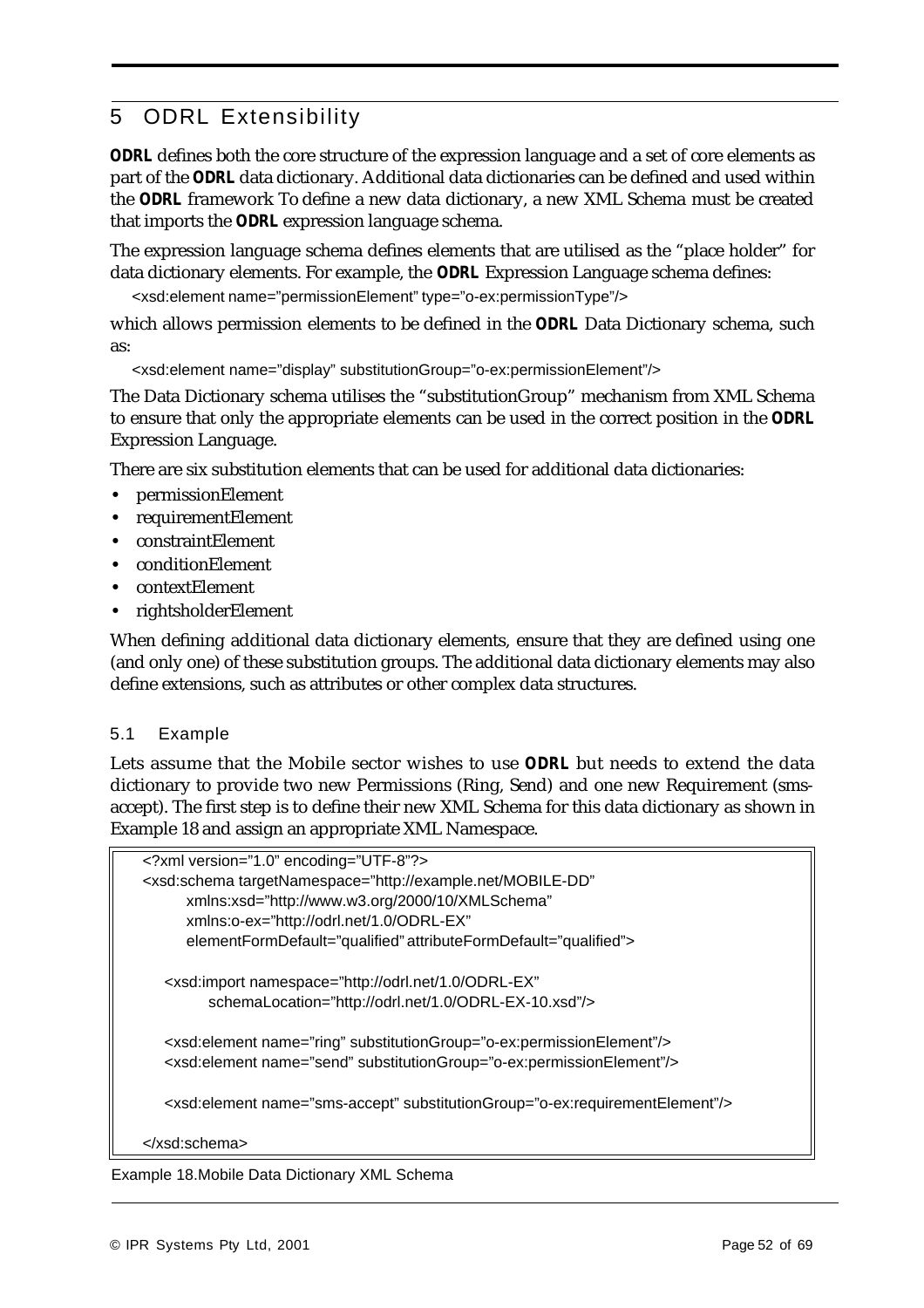The next step is to use the Mobile Data Dictionary as you would normally for *ODRL* expressions. Consider the Offer shown in Example 19. In this case the offer over the specified asset is to "give" it away and to allow the "ring" permission with a constraint of 200 times. There is also a Requirement to pay an amount and to accept SMS messages (sms-accept).

| xml version="1.0" encoding="UTF-8"?                                                      |  |
|------------------------------------------------------------------------------------------|--|
| <o-ex:rights <="" td="" xmlns:o-ex="http://odrl.net/1.0/ODRL-EX"><td></td></o-ex:rights> |  |
| xmlns:o-dd="http://odrl.net/1.0/ODRL-DD"                                                 |  |
| xmlns:mm="http://example.net/MOBILE-DD">                                                 |  |
|                                                                                          |  |
| <o-ex:offer></o-ex:offer>                                                                |  |
|                                                                                          |  |
| <o-ex:asset></o-ex:asset>                                                                |  |
| <o-ex:context></o-ex:context>                                                            |  |
| <o-dd:uid o-dd:idscheme="DOI"> 10.999999/ringtone/1234567WWW </o-dd:uid>                 |  |
| $<$ /o-ex:context>                                                                       |  |
| $<$ /0-ex:asset>                                                                         |  |
|                                                                                          |  |
| <o-ex:permission></o-ex:permission>                                                      |  |
| <o-dd:give></o-dd:give>                                                                  |  |
| $<$ mm:ring $>$                                                                          |  |
| <o-ex:constraint></o-ex:constraint>                                                      |  |
| <o-dd:count> <o-dd:end> 200 </o-dd:end> </o-dd:count>                                    |  |
|                                                                                          |  |
| $<$ /mm:ring>                                                                            |  |
| <o-ex:requirement></o-ex:requirement>                                                    |  |
| <o-dd:prepay></o-dd:prepay>                                                              |  |
| <o-dd:payment></o-dd:payment>                                                            |  |
| <o-dd:amount o-dd:currency="USD">5.00</o-dd:amount>                                      |  |
|                                                                                          |  |
|                                                                                          |  |
| <mm:sms-acccept></mm:sms-acccept>                                                        |  |
|                                                                                          |  |
|                                                                                          |  |
|                                                                                          |  |
|                                                                                          |  |
|                                                                                          |  |
|                                                                                          |  |

Example 19.Mobile Example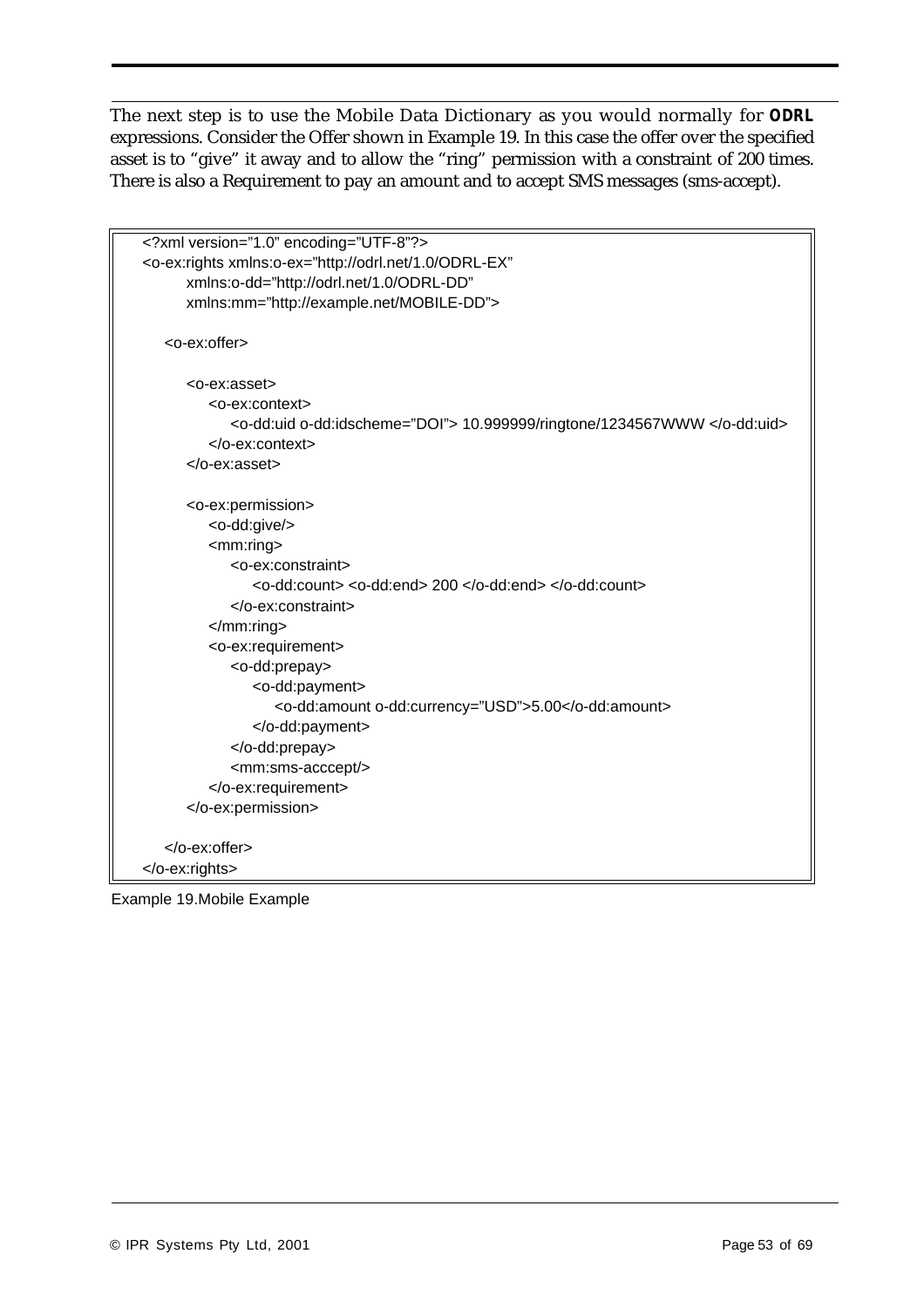# 6 References

#### *Technical Standards:*

[AAP] Digital Rights Management for Ebooks: Publisher Requirements, Version 1.0, Association of American Publishers, 2000.

<http://www.publishers.org/home/drm.pdf>

[DCMI] Dublin Core Metadata Initiative

<http://dublincore.org>

- [DIG35] DIG35 Specification Metadata for Digital Images Version 1.0, August 30, 2000 <http://www.digitalimaging.org>
- [DOI] Digital Object Identifier

<http://www.doi.org/>

[EBX] Electronic Book Exchange

<http://www.ebxwg.org/>

[FPI] Information Technology SGML Support Facilities Registration Procedures for Public Text Owner Identifiers, ISO/IEC 9070, Second Edition, International Organization for Standardization, April, 1991.

- [GUID] Globally Unique Identifier
- [IDDN] International Identifier of Digital Works <http://www.iddn.org/>
- [IFLA] Functional Requirements for Bibliographic Records <http://www.ifla.org/VII/s13/frbr/frbr.htm>
- [IMS] IMS Global Learning Consortium <http://www.imsproject.org/>
- [IMT] Internet Media Types <http://www.isi.edu/in-notes/iana/assignments/media-types/media-types>
- [INDECS] Interoperability of Data in Ecommerce Systems <http://www.indecs.org/>
- [ISAN] International Standard Audiovisual Number
- [ISBN] International Standard Book Number
- [ISRC] International Standard Recording Code
- [ISSN] International Standard Serial Number
- [ISTC] International Standard Textual Work Code <http://www.nlc-bnc.ca/iso/tc46sc9/istc.htm>
- [ISWC] International Standard Musical Work Code (ISO/15707)
- [ISO3166] Country Names and Code Elements

<http://www.din.de/gremien/nas/nabd/iso3166ma/codlstp1/>

[ISO4217] Currency Names

<http://www.xe.net/gen/iso4217.htm>

[ISO8601] ISO (International Organization for Standardization). Representations of dates and times

<http://www.iso.ch/markete/8601.pdf>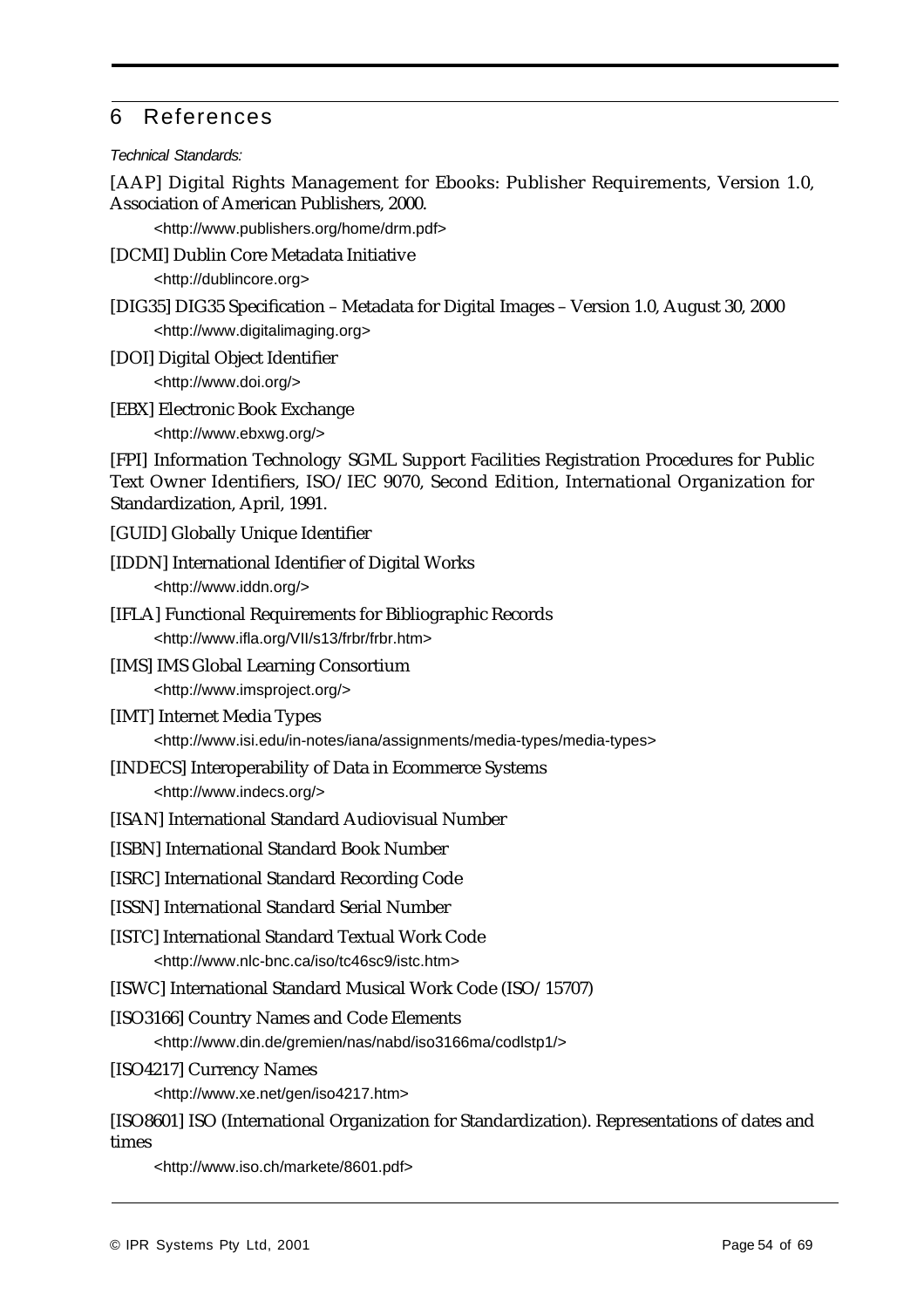| [MARC] MARC Code List for Relators                                                                                                        |
|-------------------------------------------------------------------------------------------------------------------------------------------|
| <http: marc="" re0002r1.html="" relators="" www.loc.gov=""></http:>                                                                       |
| [MPEG] Moving Picture Experts Group<br><http: mpeg.telecomitalialab.com=""></http:>                                                       |
| [mpg_ID] MPEG Content Related ID Registration in System Level for MPEG RDD<br>Requirement. M7671, Pattaya, December 2001.                 |
| [MPEG7] MPEG7 Roles List                                                                                                                  |
| <http: 2001="" mpeg-7_schema="" www.mpeg7.org=""></http:>                                                                                 |
| [OEBF] OpenEBook Forum                                                                                                                    |
| <http: www.openebook.org=""></http:>                                                                                                      |
| [ONIX] ONIX International                                                                                                                 |
| <http: onix.html="" www.editeur.org=""></http:>                                                                                           |
| [PRISM] Publishing Requirements for Industry Standard Metadata, 2001                                                                      |
| <http: prismstandard.org=""></http:>                                                                                                      |
| [PROPAGATE] Propagate Project                                                                                                             |
| <http: www.propagate.net=""></http:>                                                                                                      |
| [RFC2119] Key words for use in RFCs to Indicate Requirement Levels                                                                        |
| <http: rfc="" rfc2119.txt="" www.ietf.org=""></http:>                                                                                     |
| [URI] Uniform Resource Identifiers (URI): Generic Syntax<br><http: rfc="" rfc2396.txt="" www.ietf.org=""></http:>                         |
| [UUID] Universal Unique Identifier                                                                                                        |
| <http: 9629399="" apdxa.htm="" onlinepubs="" www.opengroup.org=""></http:>                                                                |
| [VCARD] vCard MIME Directory Profile                                                                                                      |
| <http: rfc="" rfc2426.txt="" www.ietf.org=""></http:>                                                                                     |
| [WBXML] WAP Binary XML Content Format, W3C NOTE 24 June 1999                                                                              |
| <http: tr="" wbxml="" www.w3.org=""></http:>                                                                                              |
| [X500] Technical Overview of Directory Services Using the X.500 Protocol, 1992                                                            |
| <http: rfc="" rfc1309.txt="" www.ietf.org=""></http:>                                                                                     |
| [XML] Extensible Markup Language 1.0<br><http: rec-xml="" tr="" www.w3.org=""></http:>                                                    |
| [XML-ENC] XML Encryption Syntax and Processing, W3C Working Draft 18 October 2001                                                         |
| <http: tr="" www.w3.org="" xmlenc-core=""></http:>                                                                                        |
| [XML NAMESPACE] Namespaces in XML                                                                                                         |
| <http: rec-xml-names="" tr="" www.w3.org=""></http:>                                                                                      |
| [XML SCHEMA] XML Schema Part 1: Structures, Part 2: Datatypes                                                                             |
| <http: tr="" www.w3.org="" xmlschema-1=""></http:><br><http: tr="" www.w3.org="" xmlschema-2=""></http:>                                  |
| [XML-SIG] XML-Signature Syntax and Processing, W3C Proposed Recommendation, 20                                                            |
| <b>August 2001</b>                                                                                                                        |
| <http: 2001="" pr-xmldsig-core-20010820="" tr="" www.w3.org=""></http:>                                                                   |
| Papers:                                                                                                                                   |
| [ERICKSON] A Digital Object Approach to Interoperable Rights Management, John S<br>Erickson, D-Lib Magazine, June 2001, Volume 7 Number 6 |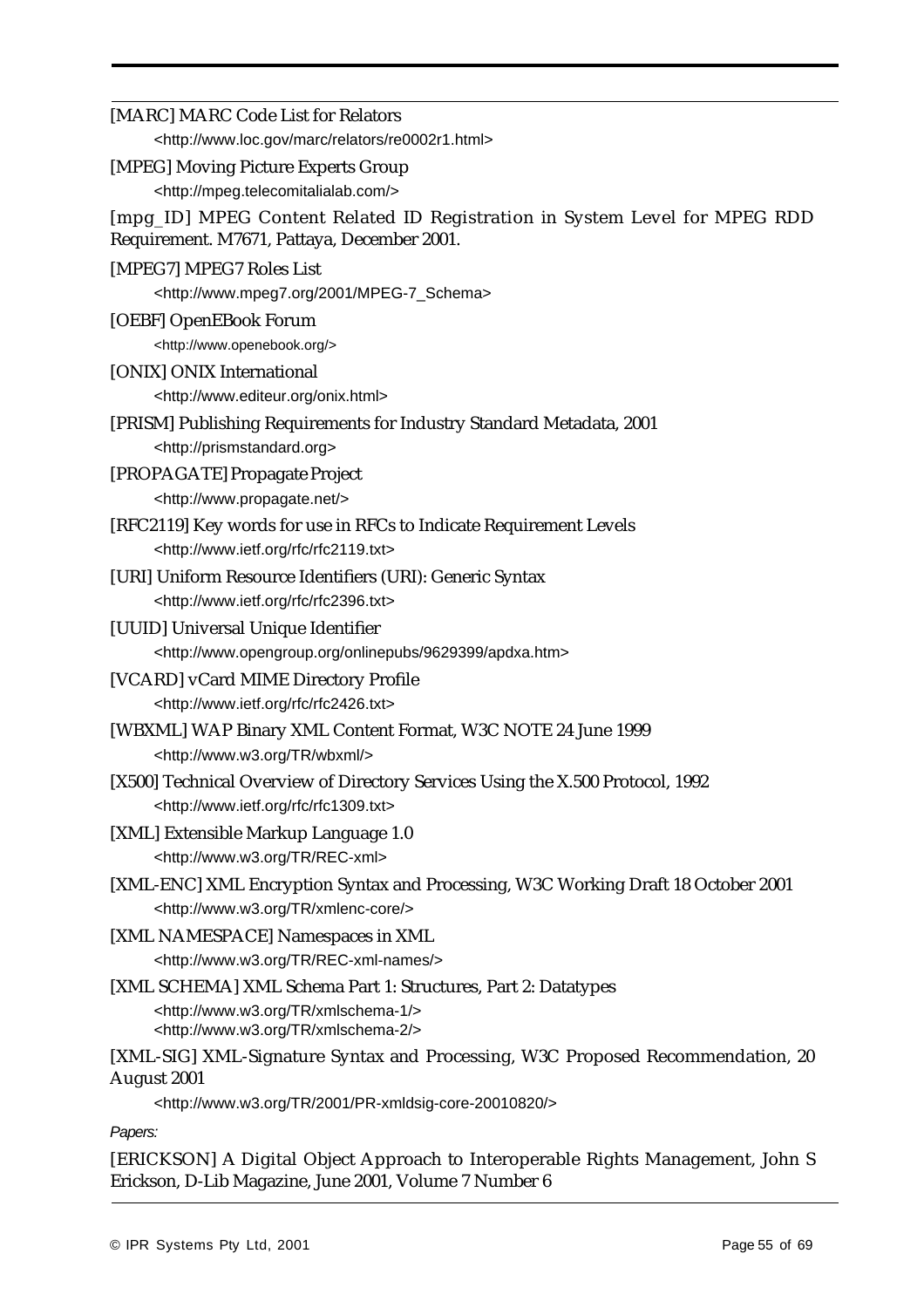<http://www.dlib.org/dlib/june01/erickson/06erickson.html> <DOI:10.1045/june2001-erickson>

[HIGGS] Rights Management: Managing the Layers of Rights and Roles in the Knowledge Based Economy, Peter Higgs, 2000, IPR Systems Report.

<http://www.iprsystems.com/assets/0.2\_Rights\_Management.pdf>

[IANNELLA] Digital Rights Management (DRM) Architectures, Renato Iannella, D-Lib Magazine, June 2001, Volume 7 Number 6

<http://www.dlib.org/dlib/june01/iannella/06iannella.html> <DOI:10.1045/june2001-iannella>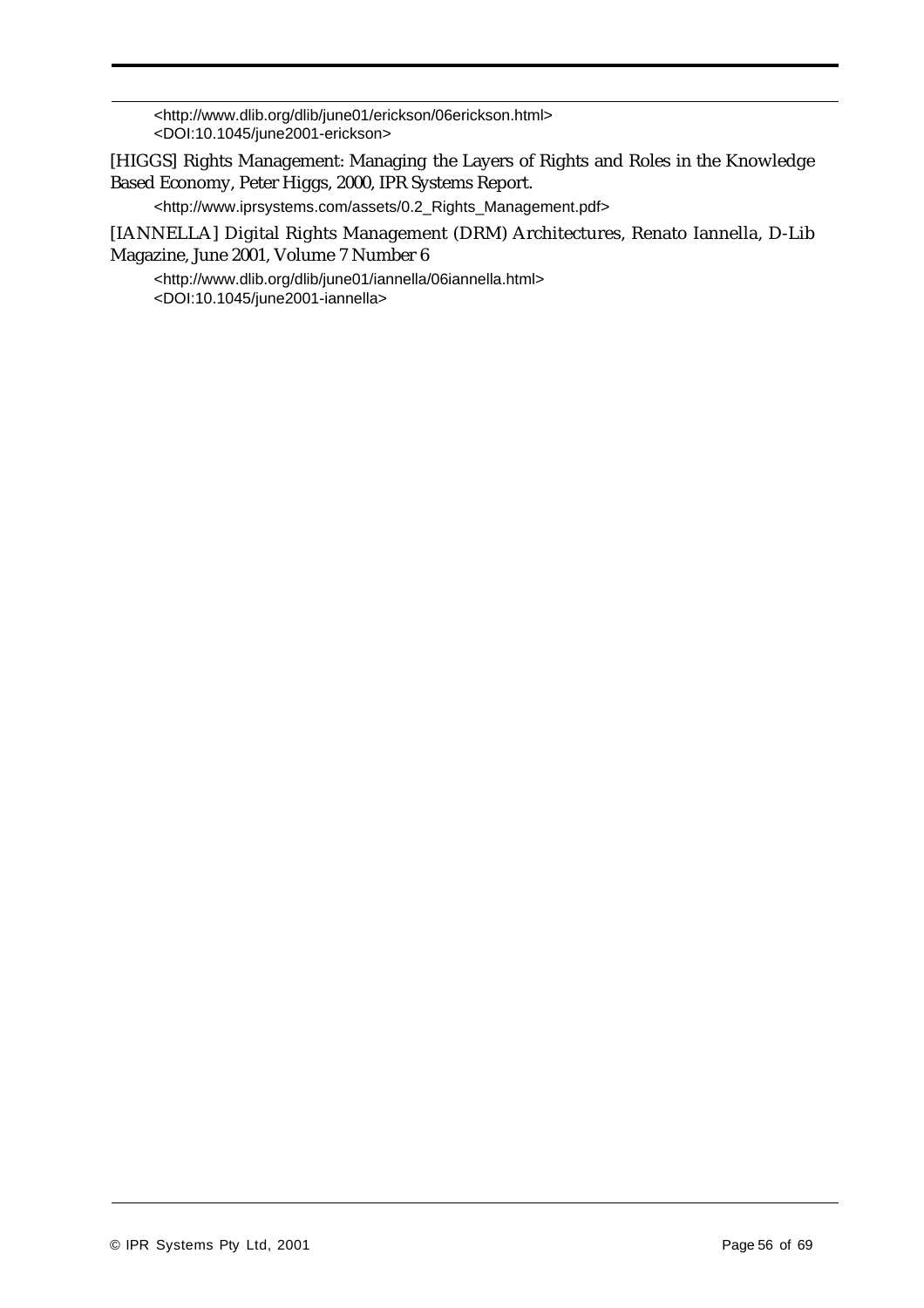# 7 Acknowledgements

The editors wish to acknowledge the following organisations as formal supporters of the ODRL Initiative:

- **•** IPR Systems
- **•** Simpsons Solicitors
- **•** OzAuthors
- **•** Pipers
- **•** ARPA
- **•** Vienna University
- **•** Information Management Australia

The editors wish to specially acknowledge the contributions to this document from Nokia:

- **•** Julian Durand
- **•** Honglang Zhang
- **•** Leon Hurst
- **•** Markku Kontio
- **•** Oliver Bremer

The editors wish to acknowledge the support from the following organisations:

- **•** IBM
- **•** Adobe
- **•** Panasonic
- **•** MarkAny

The editors gratefully acknowledge feedback to this document from:

- **•** Peter Higgs, IPR Systems
- **•** David Parrott, Reuters
- **•** Robert Bolick, McGraw-Hill
- **•** Judie Mulholland, Florida State University
- **•** Susanne Guth, Vienna University
- **•** Sheng Mei Shen, Panasonic
- **•** Andy Powell, UKOLN
- **•** Craig A Schultz, Accessticket
- **•** Joseph Reagle Jr, W3C
- **•** Bob Mathews, Adobe
- **•** Rick Jelliffe, Topologi
- **•** Jason Boyer, Adobe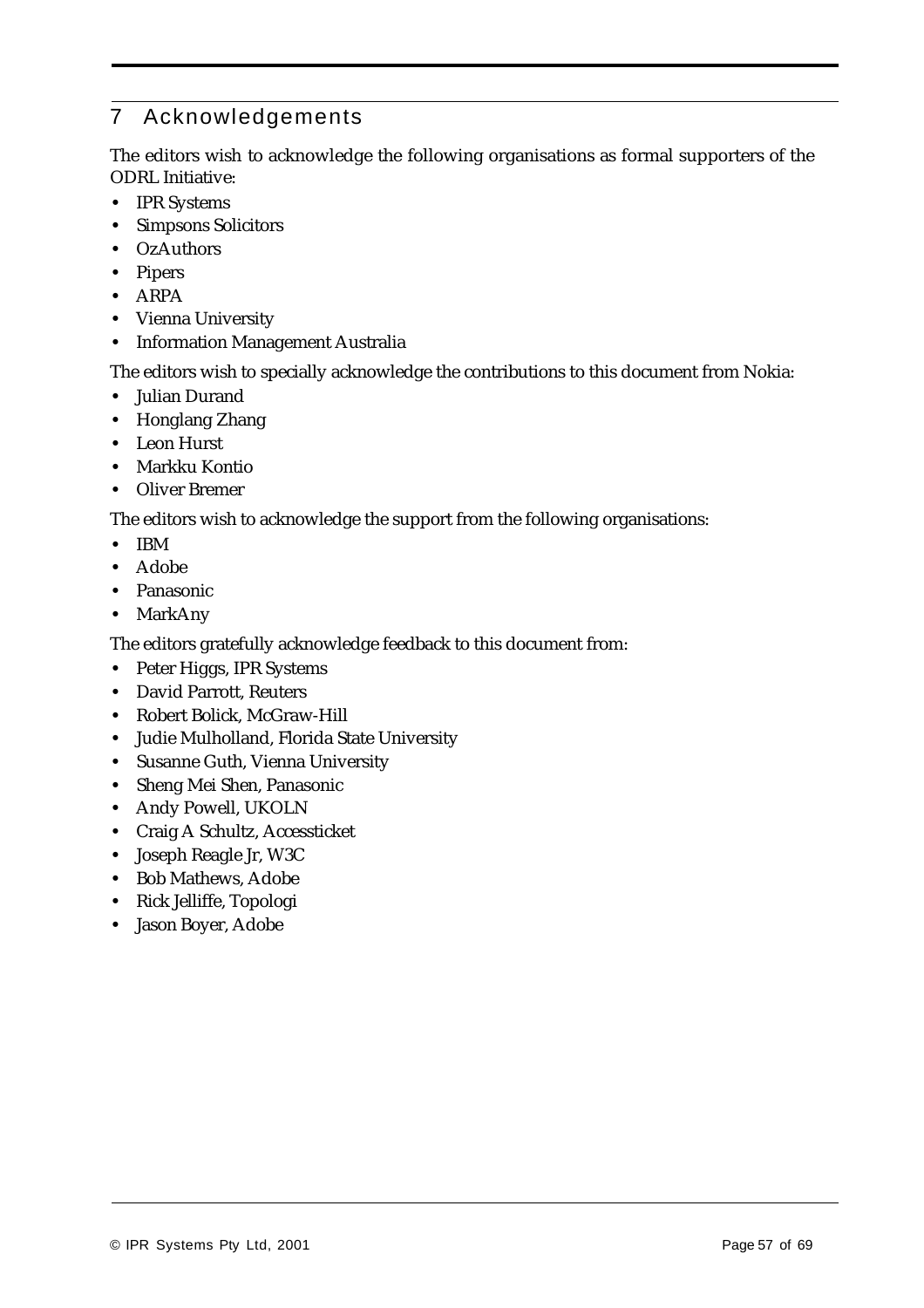# Appendix A: ODRL Expression Language XML Schema (Normative)

The XML Namespace URI for the *ODRL* Expression Language version 1.0 is: http://odrl.net/1.0/ODRL-EX

The actual location of the XML Schema is:

http://odrl.net/1.0/ODRL-EX-10.xsd

#### The XML Schema is documented at:

http://odrl.net/1.0/ODRL-EX-10-DOC/index.html

<?xml version="1.0" encoding="UTF-8"?>

```
<xsd:schema targetNamespace="http://odrl.net/1.0/ODRL-EX"
```
xmlns:o-ex="http://odrl.net/1.0/ODRL-EX" xmlns:xsd="http://www.w3.org/2001/XMLSchema"

xmlns:ds="http://www.w3.org/2000/09/xmldsig#"

xmlns:enc="http://www.w3.org/2001/04/xmlenc#"

elementFormDefault="qualified" attributeFormDefault="qualified" version="1.0">

<xsd:import namespace="http://www.w3.org/2000/09/xmldsig#"

schemaLocation=" http://www.w3.org/TR/2001/PR-xmldsig-core-20010820/xmldsig-coreschema.xsd"/>

<xsd:import namespace="http://www.w3.org/2001/04/xmlenc#"

schemaLocation="http://www.w3.org/TR/2001/WD-xmlenc-core-20011018/xenc-schema.xsd"/>

<xsd:element name="rights" type="o-ex:rightsType"/>

```
<xsd:element name="offer" type="o-ex:offerAgreeType" />
<xsd:element name="agreement" type="o-ex:offerAgreeType" "/>
```

```
<xsd:complexTypename="offerAgreeType">
```

```
<xsd:choice minOccurs="0" maxOccurs="unbounded">
  <xsd:element ref="o-ex:context" minOccurs="0" maxOccurs="unbounded"/>
  <xsd:element ref="o-ex:party" minOccurs="0" maxOccurs="unbounded"/>
  <xsd:element ref="o-ex:asset" minOccurs="0" maxOccurs="unbounded"/>
  <xsd:element ref="o-ex:permission" minOccurs="0" maxOccurs="unbounded"/>
  <xsd:element ref="o-ex:constraint" minOccurs="0" maxOccurs="unbounded"/>
  <xsd:element ref="o-ex:requirement" minOccurs="0" maxOccurs="unbounded"/>
  <xsd:element ref="o-ex:condition" minOccurs="0" maxOccurs="unbounded"/>
</xsd:choice>
```
</xsd:complexType>

```
<xsd:complexTypename="rightsType">
  <xsd:complexContent>
     <xsd:extension base="o-ex:offerAgreeType">
        <xsd:choice minOccurs="0" maxOccurs="unbounded">
           <xsd:element ref="o-ex:revoke" minOccurs="0" maxOccurs="unbounded"/>
           <xsd:element ref="o-ex:offer" minOccurs="0" maxOccurs="unbounded"/>
           <xsd:element ref="o-ex:agreement" minOccurs="0" maxOccurs="unbounded"/>
           <xsd:element ref="ds:Signature" minOccurs="0"/>
        </xsd:choice>
     </xsd:extension>
```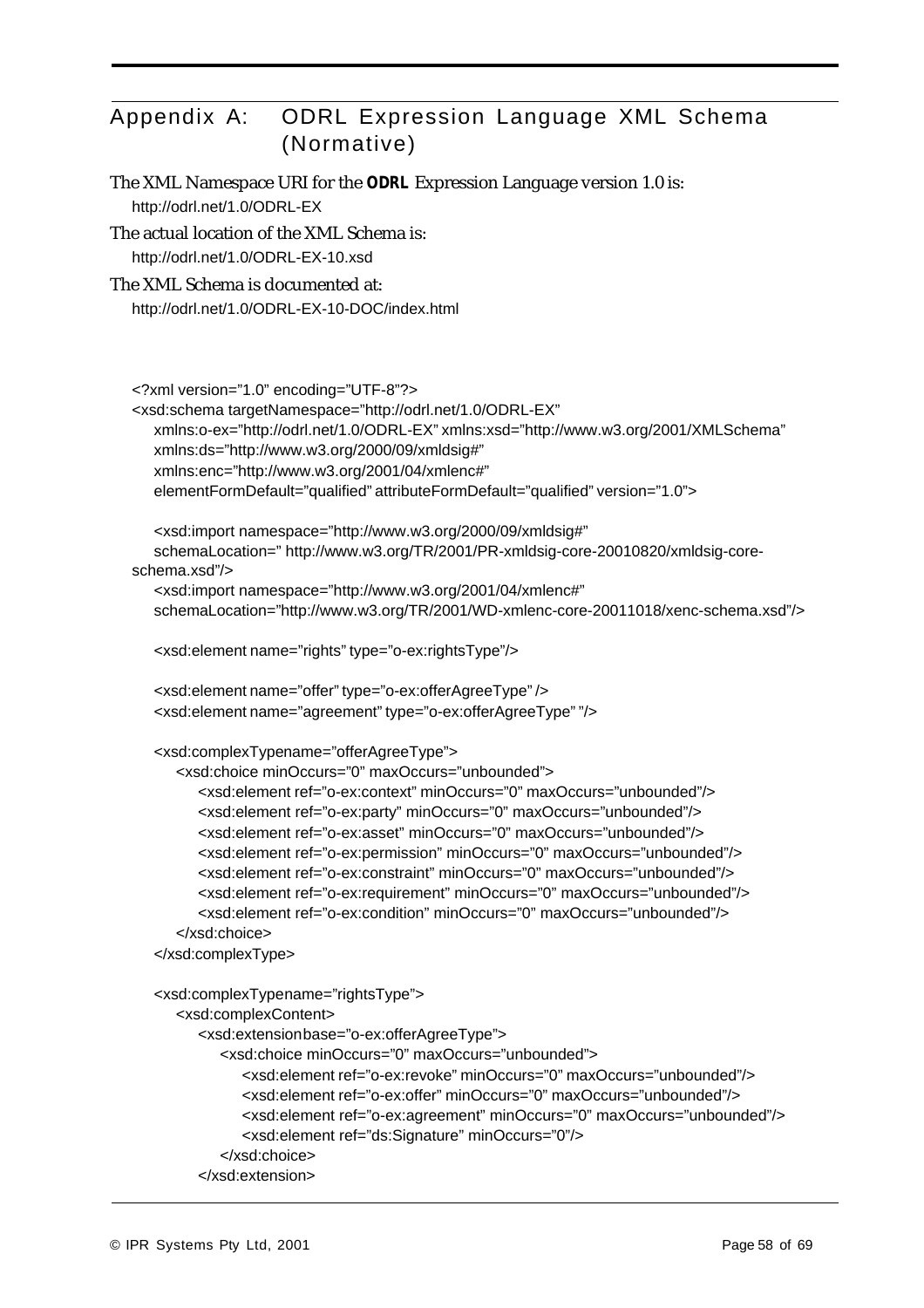```
</xsd:complexContent>
</xsd:complexType>
<xsd:complexTypename="contextType">
  <xsd:choice minOccurs="0" maxOccurs="unbounded">
     <xsd:element ref="o-ex:context" minOccurs="0" maxOccurs="unbounded"/>
      <xsd:element ref="o-ex:contextElement" minOccurs="0" maxOccurs="unbounded"/>
  </xsd:choice>
  <xsd:attributeGroup ref="o-ex:IDGroup"/>
</xsd:complexType>
<xsd:element name="context" type="o-ex:contextType" />
  <xsd:element name="contextElement" type="o-ex:contextType" />
<xsd:complexType name="partyType">
  <xsd:choice minOccurs="0" maxOccurs="unbounded">
     <xsd:element ref="o-ex:context" minOccurs="0"/>
     <xsd:element ref="o-ex:rightsholder" minOccurs="0" maxOccurs="unbounded"/>
     <xsd:element ref="o-ex:party" minOccurs="0" maxOccurs="unbounded"/>
     <xsd:element ref="o-ex:container" minOccurs="0" maxOccurs="unbounded"/>
     <xsd:element ref="o-ex:asset" minOccurs="0" maxOccurs="unbounded"/>
  </xsd:choice>
  <xsd:attributeGroup ref="o-ex:IDGroup"/>
</xsd:complexType>
<xsd:element name="party" type="o-ex:partyType"/>
<xsd:complexTypename="rightsHolderType">
  <xsd:choice minOccurs="0" maxOccurs="unbounded">
     <xsd:element ref="o-ex:context" minOccurs="0"/>
     <xsd:element ref="o-ex:rightsHolderElement" minOccurs="0" maxOccurs="unbounded"/>
     <xsd:element ref="o-ex:container" minOccurs="0" maxOccurs="unbounded"/>
  </xsd:choice>
  <xsd:attributeGroup ref="o-ex:IDGroup"/>
</xsd:complexType>
<xsd:element name="rightsholder" type="o-ex:rightsHolderType" />
<xsd:element name="rightsHolderElement" type="o-ex:rightsHolderType" />
<xsd:complexTypename="assetType">
  <xsd:choice minOccurs="0" maxOccurs="unbounded">
     <xsd:element ref="o-ex:context"/>
     <xsd:element ref="o-ex:inherit"/>
     <xsd:element name="digest">
        <xsd:complexType>
           <xsd:choice minOccurs="0" maxOccurs="unbounded">
              <xsd:element ref="ds:DigestMethod"/>
              <xsd:element ref="ds:DigestValue"/>
           </xsd:choice>
        </xsd:complexType>
     </xsd:element>
     <xsd:element name="cek">
        <xsd:complexType>
```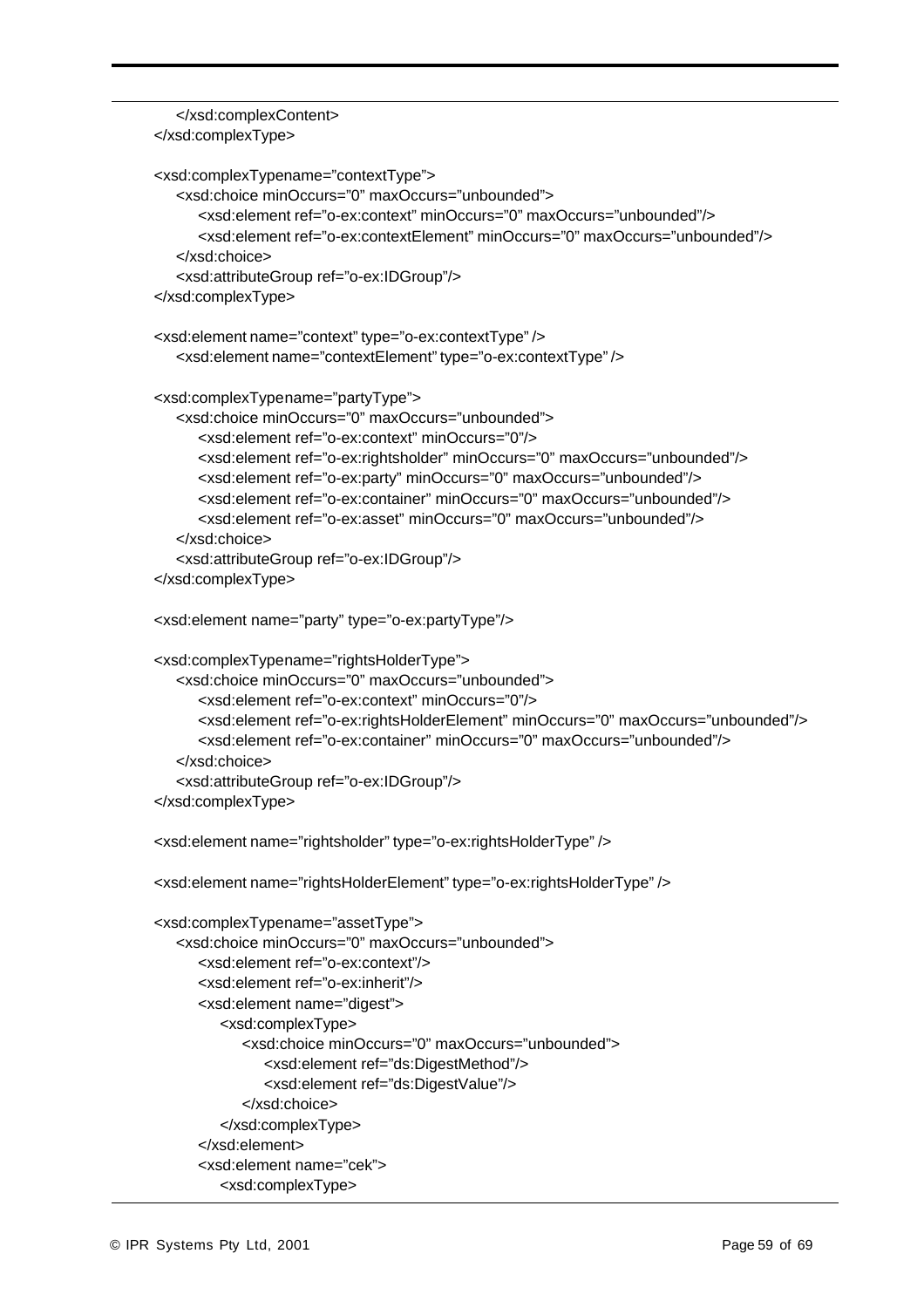```
<xsd:choice>
               <xsd:element ref="enc:EncryptedKey" minOccurs="0" maxOccurs="unbounded"/
               <xsd:element name="plainTextKey" minOccurs="0" maxOccurs="1">
                 <xsd:complexType>
                     <xsd:simpleContent>
                       <xsd:extension base="xsd:string">
                           <xsd:attribute name="keyName" type="xsd:string"/>
                       </xsd:extension>
                     </xsd:simpleContent>
                  </xsd:complexType>
               </xsd:element>
            </xsd:choice>
        </xsd:complexType>
     </xsd:element>
   </xsd:choice>
   <xsd:attributeGroup ref="o-ex:IDGroup"/>
   <xsd:attribute name="type">
     <xsd:simpleType>
        <xsd:restriction base="xsd:NMTOKEN">
            <xsd:enumeration value="work"/>
            <xsd:enumeration value="expression"/>
            <xsd:enumeration value="manifestation"/>
            <xsd:enumeration value="item"/>
        </xsd:restriction>
     </xsd:simpleType>
   </xsd:attribute>
</xsd:complexType>
<xsd:element name="asset" type="o-ex:assetType" />
<xsd:complexTypename="inheritType">
   <xsd:choice minOccurs="0" maxOccurs="unbounded">
      <xsd:element ref="o-ex:context" minOccurs="0" maxOccurs="unbounded"/>
   </xsd:choice>
   <xsd:attribute name="override" use="required" type="xsd:boolean" default="false"/>
   <xsd:attribute name="default" use="required" type="xsd:boolean" default="false"/>
</xsd:complexType>
<xsd:element name="inherit" type="o-ex:inheritType" />
<xsd:complexTypename="permissionType">
   <xsd:choice minOccurs="0" maxOccurs="unbounded">
     <xsd:element ref="o-ex:context" minOccurs="0" maxOccurs="unbounded"/>
      <xsd:element ref="o-ex:permissionElement" minOccurs="0" maxOccurs="unbounded"/>
     <xsd:element ref="o-ex:container" minOccurs="0" maxOccurs="unbounded"/>
     <xsd:element ref="o-ex:constraint" minOccurs="0" maxOccurs="unbounded"/>
      <xsd:element ref="o-ex:sequence" minOccurs="0" maxOccurs="unbounded"/>
     <xsd:element ref="o-ex:requirement" minOccurs="0" maxOccurs="unbounded"/>
      <xsd:element ref="o-ex:condition" minOccurs="0" maxOccurs="unbounded"/>
   </xsd:choice>
   <xsd:attribute name="exclusive" type="xsd:boolean" use="optional"/>
   <xsd:attributeGroup ref="o-ex:IDGroup"/>
</xsd:complexType>
```
>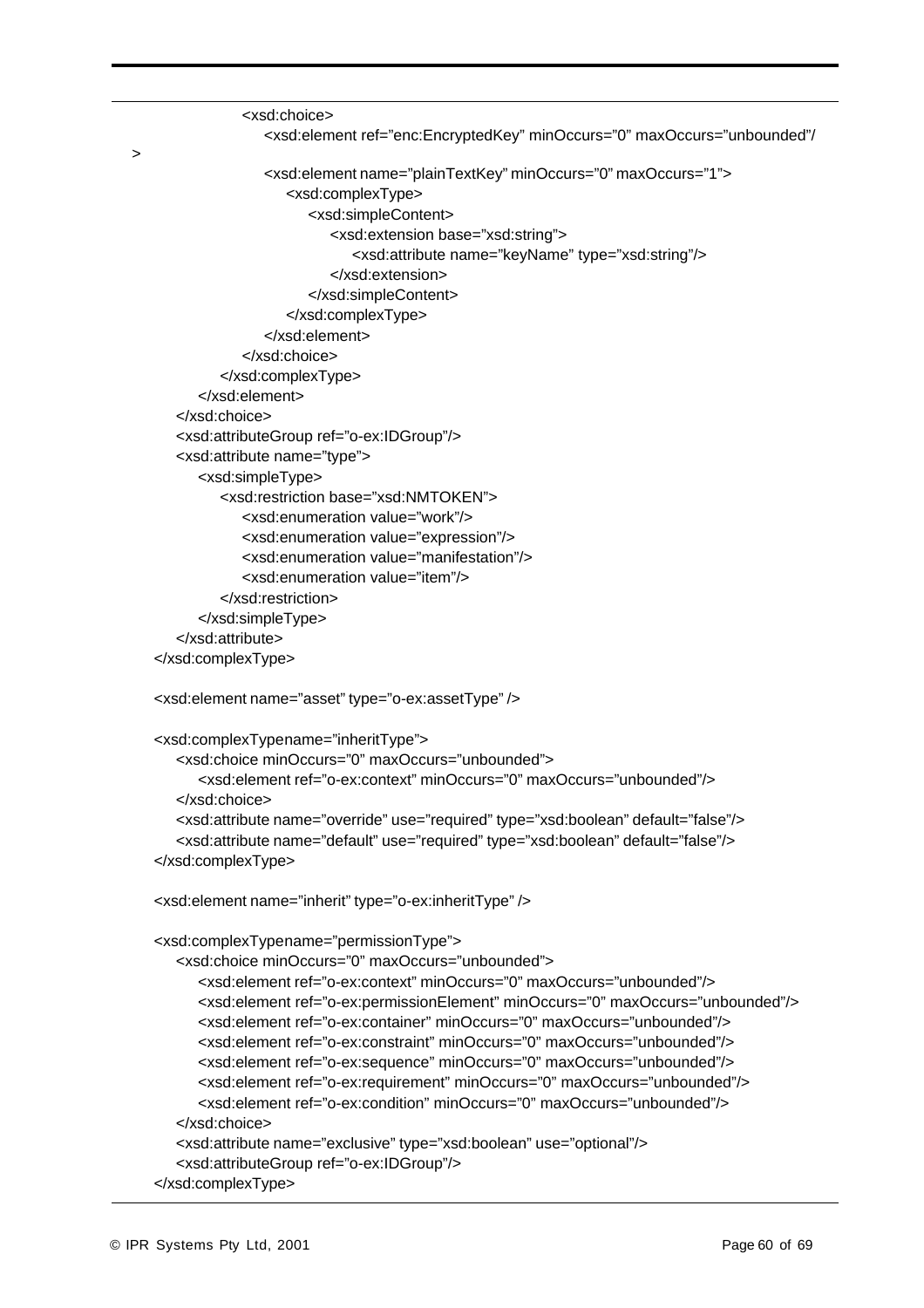```
<xsd:element name="permission" type="o-ex:permissionType" />
<xsd:element name="permissionElement" type="o-ex:permissionType"/>
<xsd:complexTypename="constraintType">
  <xsd:choice minOccurs="0" maxOccurs="unbounded">
     <xsd:element ref="o-ex:constraint" minOccurs="0" maxOccurs="unbounded"/>
     <xsd:element ref="o-ex:constraintElement" minOccurs="0" maxOccurs="unbounded"/>
     <xsd:element ref="o-ex:container" minOccurs="0" maxOccurs="unbounded"/>
     <xsd:element ref="o-ex:sequence" minOccurs="0" maxOccurs="unbounded"/>
     <xsd:element ref="o-ex:context" minOccurs="0" maxOccurs="unbounded"/>
  </xsd:choice>
  <xsd:attributeGroup ref="o-ex:IDGroup"/>
  <xsd:attribute name="type" type="xsd:QName"/>
</xsd:complexType>
<xsd:element name="constraintElement" type="o-ex:constraintType" />
<xsd:element name="constraint" type="o-ex:constraintType"/>
<xsd:complexTypename="requirementType">
  <xsd:sequence minOccurs="0" maxOccurs="unbounded">
     <xsd:element ref="o-ex:requiremetElement" minOccurs="0" maxOccurs="unbounded"/>
     <xsd:element ref="o-ex:container" minOccurs="0" maxOccurs="unbounded"/>
  </xsd:sequence>
  <xsd:attributeGroup ref="o-ex:IDGroup"/>
</xsd:complexType>
<xsd:element name="requiremetElement" type="o-ex:requirementType" />
<xsd:element name="requirement" type="o-ex:requirementType"/>
<xsd:complexTypename="conditionType">
  <xsd:sequence minOccurs="0" maxOccurs="unbounded">
     <xsd:element ref="o-ex:permission" minOccurs="0" maxOccurs="unbounded"/>
     <xsd:element ref="o-ex:constraint" minOccurs="0" maxOccurs="unbounded"/>
     <xsd:element ref="o-ex:container" minOccurs="0" maxOccurs="unbounded"/>
     <xsd:element ref="o-ex:sequence" minOccurs="0" maxOccurs="unbounded"/>
  </xsd:sequence>
  <xsd:attributeGroup ref="o-ex:IDGroup"/>
</xsd:complexType>
<xsd:element name="condition" type="o-ex:conditionType"/>
<xsd:element name="conditionElement" type="o-ex:conditionType" />
<xsd:complexTypename="revokeType">
  <xsd:sequence minOccurs="0" maxOccurs="unbounded">
     <xsd:element ref="o-ex:context" minOccurs="0" maxOccurs="unbounded"/>
  </xsd:sequence>
  <xsd:attributeGroup ref="o-ex:IDGroup"/>
</xsd:complexType>
```
<xsd:element name="revoke" type="o-ex:revokeType"/>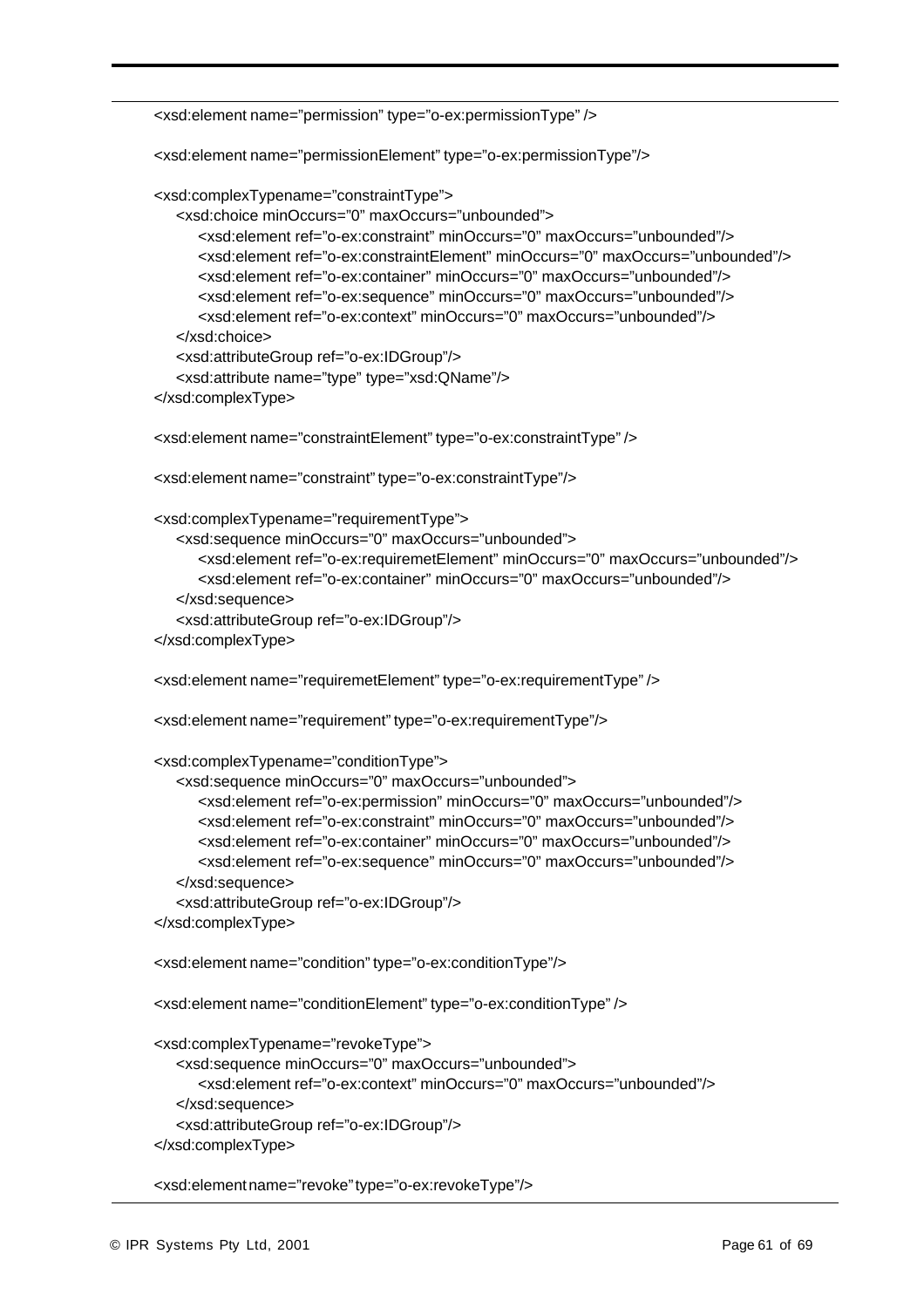```
<xsd:complexTypename="sequenceType">
     <xsd:sequence>
        <xsd:element ref="o-ex:seq-item" minOccurs="1" maxOccurs="unbounded"/>
     </xsd:sequence>
     <xsd:attribute name="order" use="required" default="total">
        <xsd:simpleType>
           <xsd:restriction base="xsd:NMTOKEN">
              <xsd:enumeration value="total"/>
              <xsd:enumeration value="partial"/>
           </xsd:restriction>
        </xsd:simpleType>
     </xsd:attribute>
</xsd:complexType>
<xsd:element name="sequence" type="o-ex:sequenceType" />
<xsd:complexTypename="containerType">
  <xsd:choice minOccurs="0" maxOccurs="unbounded">
     <xsd:element ref="o-ex:container" minOccurs="0" maxOccurs="unbounded"/>
     <xsd:element ref="o-ex:permission" minOccurs="0" maxOccurs="unbounded"/>
     <xsd:element ref="o-ex:permissionElement" minOccurs="0" maxOccurs="unbounded"/>
     <xsd:element ref="o-ex:constraintElement" minOccurs="0" maxOccurs="unbounded"/>
     <xsd:element ref="o-ex:conditionElement" minOccurs="0" maxOccurs="unbounded"/>
     <xsd:element ref="o-ex:requiremetElement" minOccurs="0" maxOccurs="unbounded"/>
     <xsd:element ref="o-ex:rightsHolderElement" minOccurs="0" maxOccurs="unbounded"/>
     <xsd:element ref="o-ex:constraint" minOccurs="0" maxOccurs="unbounded"/>
     <xsd:element ref="o-ex:condition" minOccurs="0" maxOccurs="unbounded"/>
     <xsd:element ref="o-ex:sequence" minOccurs="0" maxOccurs="unbounded"/>
  </xsd:choice>
  <xsd:attribute name="type" use="required" default="and">
     <xsd:simpleType>
        <xsd:restriction base="xsd:NMTOKEN">
           <xsd:enumeration value="and"/>
           <xsd:enumeration value="in-or"/>
            <xsd:enumeration value="ex-or"/>
        </xsd:restriction>
     </xsd:simpleType>
  </xsd:attribute>
  <xsd:attributeGroup ref="o-ex:IDGroup"/>
</xsd:complexType>
<xsd:element name="container" type="o-ex:containerType"/>
<xsd:complexTypename="seqItemType">
  <xsd:choice minOccurs="0" maxOccurs="unbounded">
     <xsd:element ref="o-ex:container" minOccurs="0" maxOccurs="unbounded"/>
     <xsd:element ref="o-ex:permission" minOccurs="0" maxOccurs="unbounded"/>
     <xsd:element ref="o-ex:permissionElement" minOccurs="0" maxOccurs="unbounded"/>
     <xsd:element ref="o-ex:constraintElement" minOccurs="0" maxOccurs="unbounded"/>
     <xsd:element ref="o-ex:conditionElement" minOccurs="0" maxOccurs="unbounded"/>
```

```
<xsd:element ref="o-ex:requiremetElement" minOccurs="0" maxOccurs="unbounded"/>
<xsd:element ref="o-ex:rightsHolderElement" minOccurs="0" maxOccurs="unbounded"/>
<xsd:element ref="o-ex:constraint" minOccurs="0" maxOccurs="unbounded"/>
```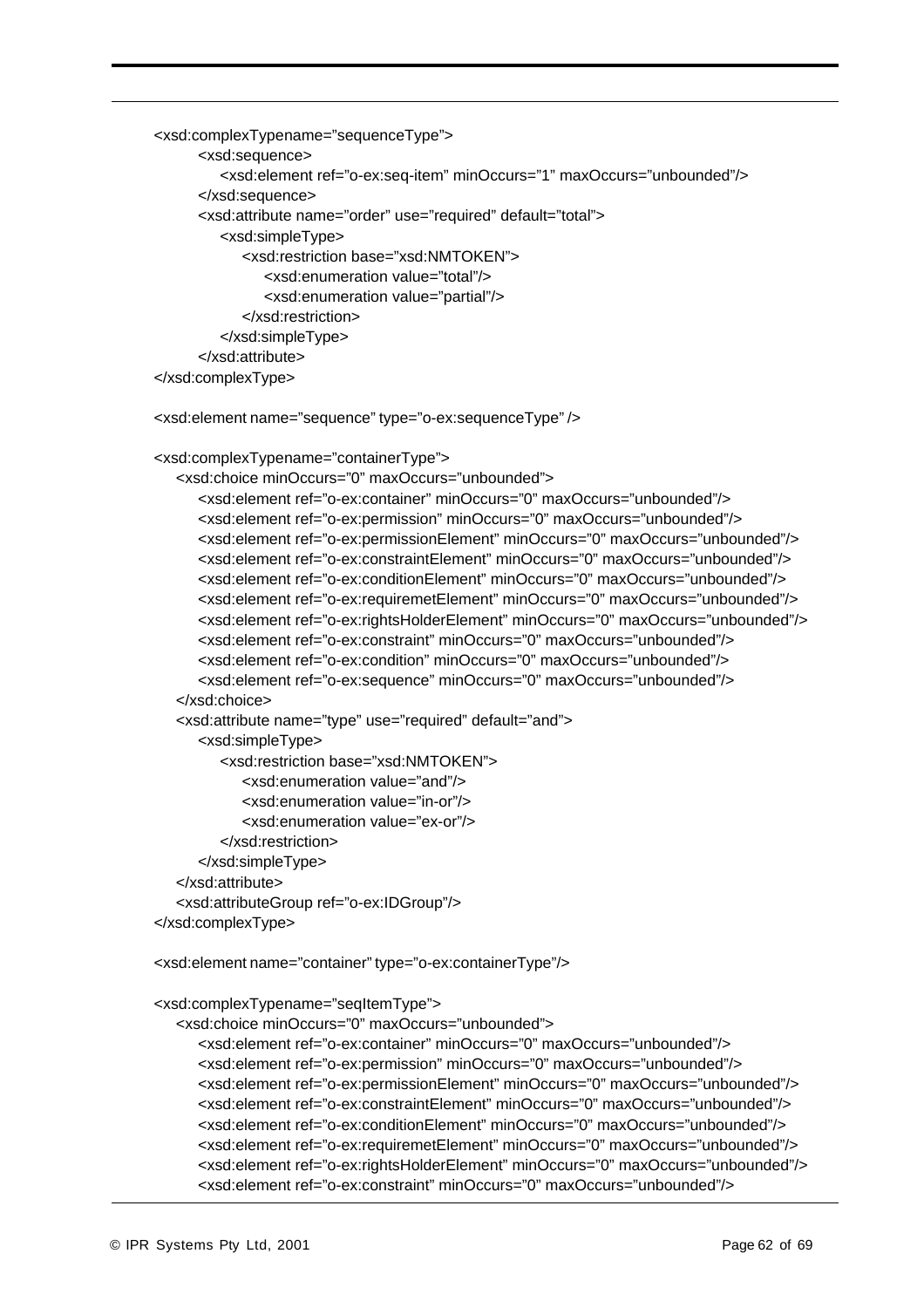<xsd:element ref="o-ex:condition" minOccurs="0" maxOccurs="unbounded"/> <xsd:element ref="o-ex:sequence" minOccurs="0" maxOccurs="unbounded"/> </xsd:choice> <xsd:attribute name="number" use="required" type="xsd:integer"/> </xsd:complexType>

<xsd:element name="seq-item" type="o-ex:seqItemType" />

<xsd:attributeGroup name="IDGroup"> <xsd:attribute name="id" type="xsd:ID"/> <xsd:attribute name="idref" type="xsd:IDREF"/> </xsd:attributeGroup>

</xsd:schema>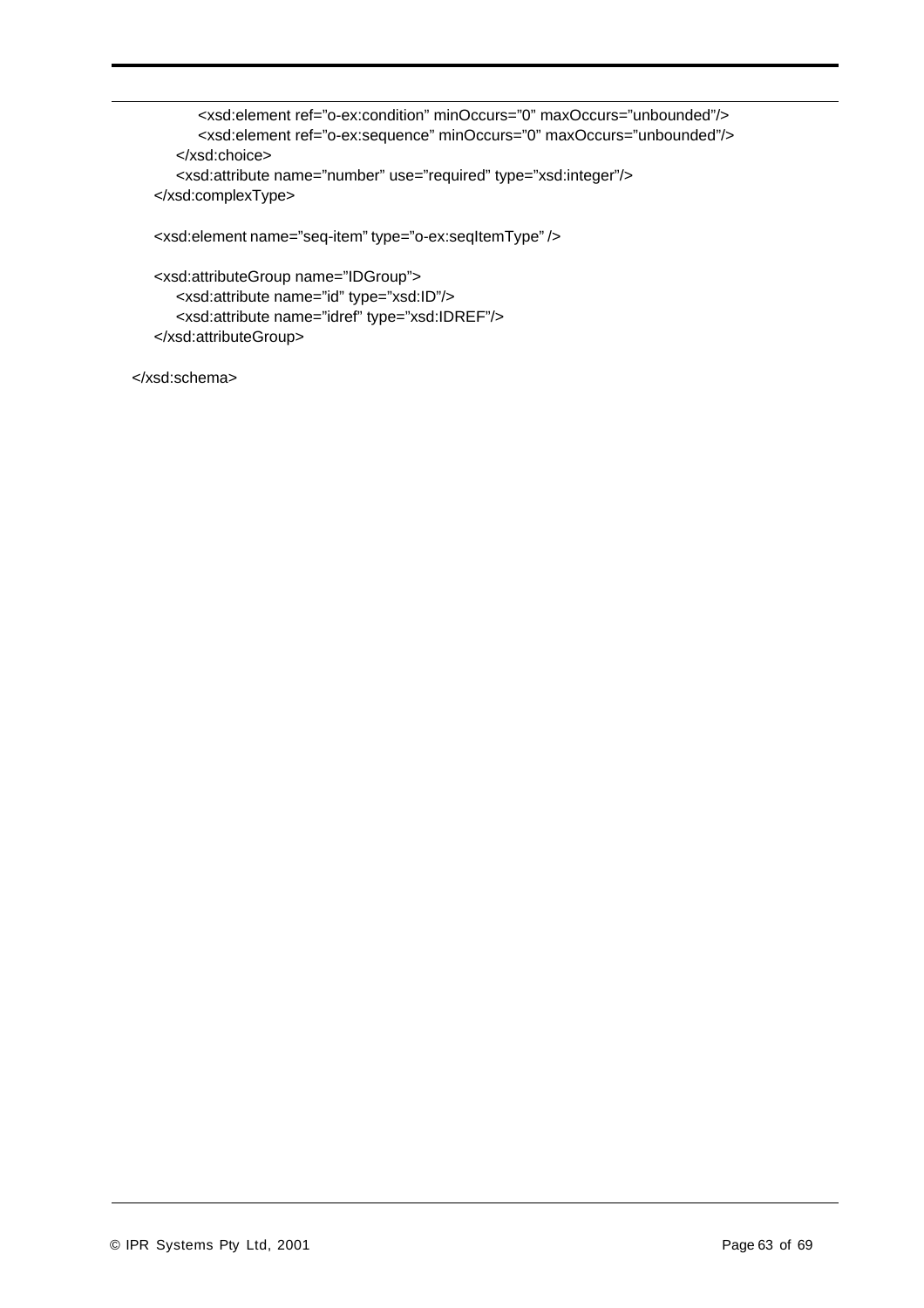# Appendix B: ODRL Data Dictionary XML Schema (Normative)

The XML Namespace URI for the *ODRL* Data Dictionary version 1.0 is: http://odrl.net/1.0/ODRL-DD

The actual location of the XML Schema is: http://odrl.net/1.0/ODRL-DD-10.xsd

#### The XML Schema is documented at:

http://odrl.net/1.0/ODRL-DD-1.0-DOC/index.html

<?xml version="1.0" encoding="UTF-8"?>

<xsd:schema targetNamespace="http://odrl.net/1.0/ODRL-DD" xmlns:xsd="http://www.w3.org/2001/XMLSchema" xmlns:o-dd="http://odrl.net/1.0/ODRL-DD" xmlns:o-ex="http://odrl.net/1.0/ODRL-EX" elementFormDefault="qualified" attributeFormDefault="qualified" version="1.0">

<xsd:import namespace="http://odrl.net/1.0/ODRL-EX" schemaLocation="http://odrl.net/1.0/ODRL-EX-10.xsd"/>

<xsd:element name="display" substitutionGroup="o-ex:permissionElement"/> <xsd:element name="print" substitutionGroup="o-ex:permissionElement"/> <xsd:element name="play" substitutionGroup="o-ex:permissionElement"/> <xsd:element name="execute" substitutionGroup="o-ex:permissionElement"/> <xsd:element name="sell" substitutionGroup="o-ex:permissionElement"/> <xsd:element name="lend" substitutionGroup="o-ex:permissionElement"/> <xsd:element name="give" substitutionGroup="o-ex:permissionElement"/> <xsd:element name="lease" substitutionGroup="o-ex:permissionElement"/> <xsd:element name="modify" substitutionGroup="o-ex:permissionElement"/> <xsd:element name="excerpt" substitutionGroup="o-ex:permissionElement"/> <xsd:element name="aggregate" substitutionGroup="o-ex:permissionElement"/> <xsd:element name="annotate" substitutionGroup="o-ex:permissionElement"/> <xsd:element name="move" substitutionGroup="o-ex:permissionElement"/> <xsd:element name="duplicate" substitutionGroup="o-ex:permissionElement"/> <xsd:element name="delete" substitutionGroup="o-ex:permissionElement"/> <xsd:element name="verify" substitutionGroup="o-ex:permissionElement"/> <xsd:element name="backup" substitutionGroup="o-ex:permissionElement"/> <xsd:element name="restore" substitutionGroup="o-ex:permissionElement"/> <xsd:element name="install" substitutionGroup="o-ex:permissionElement"/> <xsd:element name="uninstall" substitutionGroup="o-ex:permissionElement"/> <xsd:element name="save" substitutionGroup="o-ex:permissionElement"/>

```
<xsd:element name="payment">
  <xsd:complexType>
     <xsd:sequence>
        <xsd:element name="amount">
           <xsd:complexType>
              <xsd:simpleContent>
                 <xsd:extension base="xsd:decimal">
                    <xsd:attribute name="currency" type="xsd:NMTOKEN" use="required"/>
                 </xsd:extension>
```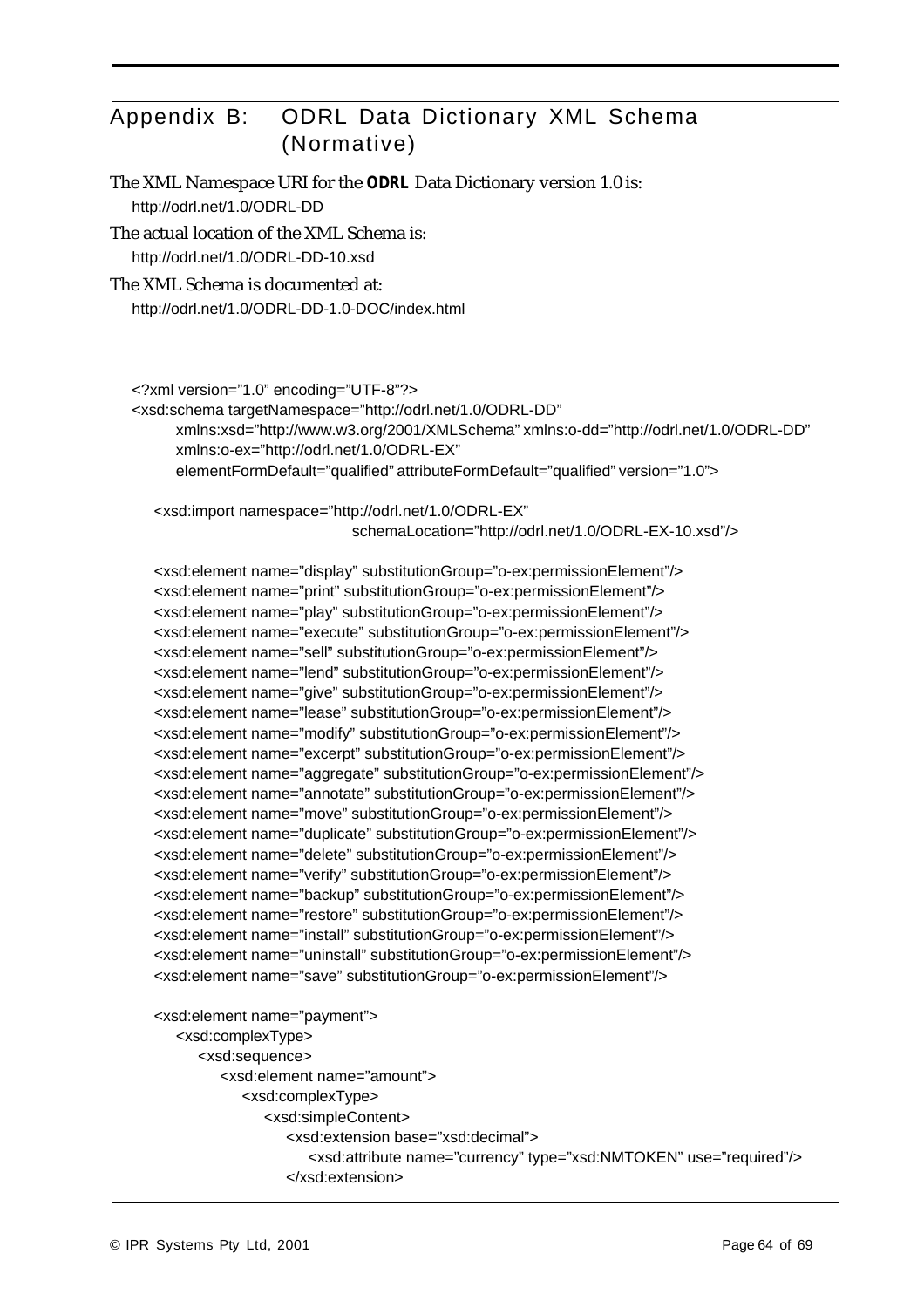```
</xsd:simpleContent>
               </xsd:complexType>
            </xsd:element>
            <xsd:element name="taxpercent" minOccurs="0">
               <xsd:complexType>
                  <xsd:simpleContent>
                     <xsd:extension base="xsd:decimal">
                        <xsd:attribute name="code" type="xsd:NMTOKEN" use="required"/>
                     </xsd:extension>
                  </xsd:simpleContent>
               </xsd:complexType>
            </xsd:element>
         </xsd:sequence>
      </xsd:complexType>
   </xsd:element>
   <xsd:complexTypename="feeType">
      <xsd:sequence>
         <xsd:element ref="o-dd:payment"/>
      </xsd:sequence>
   </xsd:complexType>
   <xsd:element name="prepay" type="o-dd:feeType" substitutionGroup="o-ex:requiremetElement"/
>
   <xsd:element name="postpay" type="o-dd:feeType" substitutionGroup="o-
ex:requiremetElement"/>
   <xsd:element name="peruse" type="o-dd:feeType" substitutionGroup="o-ex:requiremetElement"/
>
   <xsd:element name="accept" substitutionGroup="o-ex:requiremetElement"/>
   <xsd:element name="register" substitutionGroup="o-ex:requiremetElement"/>
   <xsd:element name="attribution" substitutionGroup="o-ex:requiremetElement"/>
   <xsd:element name="tracked" substitutionGroup="o-ex:requiremetElement"/>
   <xsd:element name="fixedamount" type="o-dd:feeType" substitutionGroup="o-
ex:rightsHolderElement"/>
   <xsd:element name="percentage" substitutionGroup="o-ex:rightsHolderElement">
      <xsd:simpleType>
         <xsd:restriction base="xsd:decimal">
            <xsd:minInclusive value="0"/>
            <xsd:maxInclusive value="100"/>
         </xsd:restriction>
      </xsd:simpleType>
   </xsd:element>
   <xsd:element name="uid" substitutionGroup="o-ex:contextElement">
      <xsd:complexType>
         <xsd:simpleContent>
            <xsd:extension base="xsd:string">
               <xsd:attribute name="idscheme" use="required" default="URI">
```

```
<xsd:simpleType>
```

```
<xsd:restriction base="xsd:NMTOKEN">
```

```
<xsd:enumeration value="URI"/>
```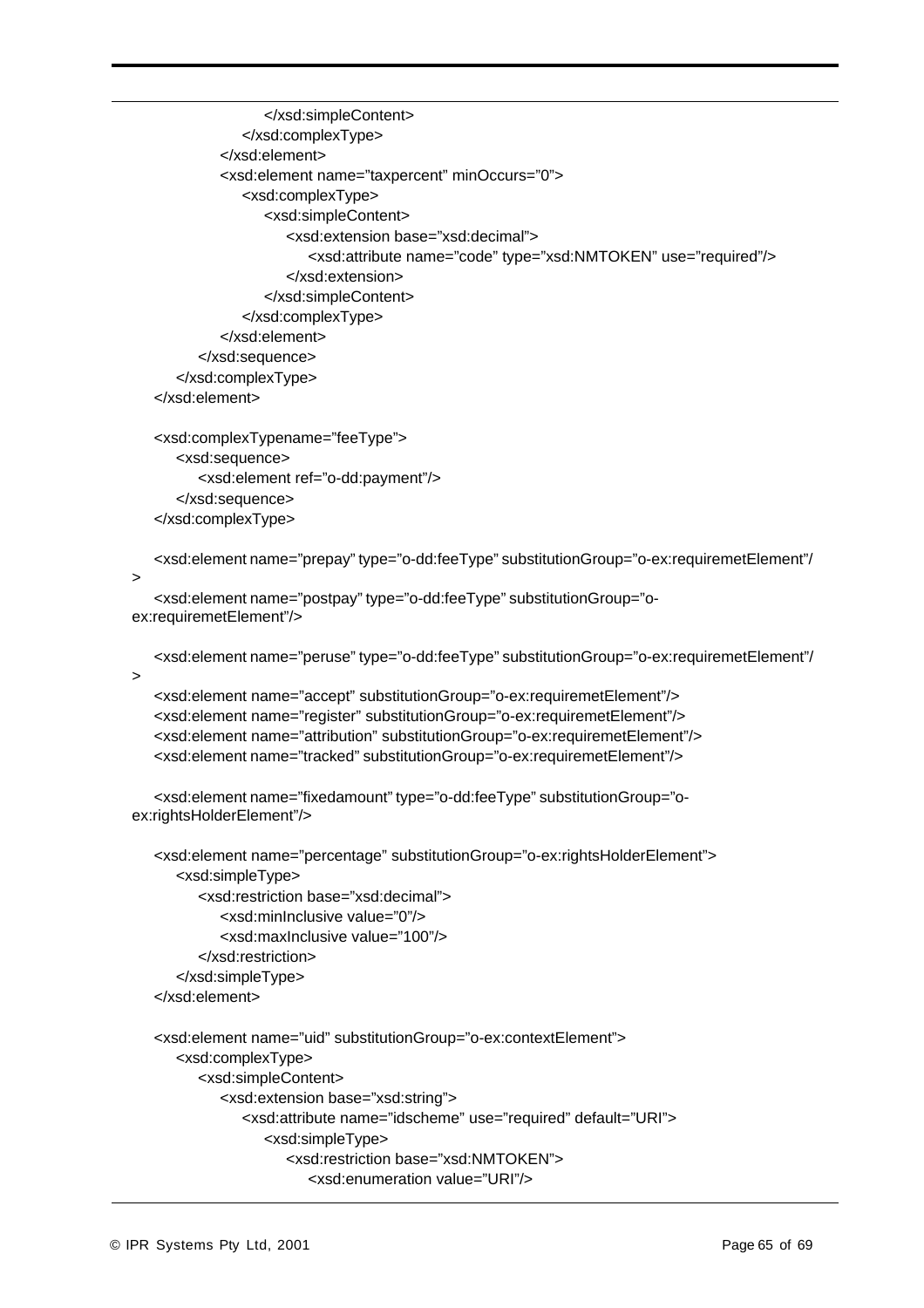```
<xsd:enumeration value="DOI"/>
                     <xsd:enumeration value="X500"/>
                     <xsd:enumeration value="ISBN"/>
                     <xsd:enumeration value="ISTC"/>
                     <xsd:enumeration value="ISO3166"/>
                     <xsd:enumeration value="FPI"/>
                     <xsd:enumeration value="GUID"/>
                     <xsd:enumeration value="mpg_ID"/>
                     <xsd:enumeration value="ISAN"/>
                     <xsd:enumeration value="ISRC"/>
                     <xsd:enumeration value="ISSN"/>
                     <xsd:enumeration value="ISWC"/>
                     <xsd:enumeration value="IDDN"/>
                     <xsd:enumeration value="UUID"/>
                  </xsd:restriction>
               </xsd:simpleType>
            </xsd:attribute>
         </xsd:extension>
     </xsd:simpleContent>
   </xsd:complexType>
</xsd:element>
```
<xsd:element name="name" type="xsd:string" substitutionGroup="o-ex:contextElement"/>

```
<xsd:element name="role" substitutionGroup="o-ex:contextElement">
   <xsd:complexType>
     <xsd:simpleContent>
        <xsd:extension base="xsd:string">
            <xsd:attribute name="idscheme" use="optional">
              <xsd:simpleType>
                  <xsd:restriction base="xsd:NMTOKEN">
                     <xsd:enumeration value="MARC"/>
                     <xsd:enumeration value="ONIX"/>
                     <xsd:enumeration value="MPEG7"/>
                  </xsd:restriction>
              </xsd:simpleType>
            </xsd:attribute>
        </xsd:extension>
     </xsd:simpleContent>
   </xsd:complexType>
</xsd:element>
```
<xsd:element name="remark" type="xsd:string" substitutionGroup="o-ex:contextElement"/> <xsd:element name="event" type="xsd:string" substitutionGroup="o-ex:contextElement"/> <xsd:element name="pLocation" type="xsd:string" substitutionGroup="o-ex:contextElement"/> <xsd:element name="dLocation" substitutionGroup="o-ex:contextElement"/> <xsd:element name="reference" type="xsd:anyURI" substitutionGroup="o-ex:contextElement"/> <xsd:element name="version" type="xsd:string" substitutionGroup="o-ex:contextElement"/> <xsd:element name="transaction" type="xsd:string" substitutionGroup="o-ex:contextElement"/> <xsd:element name="service" type="xsd:anyURI" substitutionGroup="o-ex:contextElement"/> <xsd:element name="date" type="o-dd:dateType" substitutionGroup="o-ex:contextElement"/>

<xsd:element name="individual" substitutionGroup="o-ex:constraintElement"/> <xsd:element name="group" substitutionGroup="o-ex:constraintElement"/>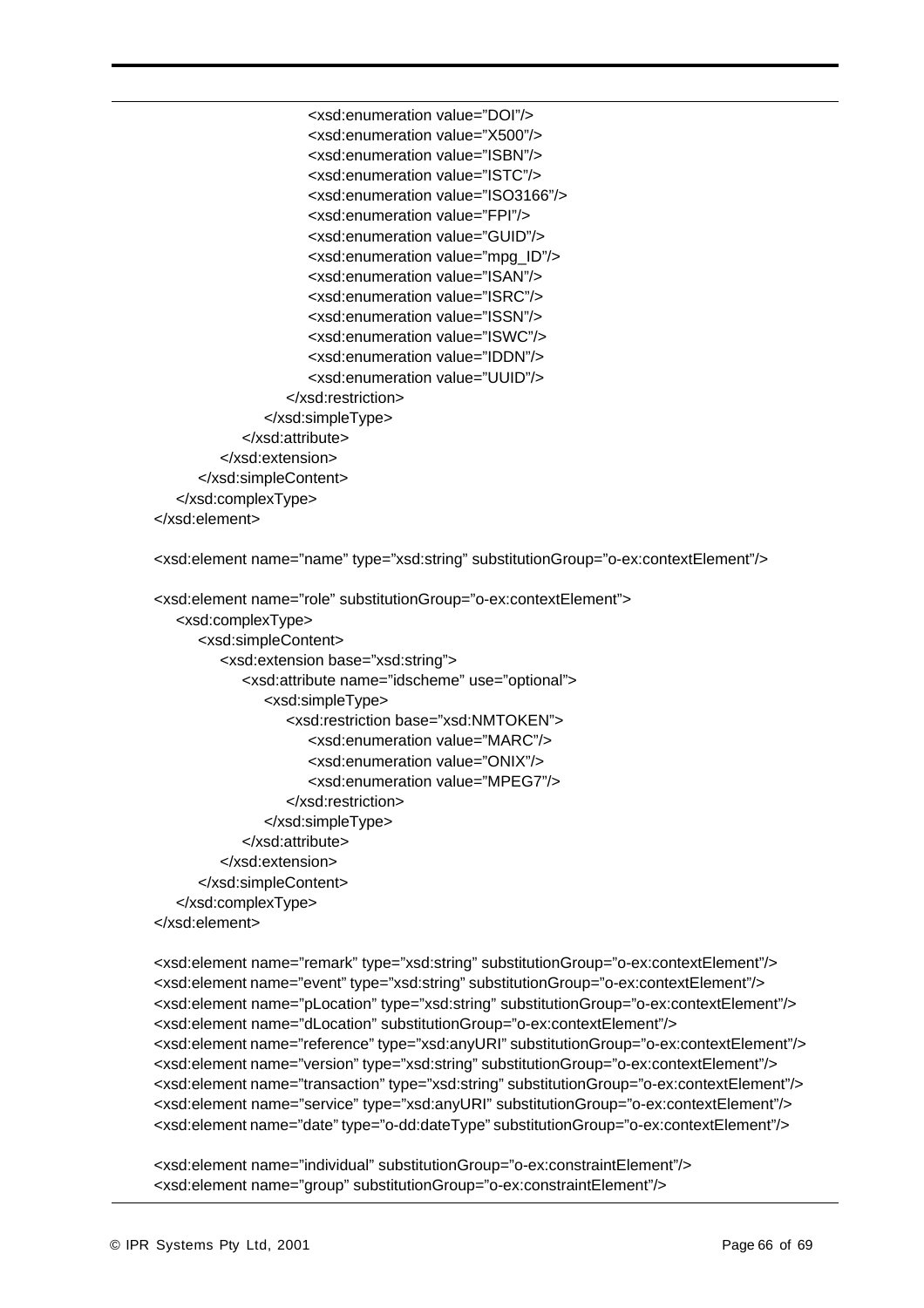<xsd:element name="cpu" substitutionGroup="o-ex:constraintElement"/> <xsd:element name="network" substitutionGroup="o-ex:constraintElement"/> <xsd:element name="screen" substitutionGroup="o-ex:constraintElement"/> <xsd:element name="storage" substitutionGroup="o-ex:constraintElement"/> <xsd:element name="memory" substitutionGroup="o-ex:constraintElement"/> <xsd:element name="printer" substitutionGroup="o-ex:constraintElement"/> <xsd:element name="software" substitutionGroup="o-ex:constraintElement"/> <xsd:element name="hardware" substitutionGroup="o-ex:constraintElement"/>

```
<xsd:element name="count" substitutionGroup="o-ex:constraintElement">
   <xsd:complexType>
     <xsd:choice>
         <xsd:sequence>
            <xsd:element name="start" minOccurs="0" maxOccurs="1">
               <xsd:simpleType>
                  <xsd:restriction base="xsd:decimal">
                     <xsd:minInclusive value="0"/>
                  </xsd:restriction>
               </xsd:simpleType>
            </xsd:element>
            <xsd:element name="end" minOccurs="0" maxOccurs="1">
               <xsd:simpleType>
                  <xsd:restriction base="xsd:decimal">
                     <xsd:minInclusive value="0"/>
                  </xsd:restriction>
               </xsd:simpleType>
            </xsd:element>
         </xsd:sequence>
         <xsd:element name="fixed" minOccurs="0" maxOccurs="1">
            <xsd:simpleType>
               <xsd:restriction base="xsd:decimal">
                  <xsd:minInclusive value="0"/>
               </xsd:restriction>
            </xsd:simpleType>
         </xsd:element>
     </xsd:choice>
   </xsd:complexType>
</xsd:element>
<xsd:element name="range" substitutionGroup="o-ex:constraintElement">
   <xsd:complexType>
```

```
<xsd:sequence>
        <xsd:element name="min" type="xsd:decimal" minOccurs="0" maxOccurs="1"/>
        <xsd:element name="max" type="xsd:decimal" minOccurs="0" maxOccurs="1"/>
     </xsd:sequence>
  </xsd:complexType>
</xsd:element>
<xsd:complexTypename="dateType">
  <xsd:choice>
     <xsd:sequence>
        <xsd:element name="start" type="xsd:date" minOccurs="0" maxOccurs="1"/>
```

```
<xsd:element name="end" type="xsd:date" minOccurs="0" maxOccurs="1"/>
</xsd:sequence>
```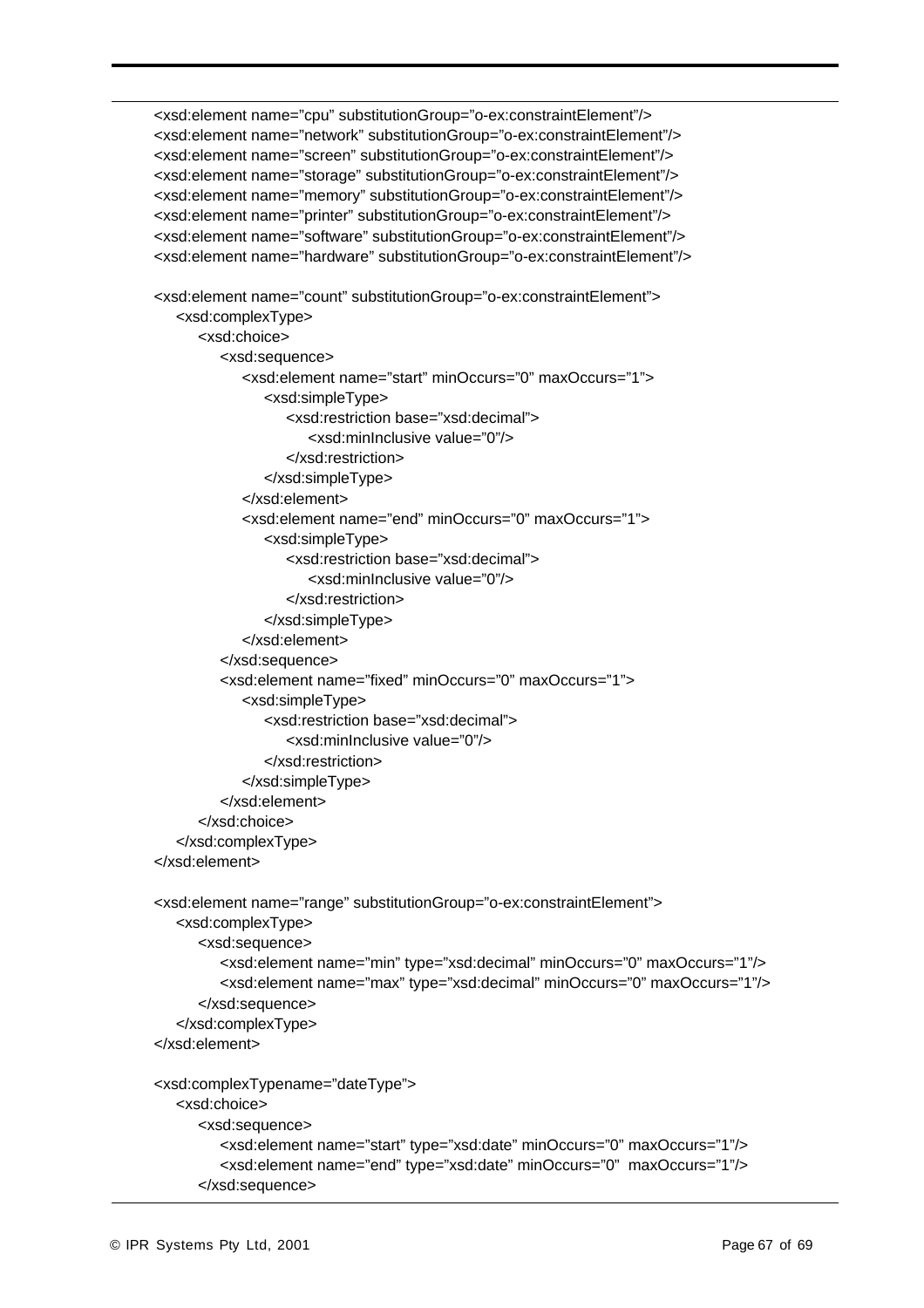```
<xsd:element name="fixed" type="xsd:date" minOccurs="0" maxOccurs="1"/>
      </xsd:choice>
   </xsd:complexType>
   <xsd:element name="datetime" type="o-dd:dateType" substitutionGroup="o-
ex:constraintElement"/>
   <xsd:element name="accumulated" type="xsd:duration" substitutionGroup="o-
ex:constraintElement"/>
   <xsd:element name="interval" type="xsd:duration" substitutionGroup="o-ex:constraintElement"/>
   <xsd:element name="spatial" substitutionGroup="o-ex:constraintElement"/>
   <xsd:element name="quality" substitutionGroup="o-ex:constraintElement"/>
   <xsd:element name="format" substitutionGroup="o-ex:constraintElement"/>
   <xsd:element name="unit" substitutionGroup="o-ex:constraintElement"/>
   <xsd:element name="watermark" substitutionGroup="o-ex:constraintElement"/>
   <xsd:element name="recontext" substitutionGroup="o-ex:constraintElement">
      <xsd:complexType>
         <xsd:attribute name="value" type="xsd:boolean" use="required"/>
      </xsd:complexType>
   </xsd:element>
   <xsd:element name="transferPerm" substitutionGroup="o-ex:constraintElement">
      <xsd:complexType>
         <xsd:complexContent>
            <xsd:extension base="o-ex:permissionType">
               <xsd:attribute name="downstream" use="required" default="equal">
                  <xsd:simpleType>
                     <xsd:restriction base="xsd:NMTOKEN">
                        <xsd:enumeration value="equal"/>
                        <xsd:enumeration value="less"/>
                        <xsd:enumeration value="notgreater"/>
                     </xsd:restriction>
                  </xsd:simpleType>
               </xsd:attribute>
            </xsd:extension>
         </xsd:complexContent>
      </xsd:complexType>
   </xsd:element>
```
</xsd:schema>